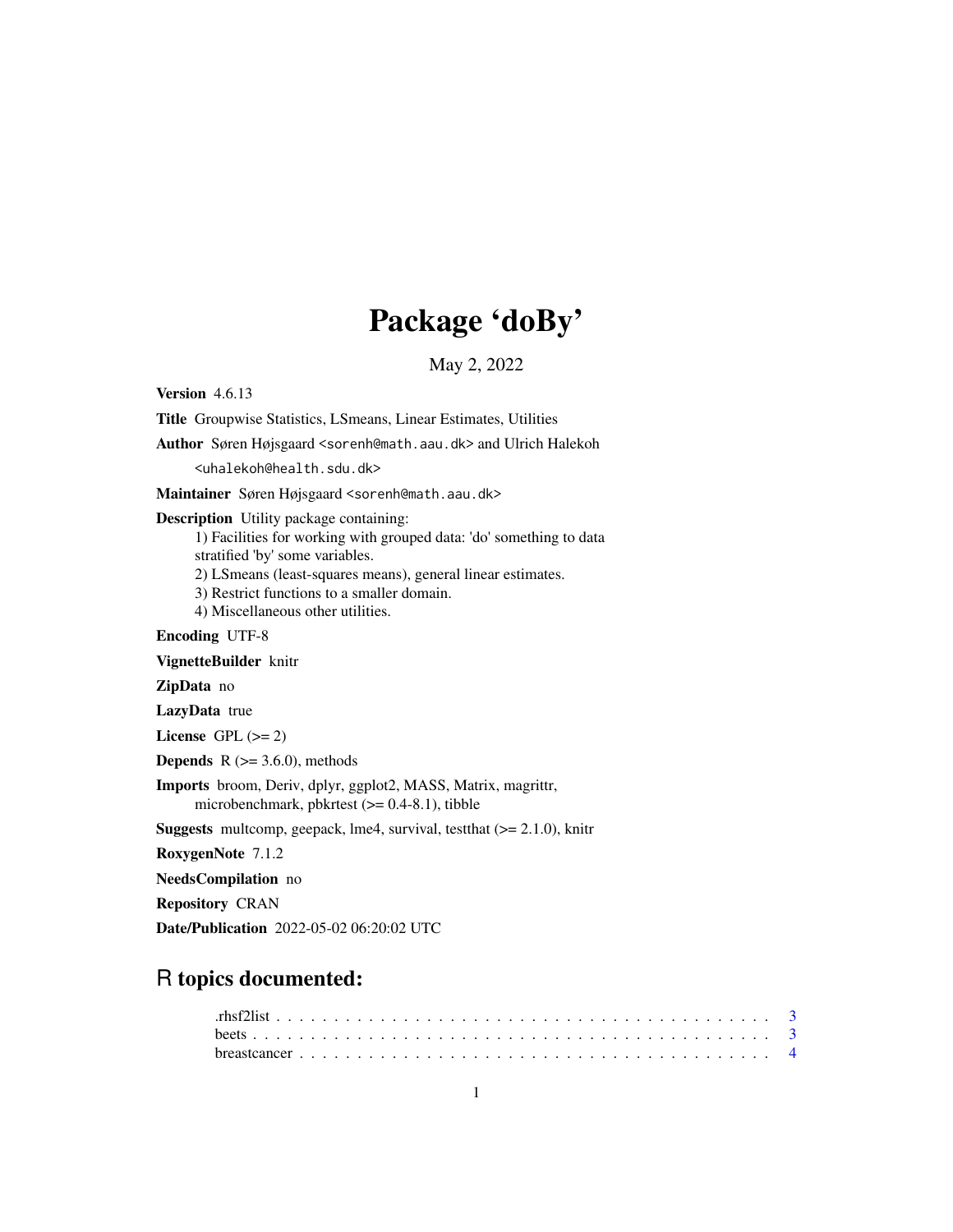| budworm   | 5  |
|-----------|----|
|           | 6  |
|           | 8  |
|           | 9  |
|           | 10 |
|           | 11 |
|           | 12 |
|           | 13 |
|           | 15 |
|           | 16 |
|           | 18 |
|           | 20 |
| cropyield | 20 |
|           | 21 |
|           | 22 |
|           | 23 |
|           | 24 |
|           | 25 |
|           | 27 |
|           | 28 |
|           | 29 |
|           | 30 |
|           | 31 |
|           | 31 |
|           | 32 |
|           | 34 |
|           | 35 |
|           | 37 |
|           | 40 |
|           | 40 |
|           | 42 |
|           | 42 |
|           | 44 |
|           | 44 |
|           | 45 |
|           | 47 |
|           | 48 |
|           | 49 |
| taylor    | 51 |
|           | 52 |
|           | 52 |
|           | 53 |
|           | 54 |
|           |    |

56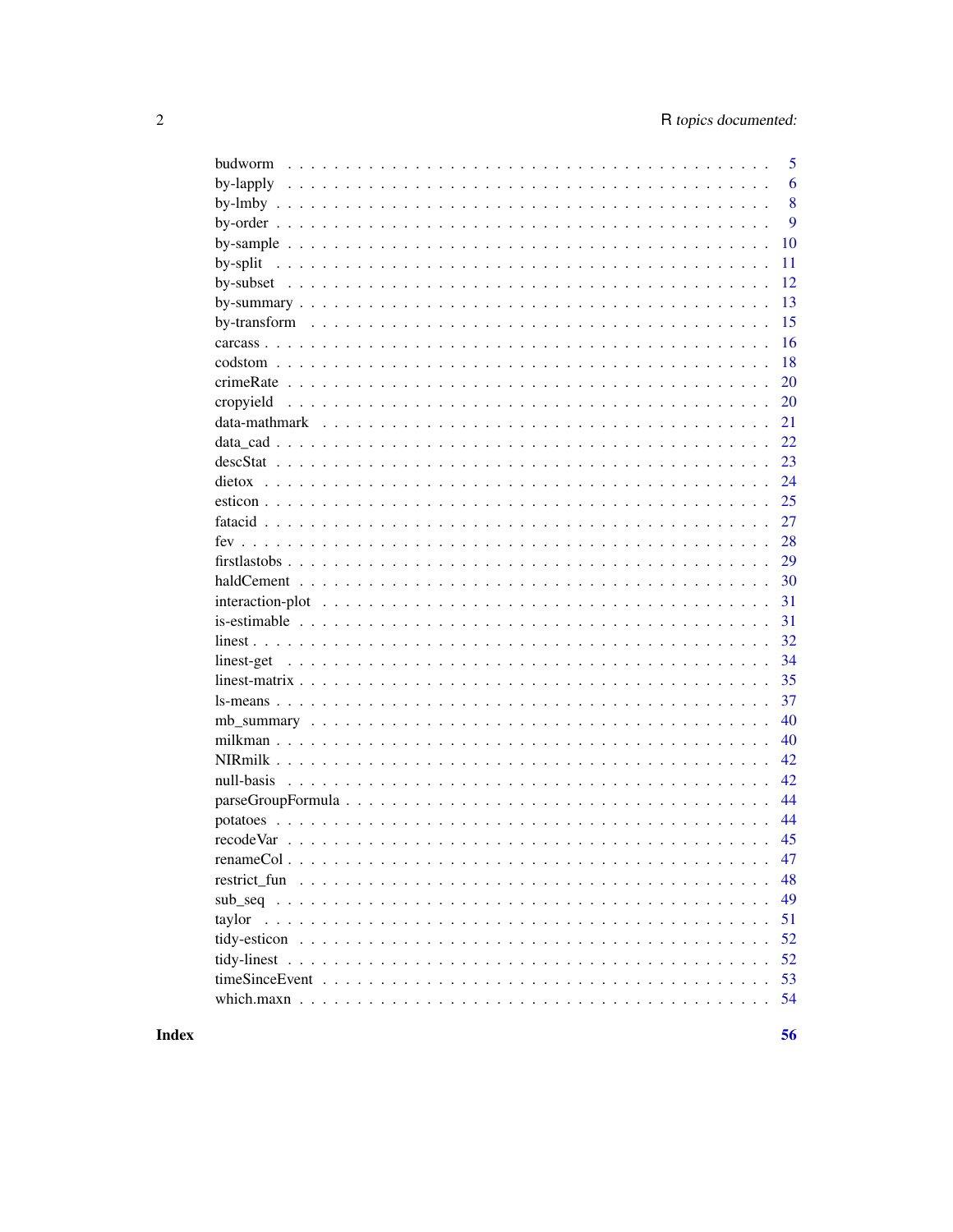<span id="page-2-0"></span>

Convert right hand sided formula to a list

# Usage

.rhsf2list(f)

# Arguments

f A right hand sided formula

# beets *beets data*

# Description

Yield and sugar percentage in sugar beets from a split plot experiment. Data is obtained from a split plot experiment. There are 3 blocks and in each of these the harvest time defines the "whole plot" and the sowing time defines the "split plot". Each plot was  $25m^2$  and the yield is recorded in kg. See 'details' for the experimental layout.

#### Usage

beets

# Format

The format is: chr "beets"

# Details

| Experimental plan |         |           |             |
|-------------------|---------|-----------|-------------|
| Sowing times      | 1       |           | 4. april    |
|                   | 2       |           | 12. april   |
|                   | 3       |           | 21. april   |
|                   | 4       |           | 29. april   |
|                   | 5       | 18. may   |             |
| Harvest times     | 1       |           | 2. october  |
|                   | 2       |           | 21. october |
| Plot allocation:  |         |           |             |
|                   | Block 1 | Block 2   | Block 3     |
|                   |         | --------- |             |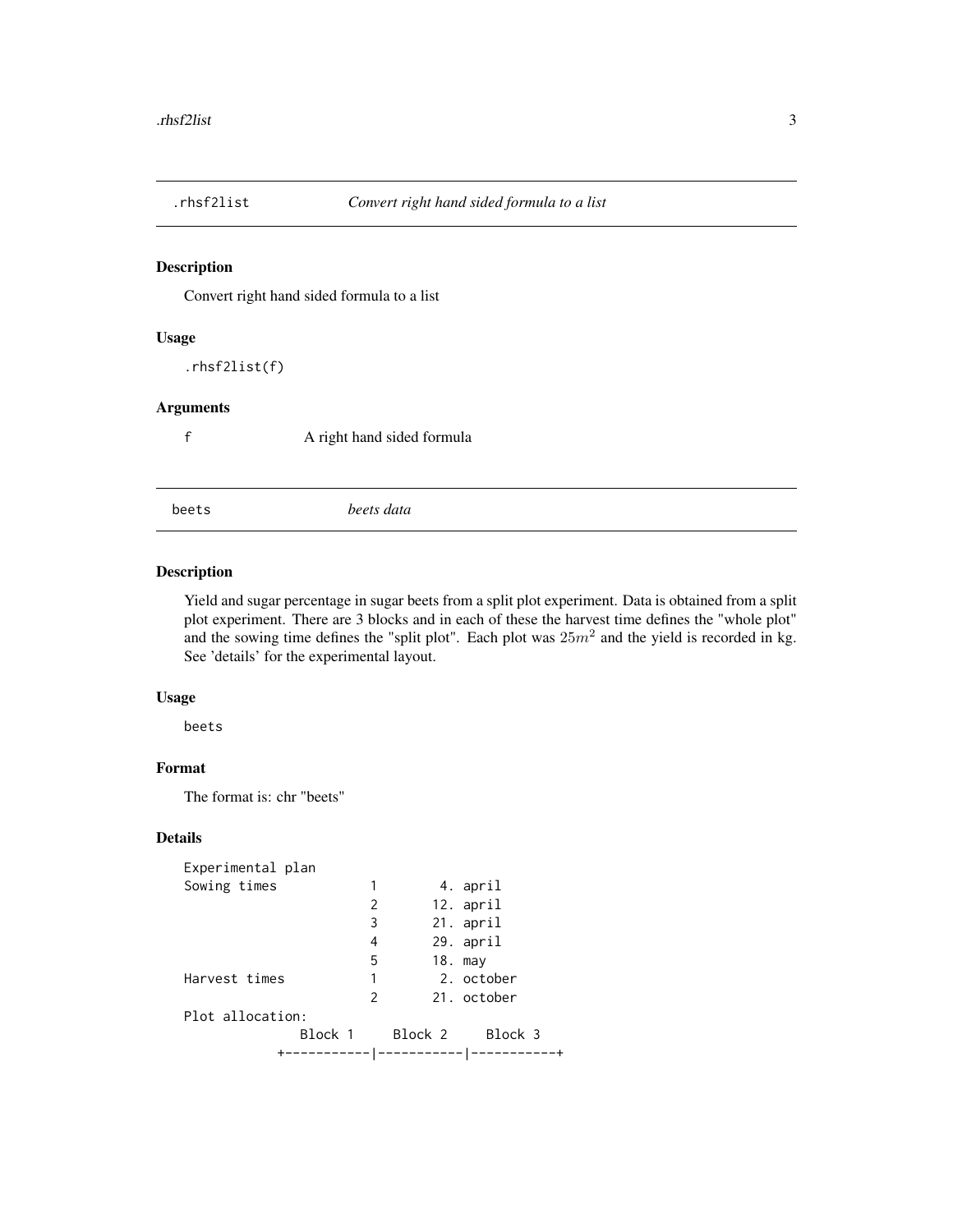<span id="page-3-0"></span>4 breastcancer and the state of the state of the state of the state of the state of the state of the state of the state of the state of the state of the state of the state of the state of the state of the state of the stat

mutation status in 250 breast can-

Plot | 1 1 1 1 1 | 2 2 2 2 2 | 1 1 1 1 1 | Harvest time 1-15 | 3 4 5 2 1 | 3 2 4 5 1 | 5 2 3 4 1 | Sowing time |-----------|-----------|-----------| Plot | 2 2 2 2 2 | 1 1 1 1 1 | 2 2 2 2 2 | Harvest time 16-30 | 2 1 5 4 3 | 4 1 3 2 5 | 1 4 3 2 5 | Sowing time +-----------|-----------|-----------+

#### References

Ulrich Halekoh, Søren Højsgaard (2014)., A Kenward-Roger Approximation and Parametric Bootstrap Methods for Tests in Linear Mixed Models - The R Package pbkrtest., Journal of Statistical Software, 58(10), 1-30., <https://www.jstatsoft.org/v59/i09/>

#### Examples

data(beets)

```
beets$bh <- with(beets, interaction(block, harvest))
summary(aov(yield ~ block + sow + harvest + Error(bh), beets))
summary(aov(sugpct ~ block + sow + harvest + Error(bh), beets))
```

| breastcancer | Gene expression signatures for p53 |
|--------------|------------------------------------|
|              | cer samples                        |

# **Description**

Perturbations of the p53 pathway are associated with more aggressive and therapeutically refractory tumours. We preprocessed the data using Robust Multichip Analysis (RMA). Dataset has been truncated to the 1000 most informative genes (as selected by Wilcoxon test statistics) to simplify computation. The genes have been standardised to have zero mean and unit variance (i.e. z-scored).

#### Usage

breastcancer

#### Format

A data frame with 250 observations on 1001 variables. The first 1000 columns are numerical variables; the last column (named code) is a factor with levels case and control.

#### Details

The factor code defines whether there was a mutation in the p53 sequence (code=case) or not (code=control).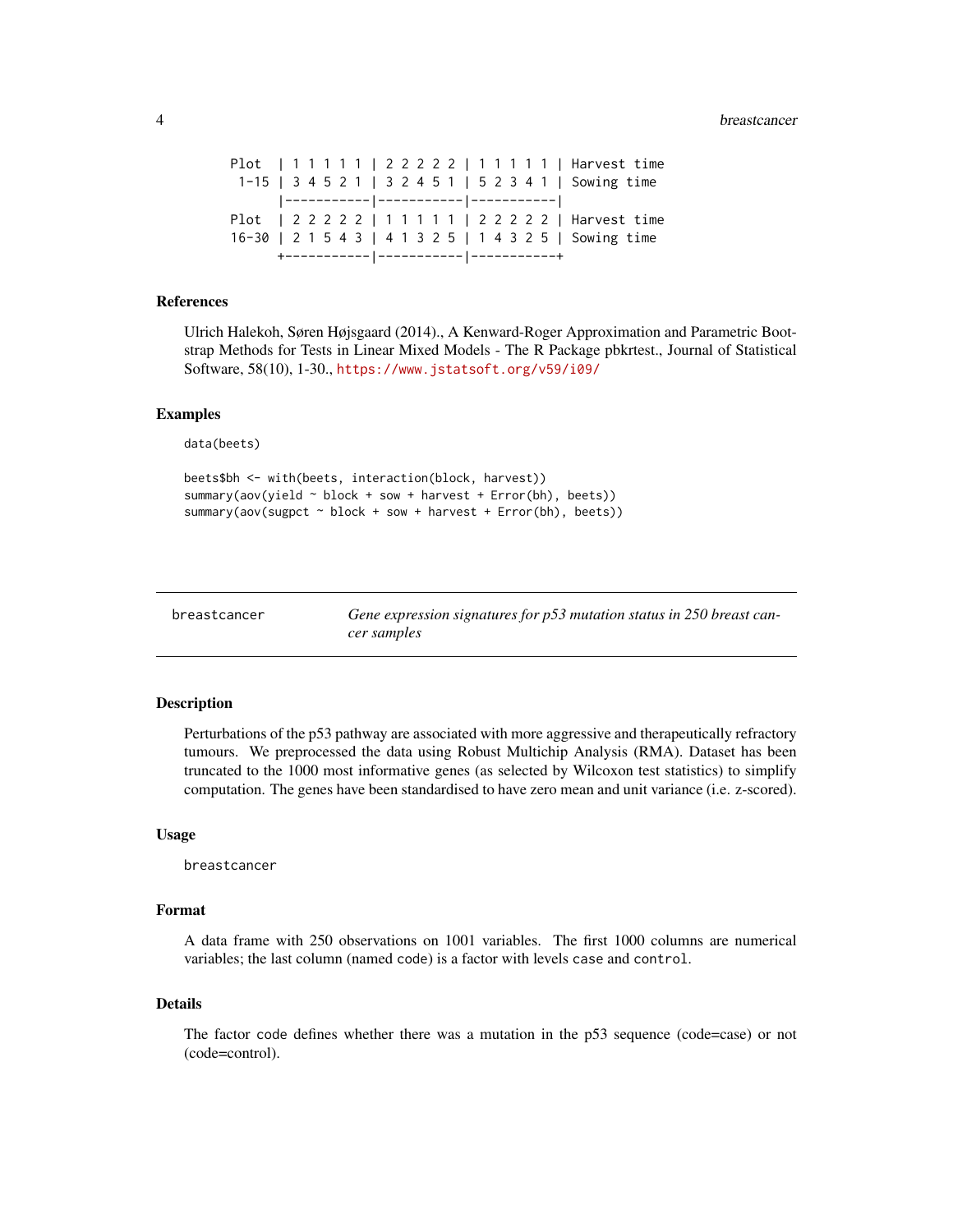#### <span id="page-4-0"></span>budworm 5

# Source

Dr. Chris Holmes, c.holmes at stats dot. ox . ac .uk

#### References

Miller et al (2005, PubMed ID:16141321)

# Examples

```
data(breastcancer)
bc <- breastcancer
pairs(bc[,1:5], col=bc$code)
train <- sample(1:nrow(bc), 50)
table(bc$code[train])
library(MASS)
z \le 1da(code \sim ., data=bc, prior = c(1,1)/2, subset = train)
pc <- predict(z, bc[-train, ])$class
pc
bc[-train, "code"]
table(pc, bc[-train, "code"])
```

| budworm | budworm data |
|---------|--------------|
|         |              |

# Description

Effect of Insecticide on survivial of tobacco budworms number of killed budworms exposed to an insecticidepp mortality of the moth tobacco budworm 'Heliothis virescens' for 6 doses of the pyrethroid trans-cypermethrin differentiated with respect to sex

#### Usage

budworm

#### Format

This data frame contains 12 rows and 4 columns:

sex: sex of the budworm

dose: dose of the insecticide trans-cypermethrin in  $[\mu g]$ 

ndead: budworms killed in a trial

ntotal: total number of budworms exposed per trial

# Source

Collet, D. (1991) Modelling Binary Data, Chapman & Hall, London, Example 3.7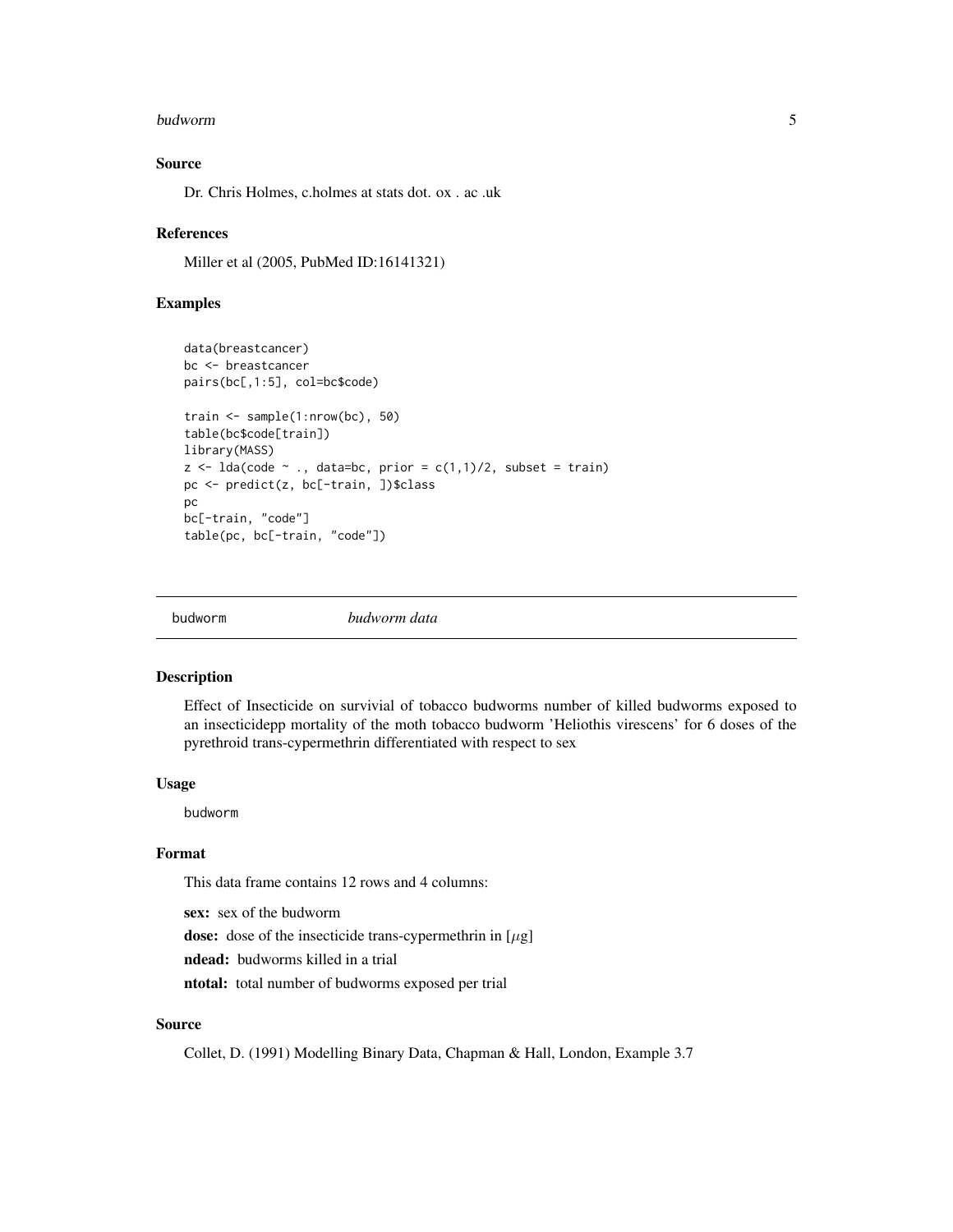#### <span id="page-5-0"></span>References

Venables, W.N; Ripley, B.D.(1999) Modern Applied Statistics with S-Plus, Heidelberg, Springer, 3rd edition, chapter 7.2

#### Examples

```
data(budworm)
## function to caclulate the empirical logits
empirical.logit<- function(y, n) {
   el <- \log((y + 0.5) / (n - y + 0.5))el
}
# plot the empirical logits against log-dose
log.dose <- log(budworm$dose)
emp.logit <- empirical.logit(budworm$ndead, budworm$ntotal)
plot(log.dose, emp.logit, type='n', xlab='log-dose', ylab='emprirical logit')
title('budworm: emprirical logits of probability to die ')
male <- budworm$sex=='male'
female <- budworm$sex=='female'
lines(log.dose[male], emp.logit[male], type='b', lty=1, col=1)
lines(log.dose[female], emp.logit[female], type='b', lty=2, col=2)
legend(0.5, 2, legend=c('male', 'female'), lty=c(1, 2), col=c(1, 2))
## Not run:
* SAS example;
data budworm;
infile 'budworm.txt' firstobs=2;
input sex dose ndead ntotal;
run;
## End(Not run)
```
by-lapply *Formula based version of lapply and sapply*

#### Description

This function is a wrapper for calling lapply on the list resulting from first calling splitBy.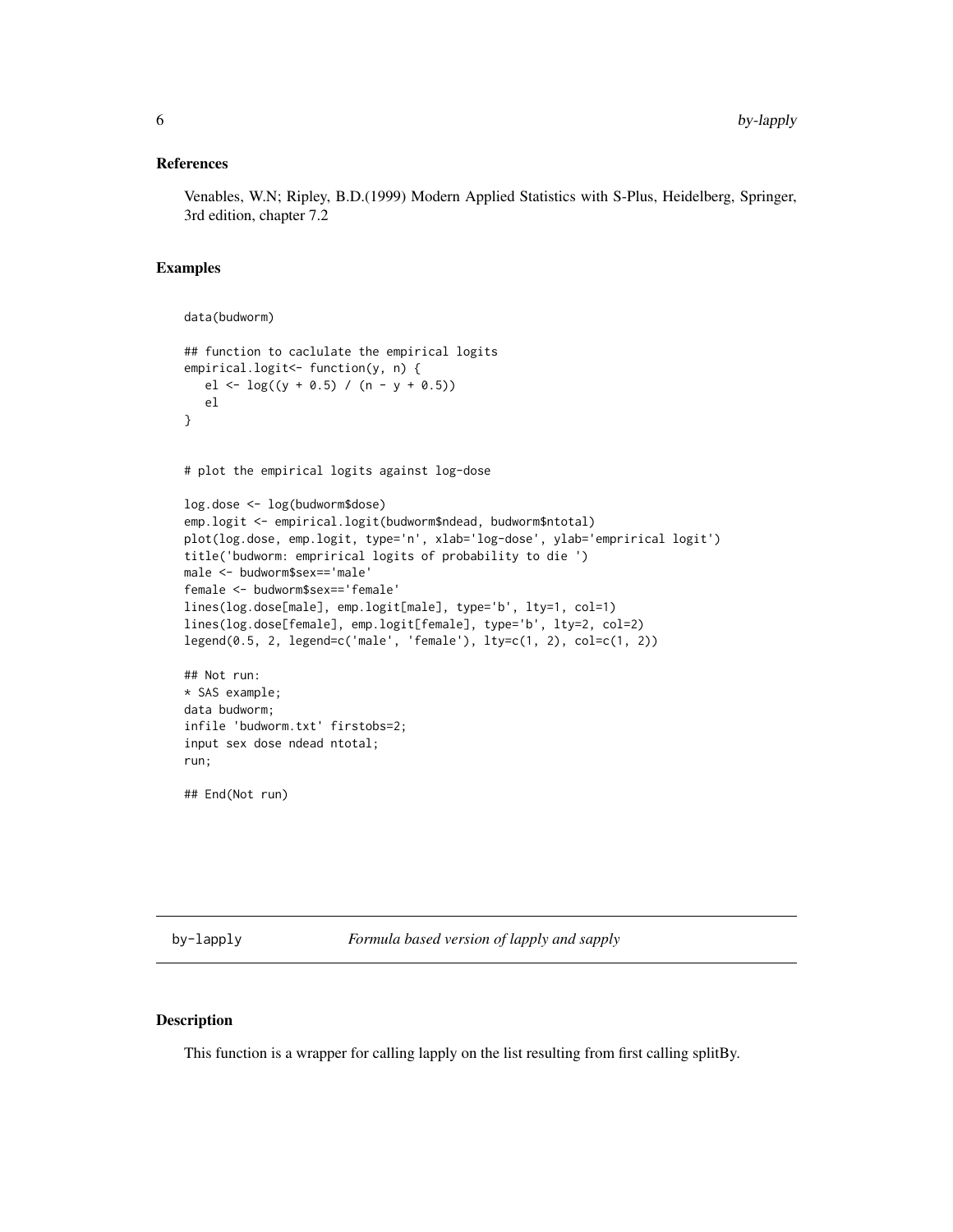#### <span id="page-6-0"></span>by-lapply  $\sim$  7

# Usage

```
lapply_by(data, formula, FUN, ...)
lapplyBy(formula, data = parent.frame(), FUN, ...)
sapply_by(data, formula, FUN, ..., simplify = TRUE, USE.NAMES = TRUE)
sapplyBy(
  formula,
 data = parent.frame(),
 FUN,
  ...,
  simplify = TRUE,
 USE.NAMES = TRUE
)
```
# Arguments

| data       | A dataframe.                                                                            |
|------------|-----------------------------------------------------------------------------------------|
| formula    | A formula describing how data should be split.                                          |
| <b>FUN</b> | A function to be applied to each element in the splitted list, see 'Examples'<br>below. |
| $\ddots$   | optional arguments to FUN.                                                              |
| simplify   | Same as for 'sapply'                                                                    |
| USE.NAMES  | Same as for 'sapply'                                                                    |

# Value

A list.

# Author(s)

Søren Højsgaard, <sorenh@math.aau.dk>

# See Also

[splitBy](#page-10-1), [split\\_by](#page-10-1)

```
fun <- function(x) range(x$uptake)
lapplyBy(~Treatment + Type, data=CO2, FUN=fun)
sapplyBy(~Treatment + Type, data=CO2, FUN=fun)
# Same as
lapply(splitBy(~Treatment + Type, data=CO2), FUN=fun)
```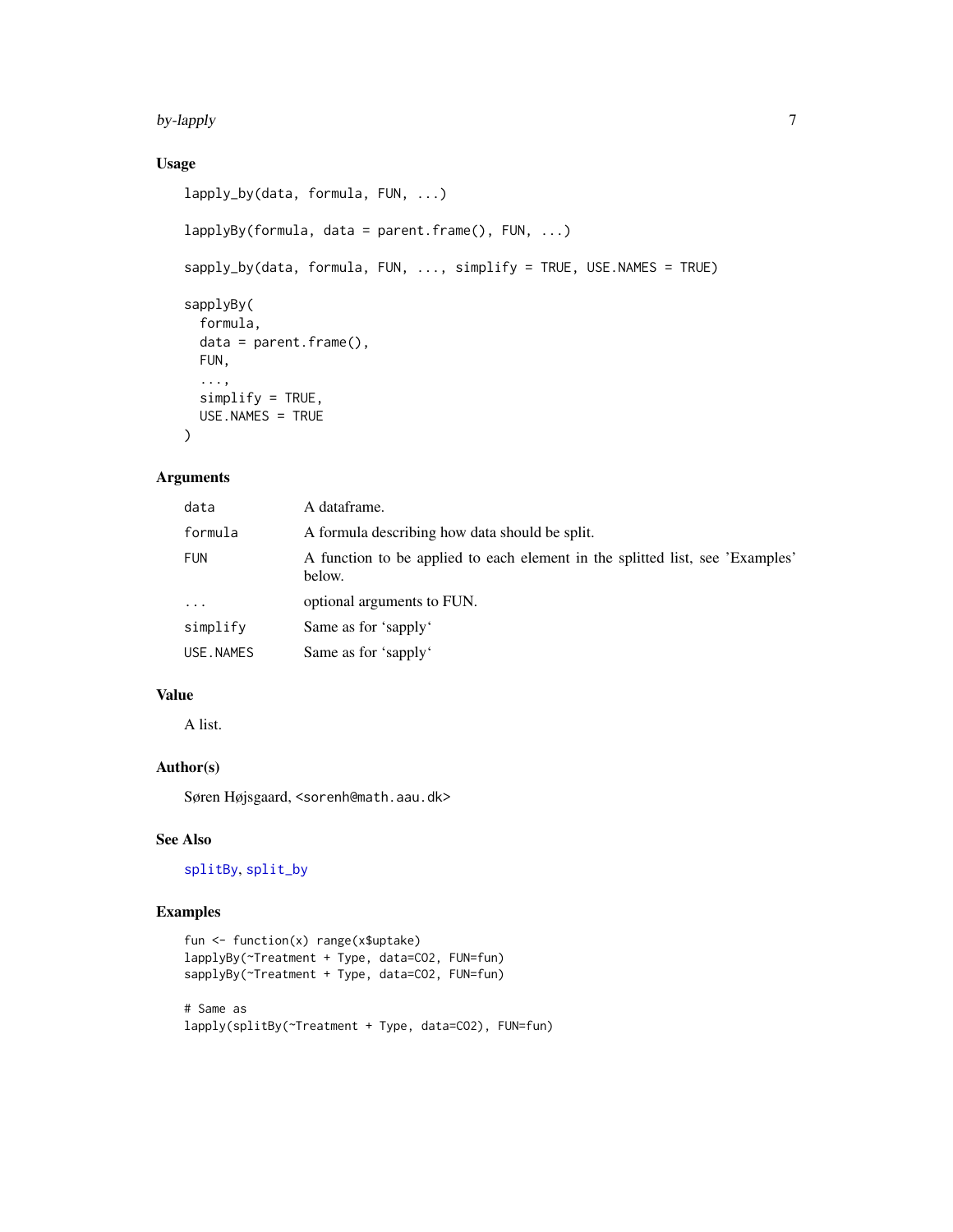<span id="page-7-0"></span>

The data is split into strata according to the levels of the grouping factors and individual lm fits are obtained for each stratum.

#### Usage

```
lm_by(data, formula, id = NULL, ...)
```
 $lmBy(formula, data, id = NULL, ...)$ 

# Arguments

| data      | A dataframe                                                                                                                                                                                                                                                                                       |
|-----------|---------------------------------------------------------------------------------------------------------------------------------------------------------------------------------------------------------------------------------------------------------------------------------------------------|
| formula   | A linear model formula object of the form $y \sim x1 +  + xn \mid g1 +  + gm$ .<br>In the formula object, y represents the response, $x1$ , , xn the covariates, and<br>the grouping factors specifying the partitioning of the data according to which<br>different lm fits should be performed. |
| id        | A formula describing variables from data which are to be available also in the<br>output.                                                                                                                                                                                                         |
| $\ddotsc$ | Additional arguments passed on to 1m().                                                                                                                                                                                                                                                           |

# Value

A list of lm fits.

# Author(s)

Søren Højsgaard, <sorenh@math.aau.dk>

```
bb <- lmBy(1 / uptake ~ log(conc) | Treatment, data=CO2)
coef(bb)
fitted(bb)
residuals(bb)
summary(bb)
coef(summary(bb))
coef(summary(bb), simplify=TRUE)
```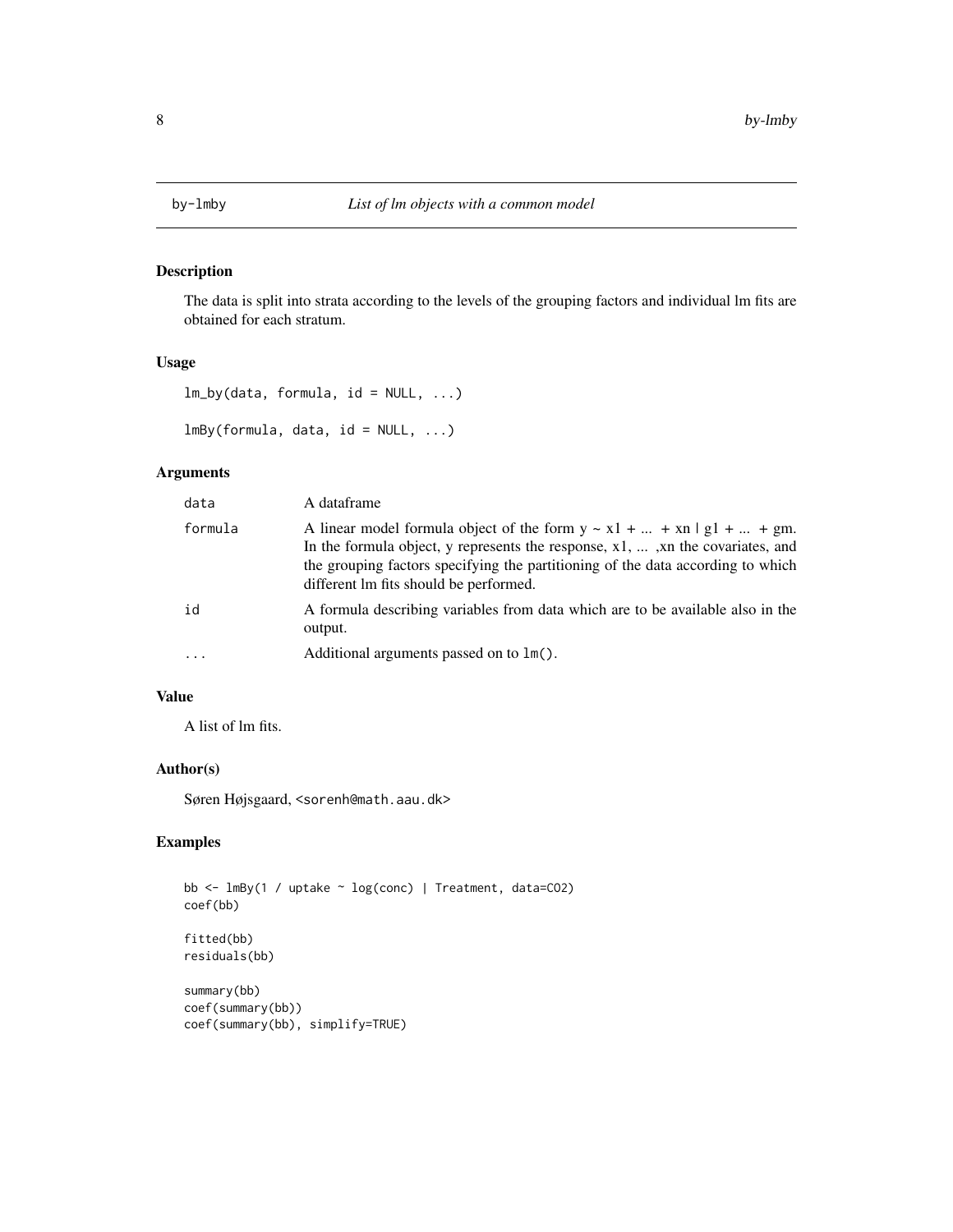<span id="page-8-1"></span><span id="page-8-0"></span>

Ordering (sorting) rows of a data frame by the certain variables in the data frame. This function is essentially a wrapper for the order() function - the important difference being that variables to order by can be given by a model formula.

## Usage

```
order_by(data, formula)
```
orderBy(formula, data)

# Arguments

| data    | A dataframe                      |
|---------|----------------------------------|
| formula | The right hand side of a formula |

#### Details

The sign of the terms in the formula determines whether sorting should be ascending or decreasing; see examples below

# Value

The ordered data frame

# Author(s)

Søren Højsgaard, <sorenh@math.aau.dk> and Kevin Wright

# See Also

[transformBy](#page-14-1), [transform\\_by](#page-14-1), [splitBy](#page-10-1), [split\\_by](#page-10-1)

```
orderBy(~ conc + Treatment, CO2)
## Sort decreasingly by conc
orderBy(~ - conc + Treatment, CO2)
```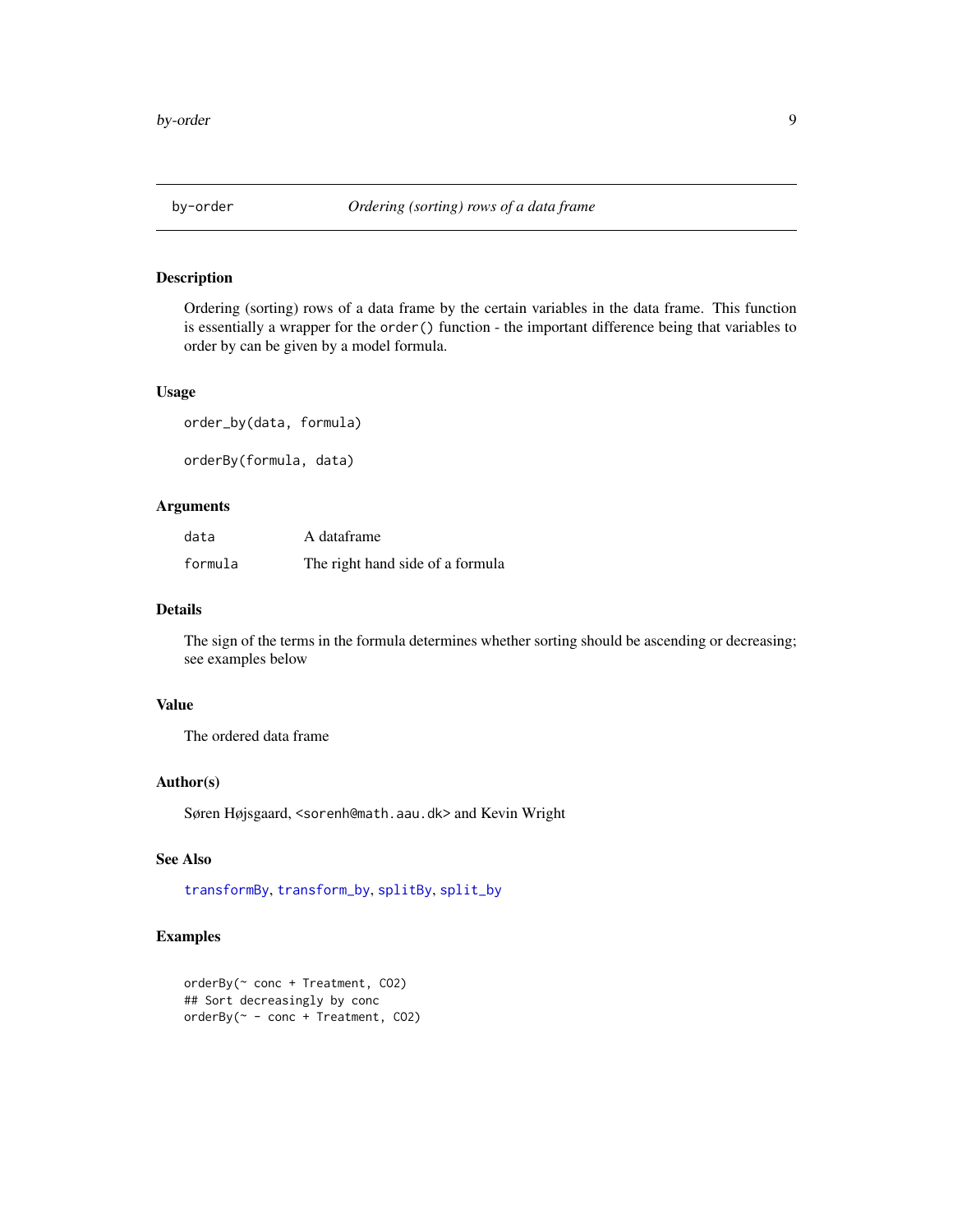<span id="page-9-0"></span>

A data frame is split according to some variables in a formula, and a sample of a certain fraction of each is drawn.

# Usage

```
sample_by(data, formula, frac = 0.1, replace = FALSE, systematic = FALSE)
```

```
sampleBy(
  formula,
 frac = 0.1,
 replace = FALSE,
 data = parent.frame(),systematic = FALSE
```
#### Arguments

)

| data       | A data frame.                                      |
|------------|----------------------------------------------------|
| formula    | A formula defining the grouping of the data frame. |
| frac       | The part of data to be sampled.                    |
| replace    | Is the sampling with replacement.                  |
| systematic | Should sampling be systematic.                     |

# Details

If systematic=FALSE (default) then frac gives the fraction of data sampled. If systematic=TRUE and frac=.2 then every 1/.2 i.e. every 5th observation is taken out.

# Value

A dataframe.

#### See Also

[orderBy](#page-8-1), [order\\_by](#page-8-1), [splitBy](#page-10-1), [split\\_by](#page-10-1), [summaryBy](#page-12-1), [summary\\_by](#page-12-1), [transformBy](#page-14-1), [transform\\_by](#page-14-1)

```
data(dietox)
sampleBy(formula = \sim Evit + Cu, frac=.1, data = dietox)
```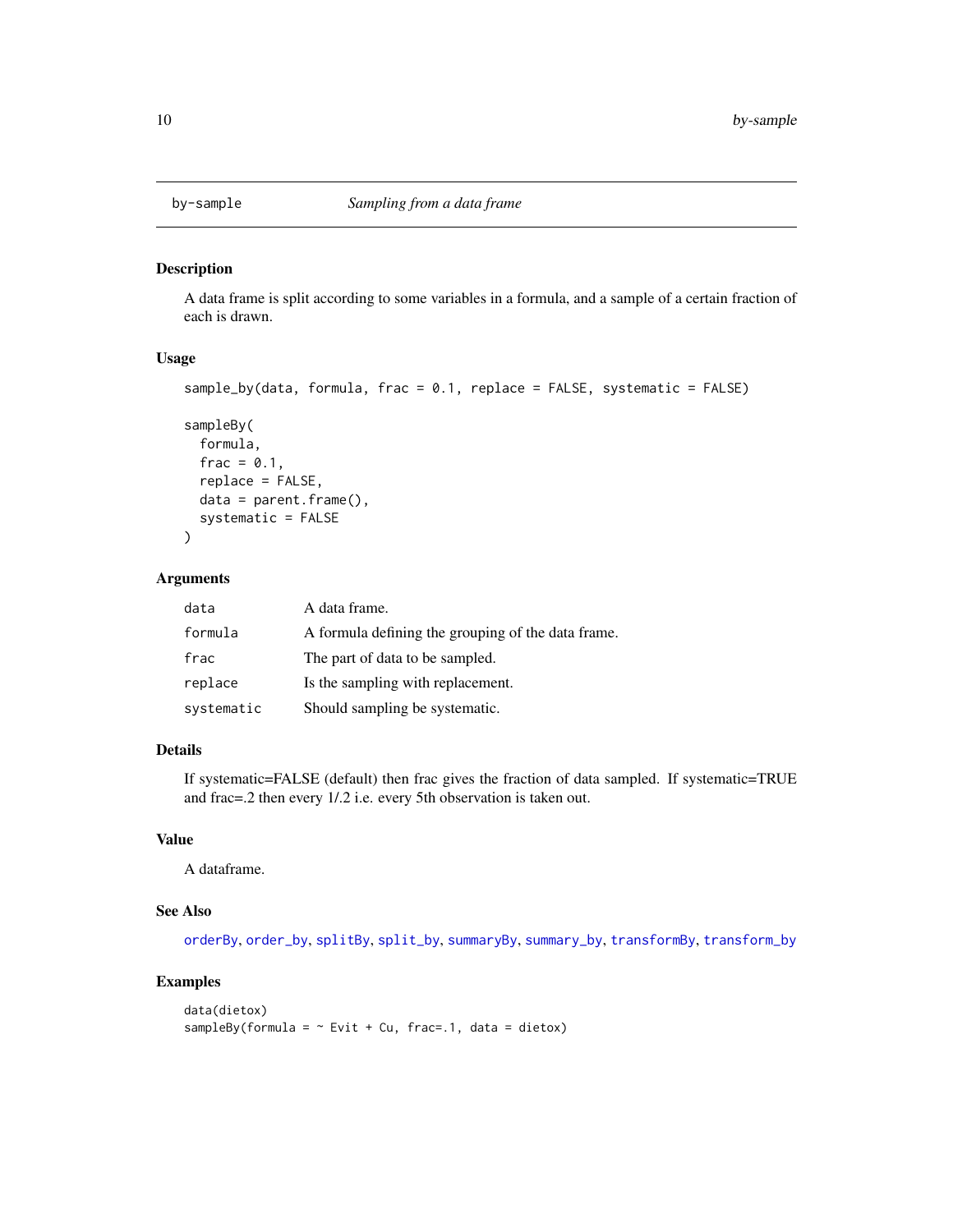<span id="page-10-1"></span><span id="page-10-0"></span>

Split a dataframe according to the levels of variables in the dataframe. The variables to split by can be given as a formula or as a character vector.

# Usage

```
split_by(data, formula, drop = TRUE)
splitBy(formula, data = parent.frame(), drop = TRUE)
## S3 method for class 'splitByData'
head(x, n = 6L, ...)
## S3 method for class 'splitByData'
tail(x, n = 6L, ...)
```
# Arguments

| data         | A data frame                                                                                                                                                                                                                                               |
|--------------|------------------------------------------------------------------------------------------------------------------------------------------------------------------------------------------------------------------------------------------------------------|
| formula      | Variables to split data frame by, as 'as.quoted' variables, a formula or character<br>vector.                                                                                                                                                              |
| drop         | Logical indicating if levels that do not occur should be dropped. Deprecated;<br>levels that do not occur are ignored.                                                                                                                                     |
| $\mathsf{x}$ | An object.                                                                                                                                                                                                                                                 |
| n            | A single integer. If positive or zero, size for the resulting object: number of<br>elements for a vector (including lists), rows for a matrix or data frame or lines<br>for a function. If negative, all but the "n" last/first number of elements of "x". |
|              | Arguments to be passed to or from other methods.                                                                                                                                                                                                           |

# Value

A list of dataframes.

# Author(s)

Søren Højsgaard, <sorenh@math.aau.dk>

#### See Also

[orderBy](#page-8-1), [order\\_by](#page-8-1), [summaryBy](#page-12-1), [summary\\_by](#page-12-1), [transformBy](#page-14-1), [transform\\_by](#page-14-1)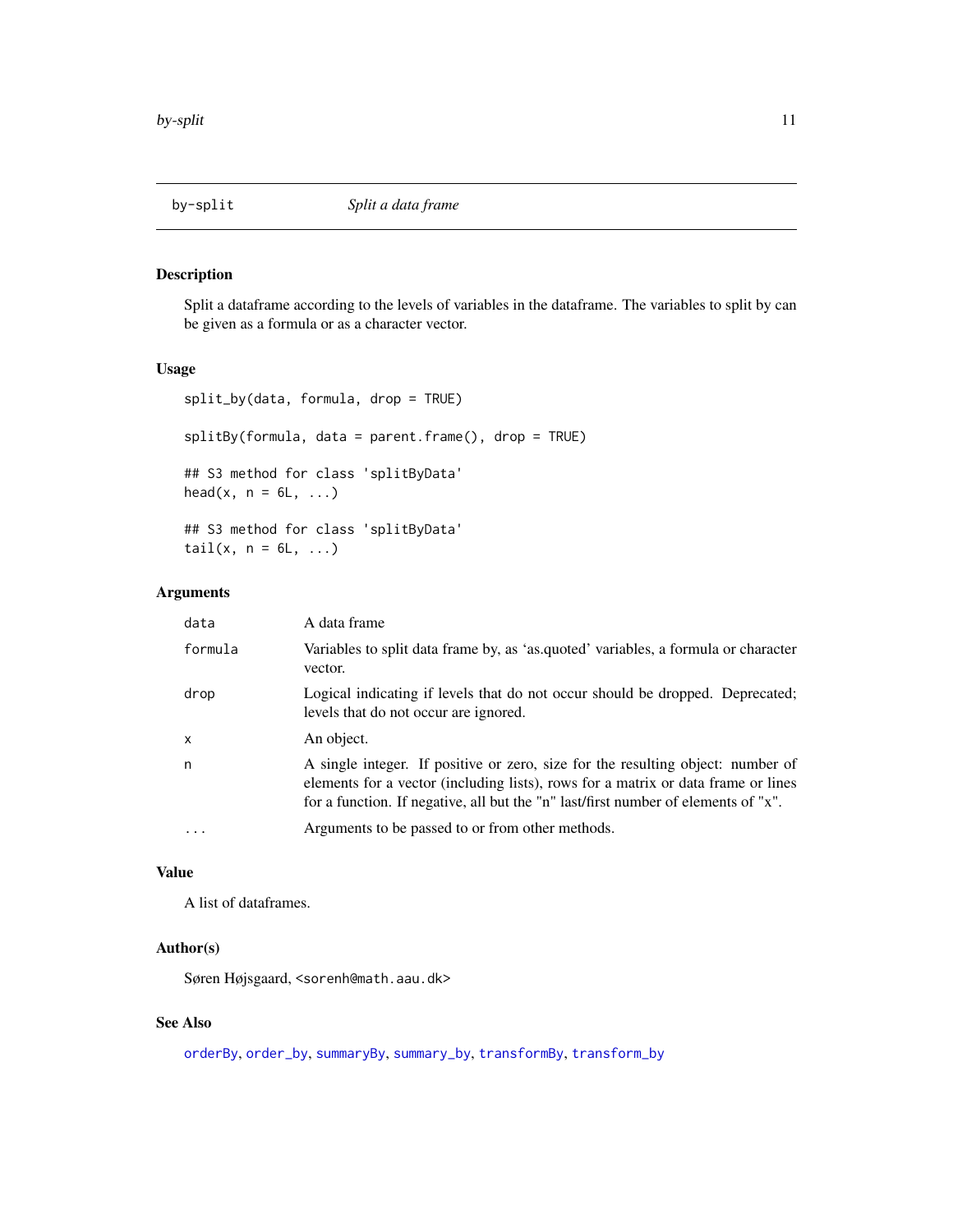# Examples

```
data(dietox, package="doBy")
splitBy(formula = ~&&&&&&&&&&&&&&&\text{C}splitBy(formula = c("Evit", "Cu"), data = dietox)
splitBy(~Treatment + Type, data=CO2)
splitBy(c("Treatment", "Type"), data=CO2)
x <- splitBy(~Treatment, data=CO2)
head(x)
tail(x)
```
by-subset *Finds subsets of a dataframe which is split by variables in a formula.*

# Description

A data frame is split by a formula into groups. Then subsets are found within each group, and the result is collected into a data frame.

# Usage

```
subset_by(data, formula, subset, select, drop = FALSE, join = TRUE, ...)
subsetBy(
 formula,
  subset,
 data = parent.frame(),select,
 drop = FALSE,
  join = TRUE,
  ...
)
```
# Arguments

| A right hand sided formula or a character vector of variables to split by.       |
|----------------------------------------------------------------------------------|
| logical expression indicating elements or rows to keep: missing values are taken |
|                                                                                  |
|                                                                                  |
| If FALSE the result is a list of data frames (as defined by 'formula'); if TRUE  |
|                                                                                  |
|                                                                                  |

<span id="page-11-0"></span>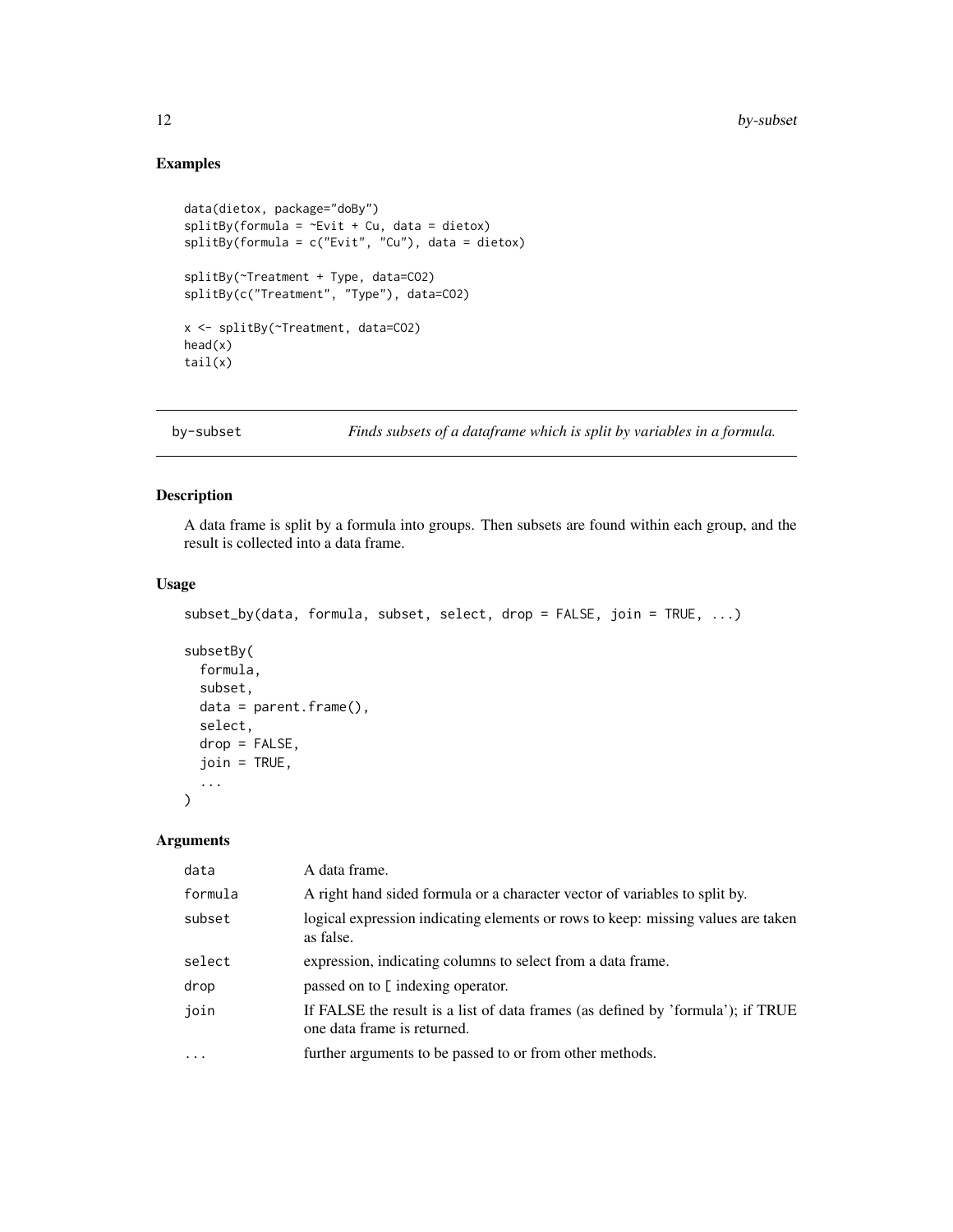# <span id="page-12-0"></span>by-summary 13

# Value

A data frame.

# Author(s)

Søren Højsgaard, <sorenh@math.aau.dk>

# See Also

[splitBy](#page-10-1), [split\\_by](#page-10-1)

# Examples

data(dietox) subsetBy(~Evit, Weight < mean(Weight), data=dietox)

by-summary *Function to calculate groupwise summary statistics*

# <span id="page-12-1"></span>Description

Function to calculate groupwise summary statistics, much like the summary procedure of SAS

# Usage

```
summary_by(
 data,
  formula,
  id = NULL,FUN = mean,
 keep.names = FALSE,
 p2d = FALSE,order = TRUE,
 full.dimension = FALSE,
 var.names = NULL,
 fun.names = NULL,
  ...
)
summaryBy(
 formula,
 data = parent.frame(),
  id = NULL,FUN = mean,keep.names = FALSE,
 p2d = FALSE,
```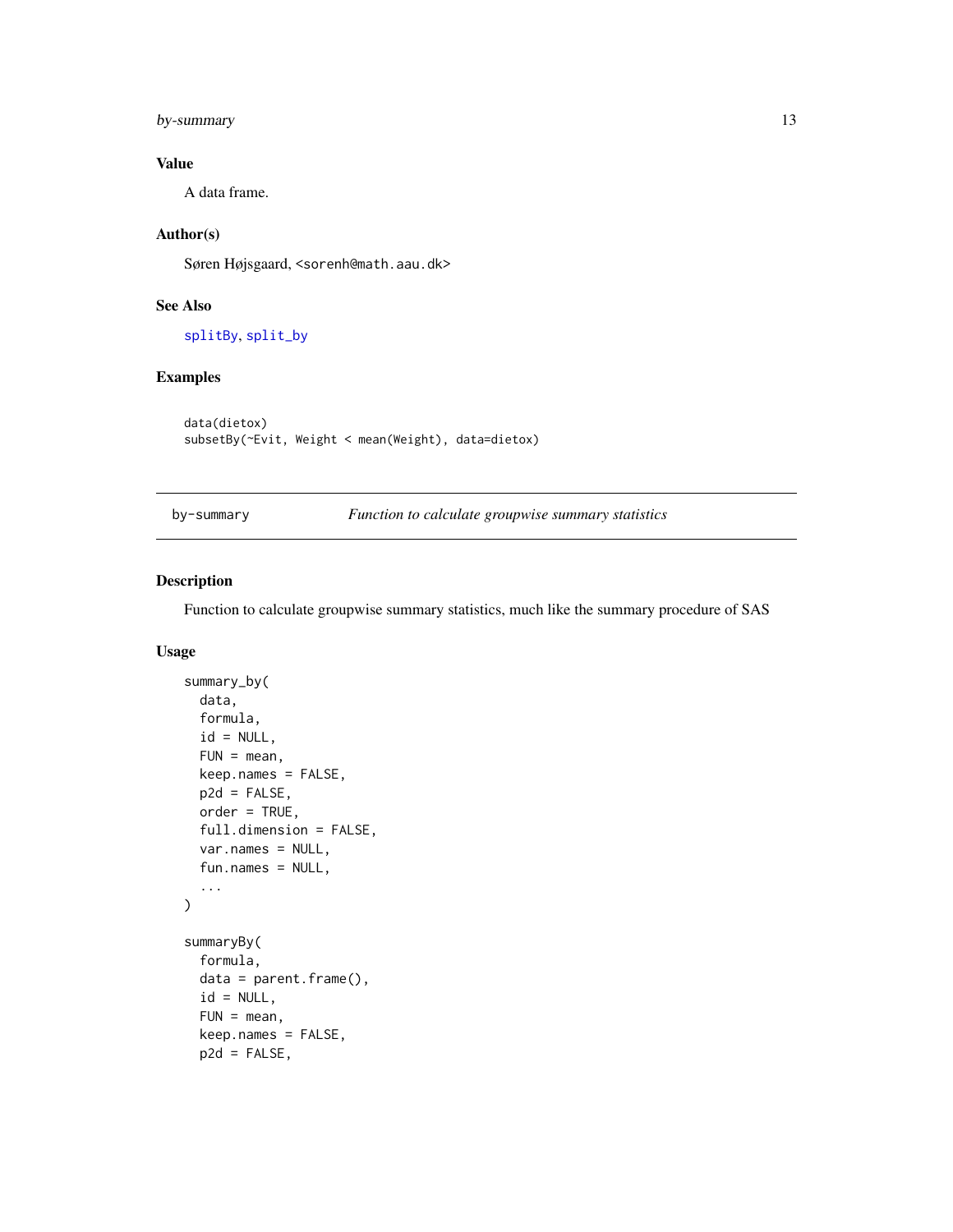```
order = TRUE,
  full.dimension = FALSE,
 var.names = NULL,
  fun.names = NULL,
  ...
)
```
#### Arguments

| data       | A data frame.                                                                                                                                                |
|------------|--------------------------------------------------------------------------------------------------------------------------------------------------------------|
| formula    | A formula object, see examples below.                                                                                                                        |
| id         | A formula specifying variables which data are not grouped by but which should<br>appear in the output. See examples below.                                   |
| <b>FUN</b> | A list of functions to be applied, see examples below.                                                                                                       |
| keep.names | If TRUE and if there is only ONE function in FUN, then the variables in the<br>output will have the same name as the variables in the input, see 'examples'. |
| p2d        | Should parentheses in output variable names be replaced by dots?                                                                                             |
| order      | Should the resulting dataframe be ordered according to the variables on the right<br>hand side of the formula? (using orderBy                                |
|            | full dimension If TRUE then rows of summary statistics are repeated such that the result will<br>have the same number of rows as the input dataset.          |
| var.names  | Option for user to specify the names of the variables on the left hand side.                                                                                 |
| fun.names  | Option for user to specify function names to apply to the variables on the left<br>hand side.                                                                |
| $\cdots$   | Additional arguments to FUN. This could for example be NA actions.                                                                                           |

# Details

Extra arguments ('...') are passed onto the functions in FUN. Hence care must be taken that all functions in FUN accept these arguments - OR one can explicitly write a functions which get around this. This can particularly be an issue in connection with handling NAs. See examples below. Some code for this function has been suggested by Jim Robison-Cox. Thanks.

# Value

A dataframe.

# Author(s)

Søren Højsgaard, <sorenh@math.aau.dk>

#### See Also

[ave](#page-0-0), [descStat](#page-22-1), [orderBy](#page-8-1), [order\\_by](#page-8-1), [splitBy](#page-10-1), [split\\_by](#page-10-1), [transformBy](#page-14-1), [transform\\_by](#page-14-1)

<span id="page-13-0"></span>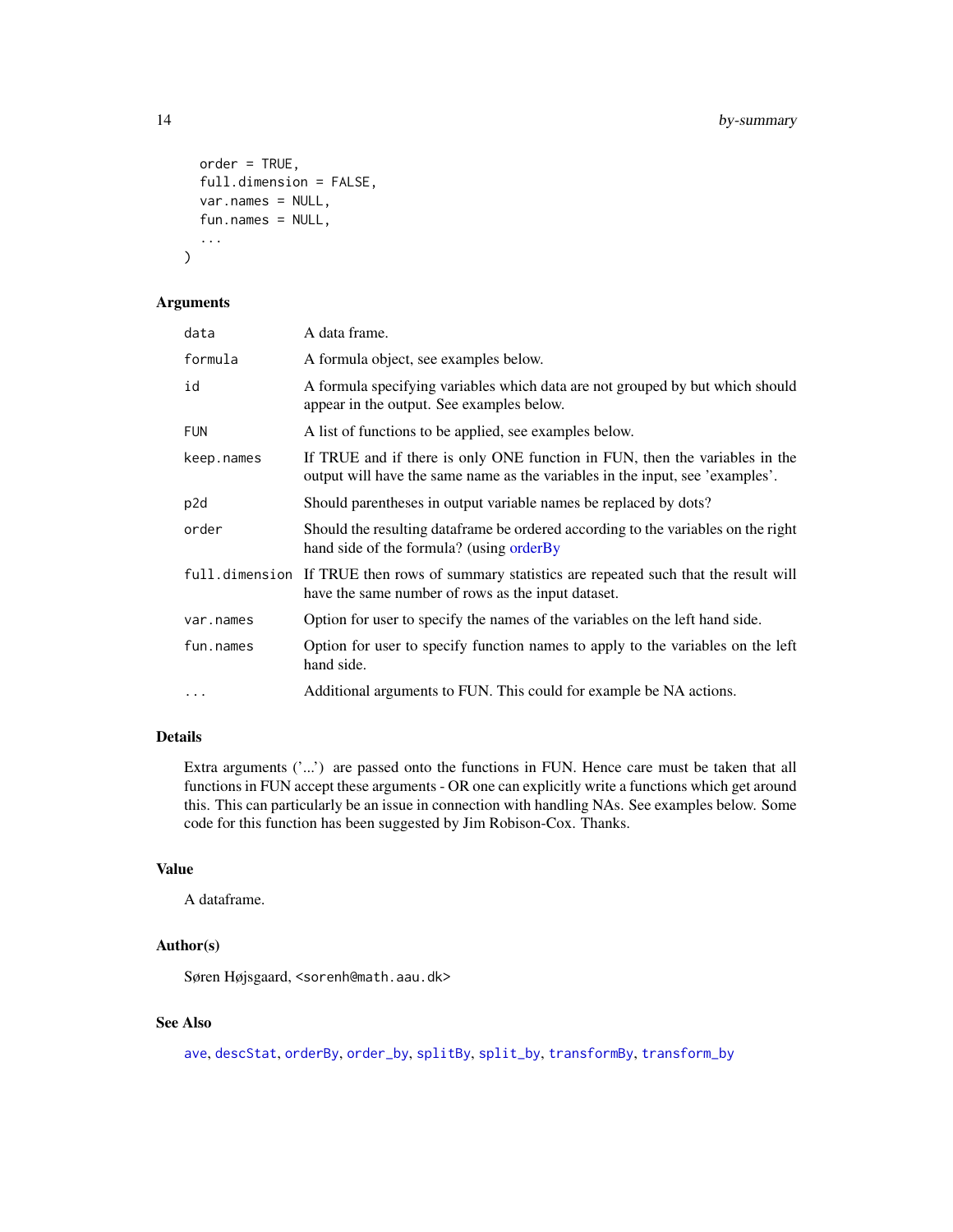# <span id="page-14-0"></span>by-transform 15

#### Examples

```
data(dietox)
dietox12 <- subset(dietox, Time==12)
fun \leq function(x){
 c(m=mean(x), v=var(x), n=length(x))}
summaryBy(cbind(Weight, Feed) ~ Evit + Cu, data=dietox12,
          FUN=fun)
summaryBy(list(c("Weight", "Feed"), c("Evit", "Cu")), data=dietox12,
          FUN=fun)
## Computations on several variables is done using cbind( )
summaryBy(cbind(Weight, Feed) \sim Evit + Cu, data=subset(dietox, Time > 1),
  FUN=fun)
## Calculations on transformed data is possible using cbind(), but
# the transformed variables must be named
summaryBy(cbind(lw=log(Weight), Feed) ~ Evit + Cu, data=dietox12, FUN=mean)
## There are missing values in the 'airquality' data, so we remove these
## before calculating mean and variance with 'na.rm=TRUE'. However the
## length function does not accept any such argument. Hence we get
## around this by defining our own summary function in which length is
## not supplied with this argument while mean and var are:
sumfun \leq function(x, ...){
 c(m=mean(x, na.rm=TRUE, ...), v=var(x, na.rm=TRUE, ...), l=length(x))}
summaryBy(cbind(Ozone, Solar.R) ~ Month, data=airquality, FUN=sumfun )
## Using '.' on the right hand side of a formula means to stratify by
## all variables not used elsewhere:
data(warpbreaks)
summaryBy(breaks ~ wool + tension, warpbreaks, FUN=mean)
summaryBy(breaks ~ ., warpbreaks, FUN=mean)
summaryBy(. ~ wool + tension, warpbreaks, FUN=mean)
```
by-transform *Function to make groupwise transformations*

#### <span id="page-14-1"></span>**Description**

Function to make groupwise transformations of data by applying the transform function to subsets of data.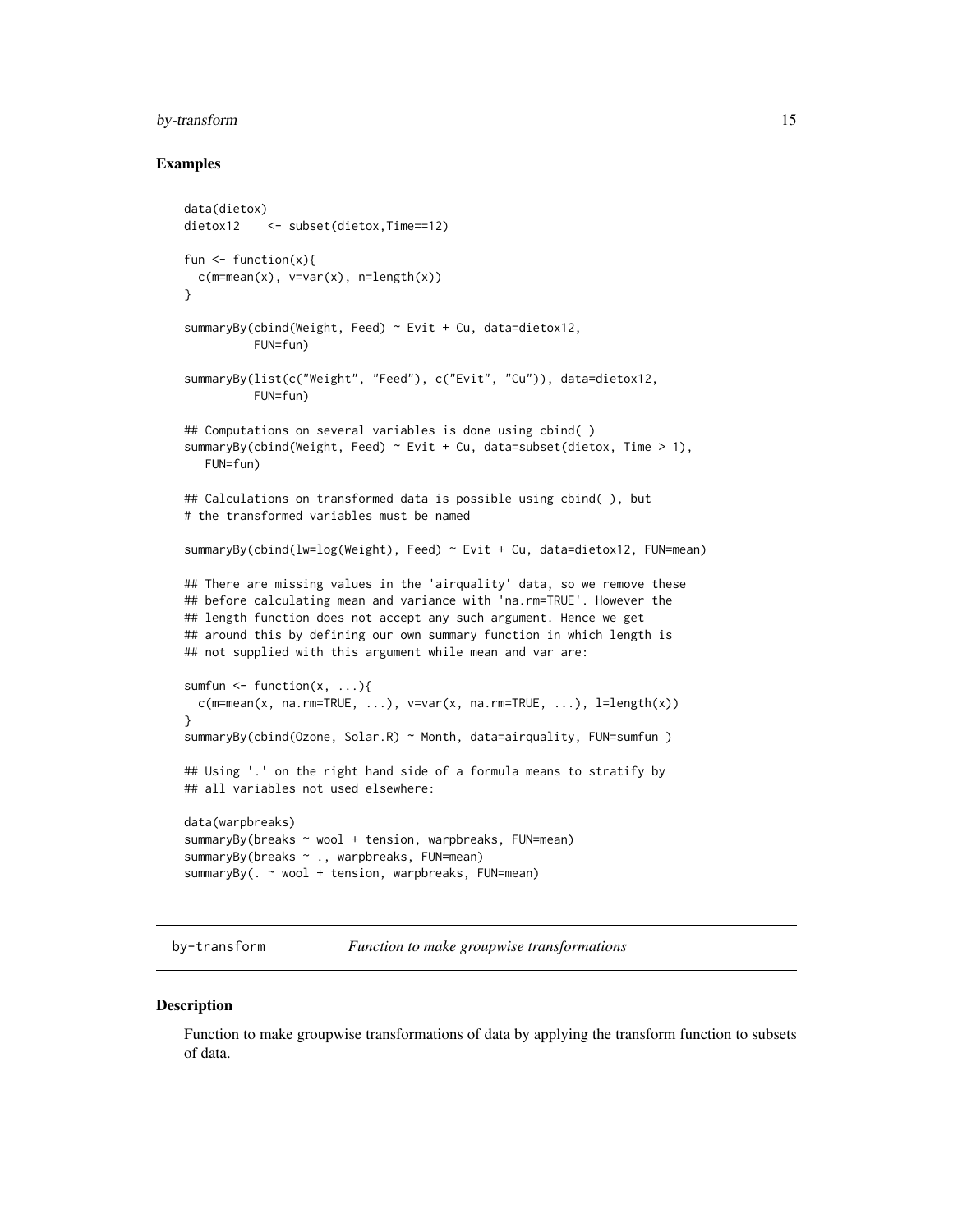#### <span id="page-15-0"></span>Usage

```
transform_by(data, formula, ...)
```

```
transformBy(formula, data, ...)
```
#### Arguments

| data                    | A data frame                                              |
|-------------------------|-----------------------------------------------------------|
| formula                 | A formula with only a right hand side, see examples below |
| $\cdot$ $\cdot$ $\cdot$ | Further arguments of the form tag=value                   |

#### Details

The ... arguments are tagged vector expressions, which are evaluated in the data frame data. The tags are matched against names(data), and for those that match, the value replace the corresponding variable in data, and the others are appended to data.

# Value

The modified value of the dataframe data.

#### Author(s)

Søren Højsgaard, <sorenh@math.aau.dk>

#### See Also

[orderBy](#page-8-1), [order\\_by](#page-8-1), [summaryBy](#page-12-1), [summary\\_by](#page-12-1), [splitBy](#page-10-1), [split\\_by](#page-10-1)

#### Examples

```
data(dietox)
transformBy(~Pig, data=dietox, minW=min(Weight), maxW=max(Weight),
   gain=diff(range(Weight)))
```
carcass *Lean meat contents of 344 pig carcasses*

# Description

Measurement of lean meat percentage of 344 pig carcasses together with auxillary information collected at three Danish slaughter houses

#### Usage

carcass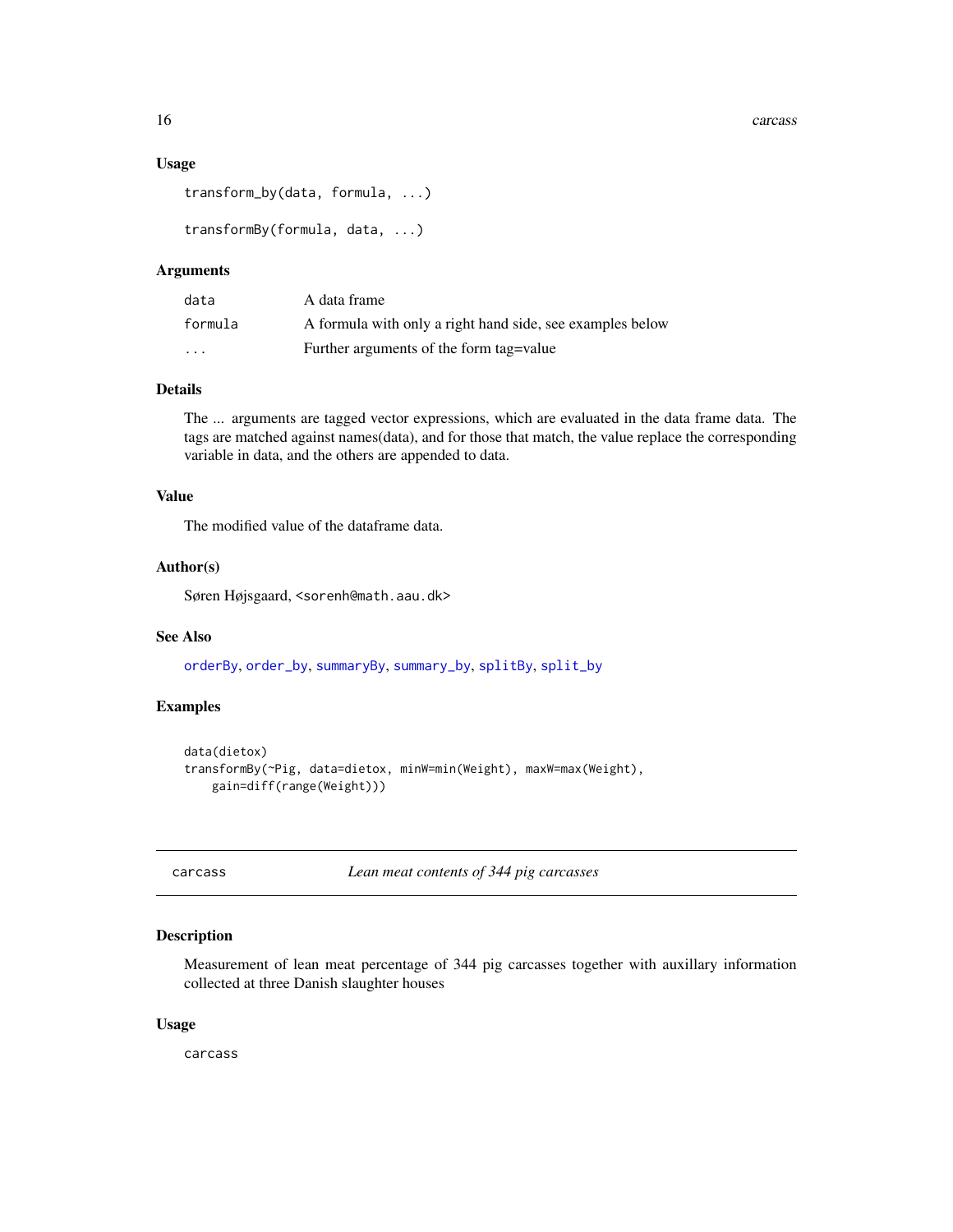#### carcass and the contract of the contract of the contract of the contract of the contract of the contract of the contract of the contract of the contract of the contract of the contract of the contract of the contract of th

#### Format

carcassall: A data frame with 344 observations on the following 17 variables.

weight Weight of carcass

- lengthc Length of carcass from back toe to head (when the carcass hangs in the back legs)
- lengthf Length of carcass from back toe to front leg (that is, to the shoulder)
- lengthp Length of carcass from back toe to the pelvic bone
- Fat02, Fat03, Fat11, Fat12, Fat13, Fat14, Fat16 Thickness of fat layer at different locations on the back of the carcass (FatXX refers to thickness at (or rather next to) rib no. XX. Notice that 02 is closest to the head
- Meat11, Meat12, Meat13 Thickness of meat layer at different locations on the back of the carcass, see description above
- LeanMeat Lean meat percentage determined by dissection
- slhouse Slaughter house; a factor with levels slh1 and slh2.
- sex Sex of the pig; a factor with levels castrate and female.
- size Size of the carcass; a factor with levels normal and large. Here, 'normal' refers to carcass weight under 80 kg; 'large' refers to carcass weights between 80 and 110 kg.

#### Details

: Notice that there were slaughtered large pigs only at one slaughter house.

#### Note

carcass: Contains only the variables Fat11, Fat12, Fat13, Meat11, Meat12, Meat13, LeanMeat

#### Source

Busk, H., Olsen, E. V., Brøndum, J. (1999) Determination of lean meat in pig carcasses with the Autofom classification system, Meat Science, 52, 307-314

#### Examples

data(carcass) head(carcass)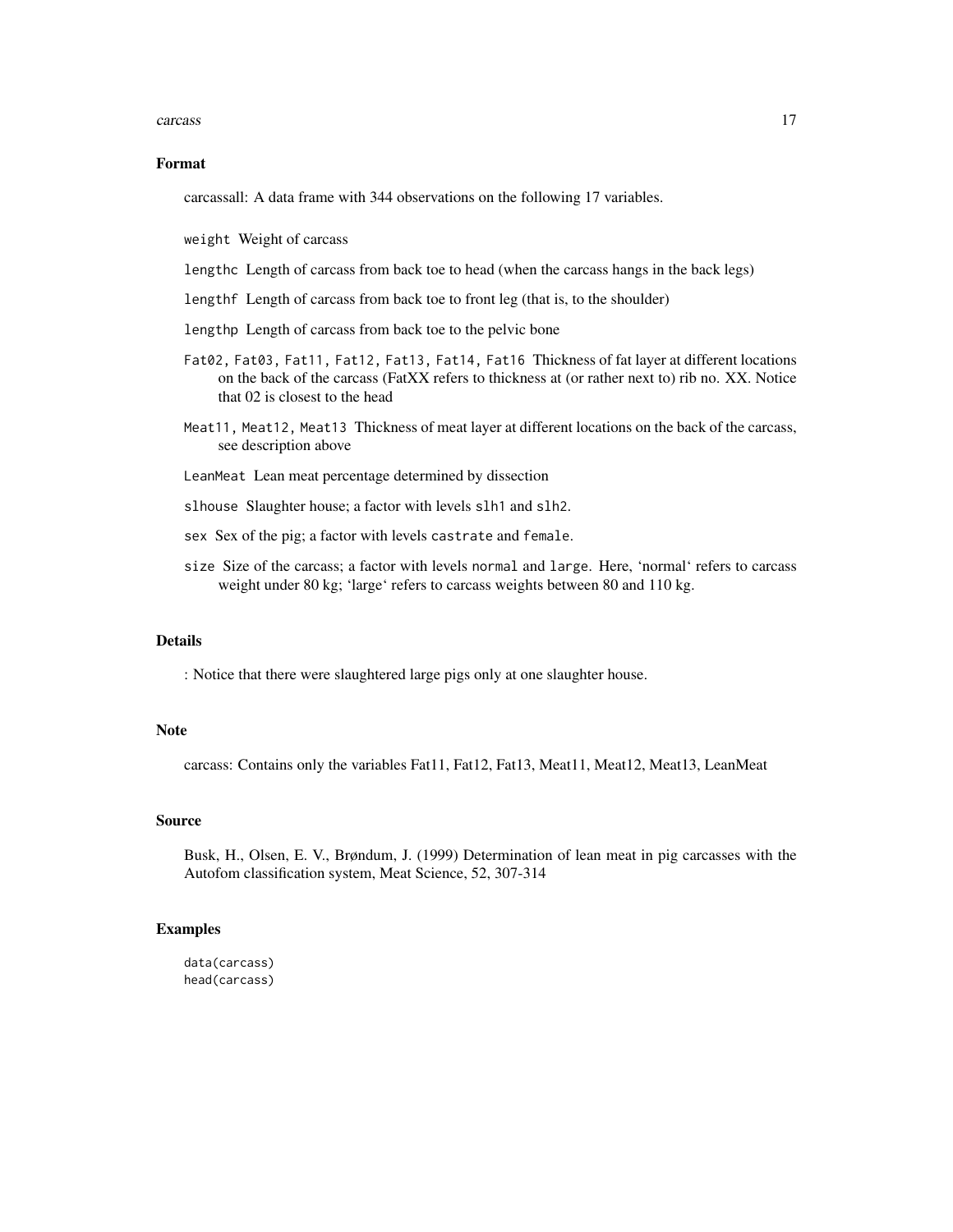<span id="page-17-0"></span>Stomach content data for Atlantic cod (Gadus morhua) in the Gulf of St.Lawrence, Eastern Canada. Note: many prey items were of no interest for this analysis and were regrouped into the "Other" category.

#### Usage

codstom

# Format

A data frame with 10000 observations on the following 10 variables.

- region a factor with levels SGSL NGSL representing the southern and northern Gulf of St. Lawrence, respectively
- ship.type a factor with levels 2 3 31 34 90 99
- ship.id a factor with levels 11558 11712 136148 136885 136902 137325 151225 151935 99433
- trip a factor with levels 10 11 12 179 1999 2 2001 20020808 3 4 5 6 7 8 88 9 95
- set a numeric vector
- fish.id a numeric vector
- fish.length a numeric vector, length in mm
- prey.mass a numeric vector, mass of item in stomach, in g
- prey.type a factor with levels Ammodytes\_sp Argis\_dent Chion\_opil Detritus Empty Eualus\_fab Eualus\_mac Gadus\_mor Hyas\_aran Hyas\_coar Lebbeus\_gro Lebbeus\_pol Leptocl\_mac Mallot\_vil Megan\_norv Ophiuroidea Other Paguridae Pandal\_bor Pandal\_mon Pasiph\_mult Sabin\_sept Sebastes\_sp Them\_abys Them\_comp Them\_lib

#### Details

Cod are collected either by contracted commerical fishing vessels (ship.type 90 or 99) or by research vessels. Commercial vessels are identified by a unique ship.id.

Either one research vessel or several commercial vessels conduct a survey (trip), during which a trawl, gillnets or hooked lines are set several times. Most trips are random stratified surveys (depth-based stratification).

Each trip takes place within one of the regions. The trip label is only guaranteed to be unique within a region and the set label is only guaranteed to be unique within a trip.

For each fish caught, the fish.length is recorded and the fish is allocated a fish.id, but the fish.id is only guaranteed to be unique within a set. A subset of the fish caught are selected for stomach analysis (stratified random selection according to fish length; unit of stratification is the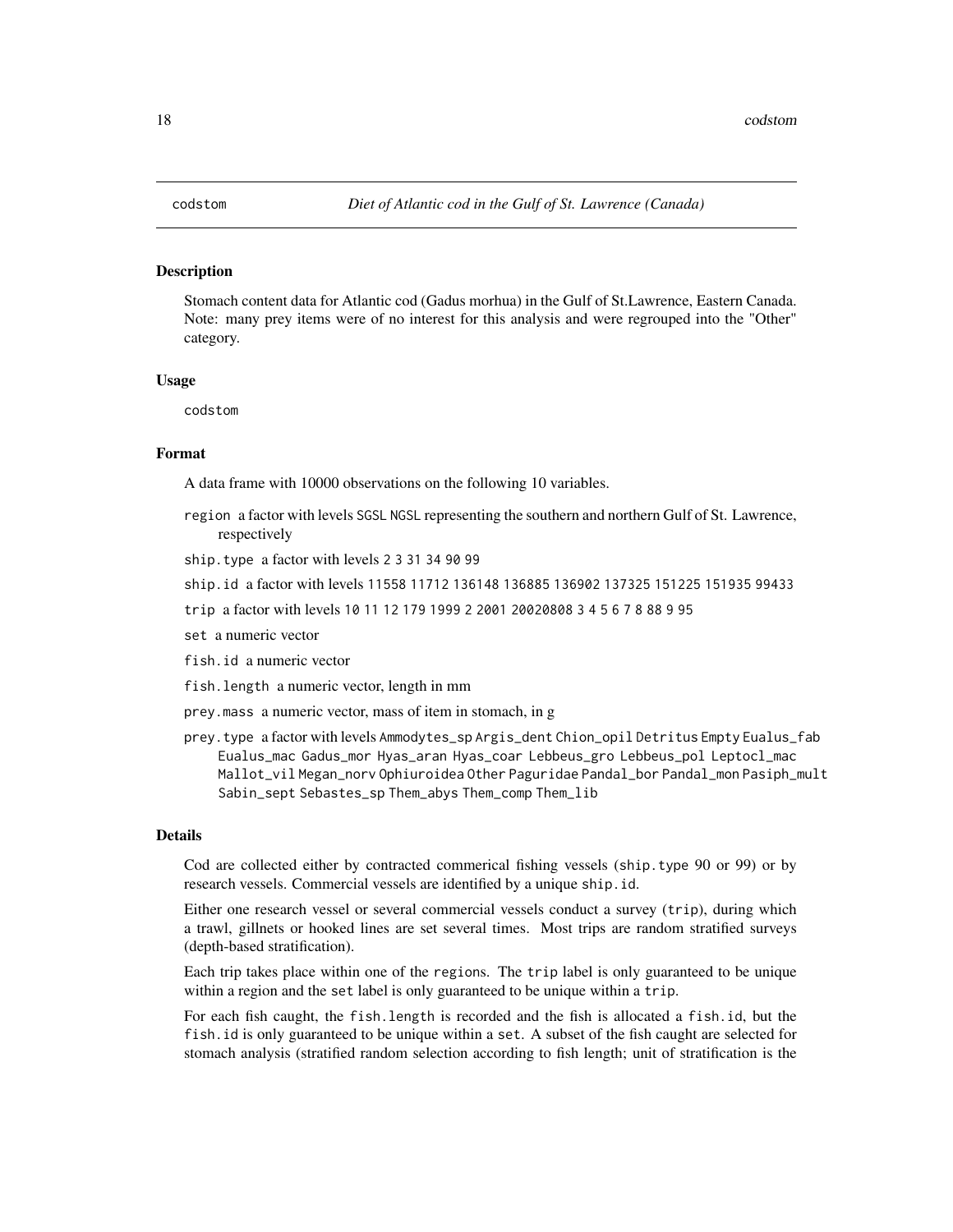#### codstom and the control of the control of the control of the control of the control of the control of the control of the control of the control of the control of the control of the control of the control of the control of

set for research surveys, the combination ship.id and stratum for surveys conducted by commercial vessels, although strata are not shown in codstom).

The basic experimental unit in this data set is a cod stomach (one stomach per fish). Each stomach is uniquely identified by a combination of region, ship.type, ship.id, trip, set, and fish.id.

For each prey item found in a stomach, the species and mass of the prey item are recorded, so there can be multiple observations per stomach. There may also be several prey items with the same prey.type in the one stomach (for example many prey.types have been recoded Other, which produced many instances of Other in the same stomach).

If a stomach is empty, a single observation is recorded with prey.type Empty and a prey.mass of zero.

#### Source

Small subset from a larger dataset (more stomachs, more variables, more prey.types) collected by D. Chabot and M. Hanson, Fisheries & Oceans Canada (chabotd@dfo-mpo.gc.ca).

```
data(codstom)
str(codstom)
# removes multiple occurences of same prey.type in stomachs
codstom1 <- summaryBy(prey.mass ~
                      region + ship.type + ship.id + trip + set + fish.id + prey.type,
                      data = codstrom,FUN = sum)
# keeps a single line per stomach with the total mass of stomach content
codstom2 <- summaryBy(prey.mass \sim region + ship.type + ship.id + trip + set + fish.id,
                      data = codstom,FUN = sum)
# mean prey mass per stomach for each trip
codstom3 \le summaryBy(prey.mass.sum \sim region + ship.type + ship.id + trip,
                      data = codstom2, FUN = mean)## Not run:
# wide version, one line per stomach, one column per prey type
library(reshape)
codstom4 \leq \text{melt}(\text{codstom}, id = c(1:7, 9))codstom5 <- cast(codstom4,
                 region + ship.type + ship.id + trip + set + fish.id + fish.length ~
                 prey.type, sum)
k <- length(names(codstom5))
prey_col \leftarrow 8:kout <- codstom5[,prey_col]
out[i s, na(out)] \leq 0codstom5[,prey_col] <- out
codstom5$total.content <- rowSums(codstom5[, prey_col])
## End(Not run)
```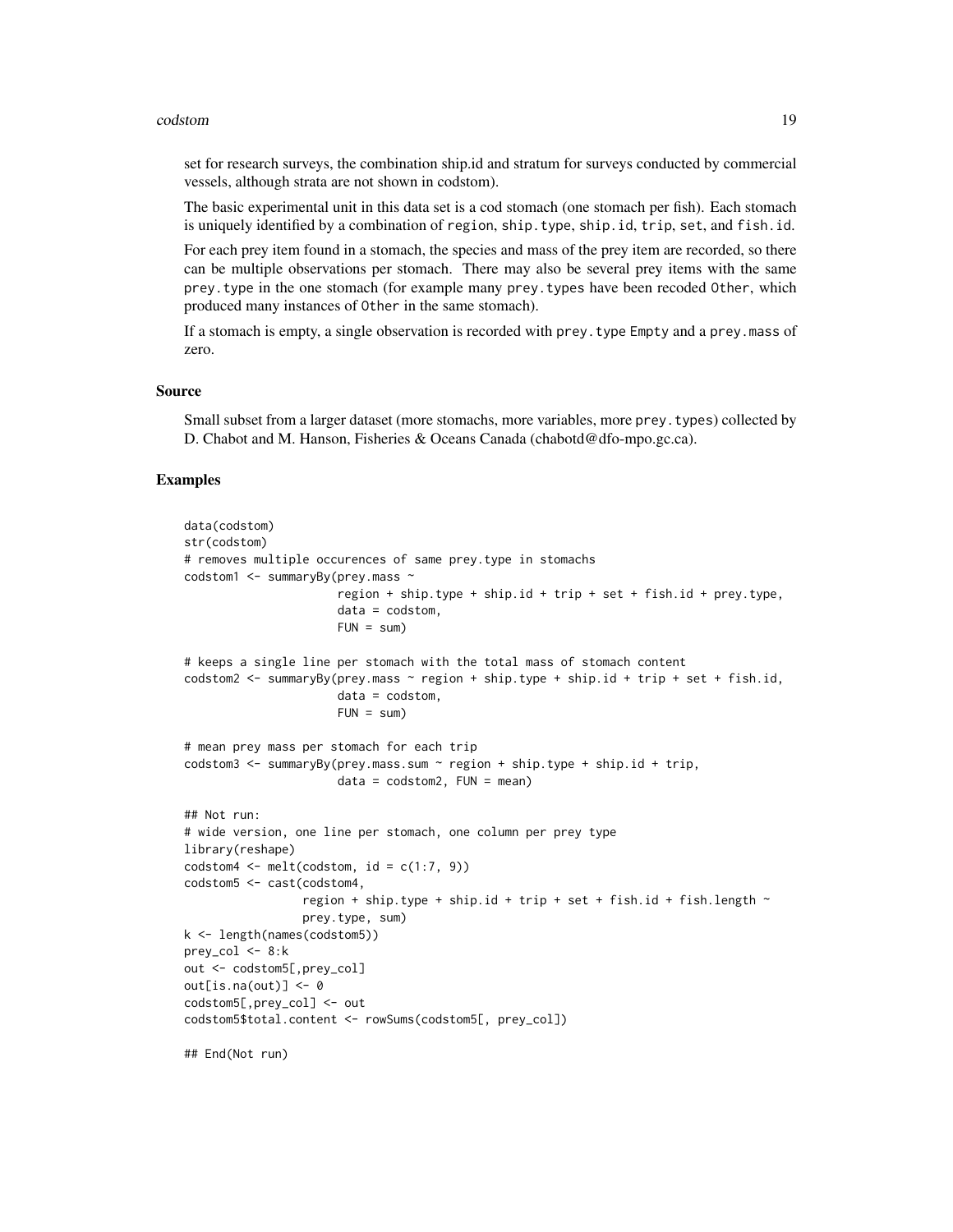<span id="page-19-0"></span>crimeRate *crimeRate*

# Description

Crime rates per 100,000 inhabitants in states of the USA for different crime types.

# Usage

crimeRate

# Format

This data frame contains:

State: State of the USA Murder: crime of murder Rape: Robbery: Assault: Burglary: residential theft Larceny: unlawful taking of personal property (pocket picking) AutoTheft:

# Examples

data(crimeRate)

| cropyield | Yield from Danish agricultural production of grain and root crop. |
|-----------|-------------------------------------------------------------------|
|           |                                                                   |

# Description

Yield from Danish agricultural production of grain and root crop.

# Usage

cropyield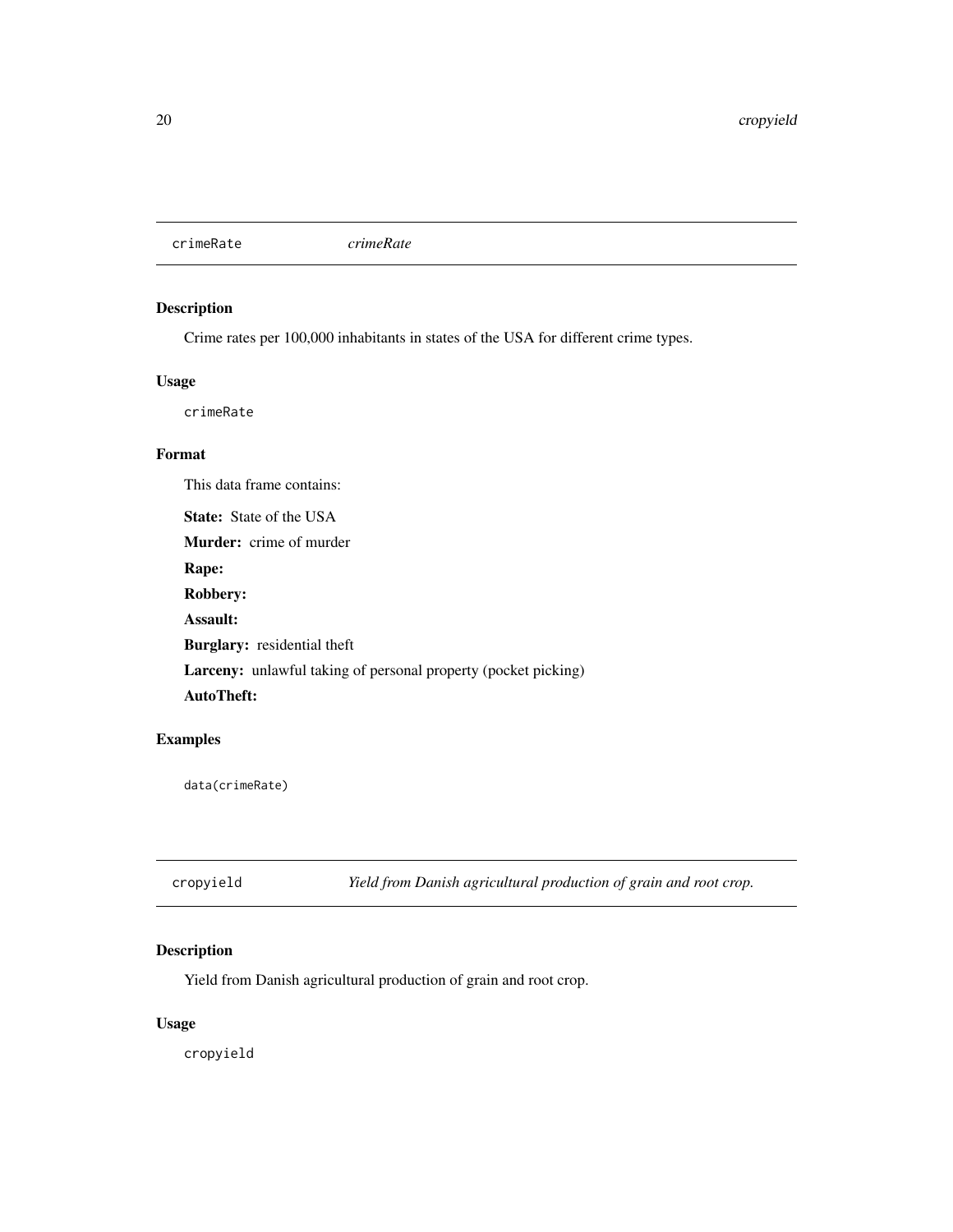#### <span id="page-20-0"></span>data-mathmark 21

# Format

A dataframe with 97 rows and 7 columns.

year From 1901 to 1997. precip Milimeter precipitation. yield Million feed units (se details). area Area in 1000 ha for grains and root crop. fertil 1000 tons fertilizer. avgtmp1 Average temperature April-June (3 months). avgtmp2 Average temperature July-Octobre (4 months).

# Details

A feed unit is the amount of energy in a kg of barley.

# References

Danmarks statistik (Statistics Denmark).

data-mathmark *Mathematics marks for students*

#### Description

The mathmark data frame has 88 rows and 5 columns.

# Usage

data(mathmark)

# Format

This data frame contains the following columns: mechanics, vectors, algebra, analysis, statistics.

# Author(s)

Søren Højsgaard, <sorenh@math.aau.dk>

# References

David Edwards, An Introduction to Graphical Modelling, Second Edition, Springer Verlag, 2000

#### Examples

data(mathmark)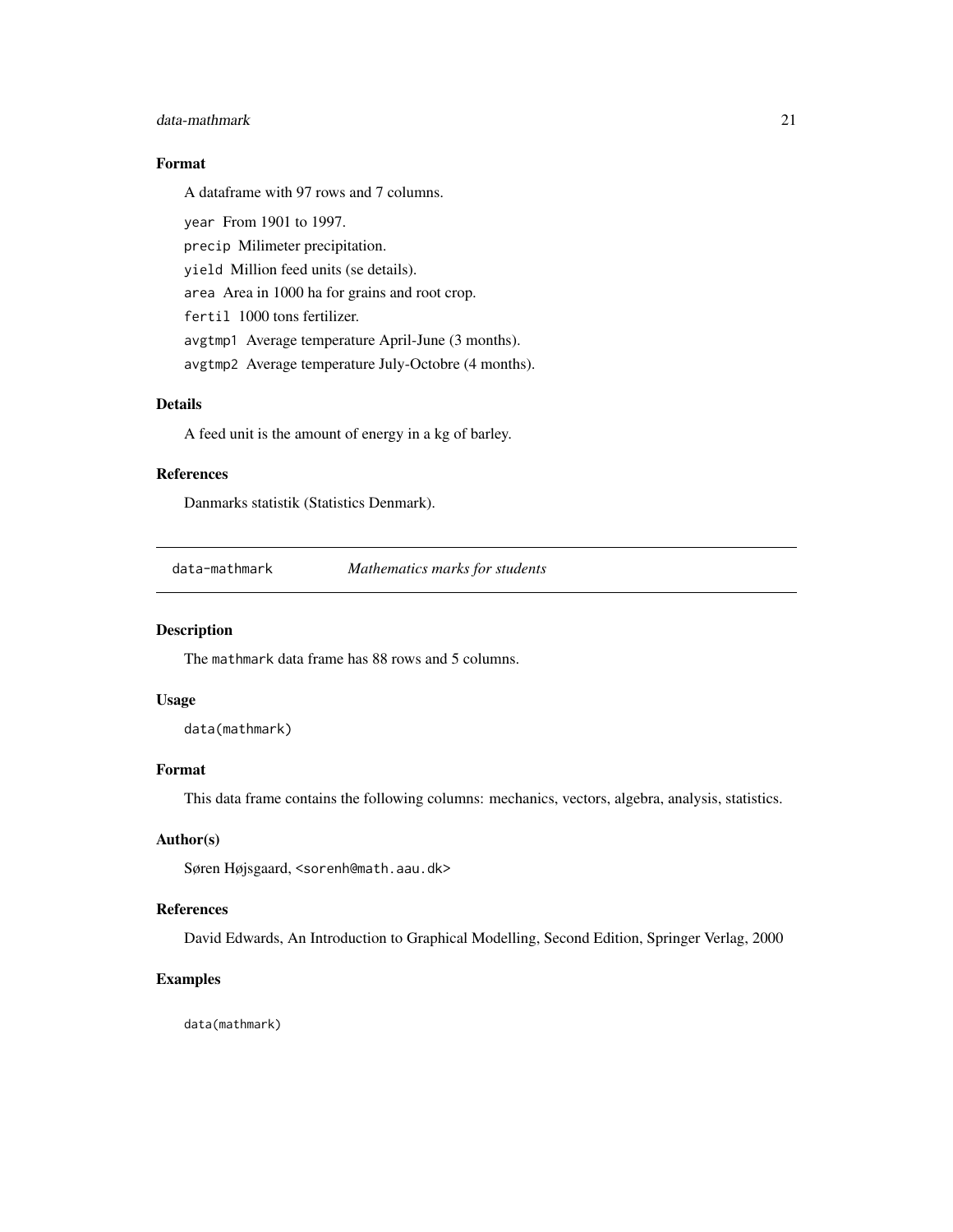<span id="page-21-0"></span>A cross classified table with observational data from a Danish heart clinic. The response variable is CAD (coronary artery disease, some times called heart attack).

#### Usage

data(cad1)

#### Format

A data frame with 236 observations on the following 14 variables.

Sex Sex; a factor with levels Female Male

AngPec Angina pectoris (chest pain attacks); a factor with levels Atypical None Typical

AMI Acute myocardic infarct; a factor with levels Definite NotCertain

- QWave A reading from an electrocardiogram; a factor with levels No Yes; Yes means pathological and is a sign of previous myocardial infarction.
- QWavecode a factor with levels Nonusable Usable. An assesment of whether QWave is reliable.

STcode a factor with levels Nonusable Usable. An assesment of whether STchange is reliable.

- STchange A reading from an electrocardiogram; a factor with levels No Yes. An STchange indicates a blockage of the coronary artery.
- SuffHeartF Sufficient heart frequency; a factor with levels No, Yes
- Hypertrophi a factor with levels No, Yes. Hypertrophy refers to an increased size of the heart muscle due to exercise.
- Hyperchol a factor with levels No Yes. Hypercholesterolemia, also called high cholesterol, is the presence of high levels of cholesterol in the blood.
- Smoker Is the patient a smoker; a factor with levels No, Yes.
- Inherit Hereditary predispositions for CAD; a factor with levels No, Yes.
- Heartfail Previous heart failures; a factor with levels No Yes
- CAD Coronary Artery Disease; a factor with levels No Yes. CAD refers to a reduction of blood flow to the heart muscle (commonly known as a heart attack). The diagnosis made from biopsies.

#### Details

Notice that data are collected at a heart clinic, so data do not represent the population, but are conditional on patients having ended up at the clinic.

\* cad1: Complete dataset, 236 cases.

\* cad2: Incomplete dataset, 67 cases. Information on (some of) the variables 'Hyperchol', 'Smoker' and 'Inherit' is missing.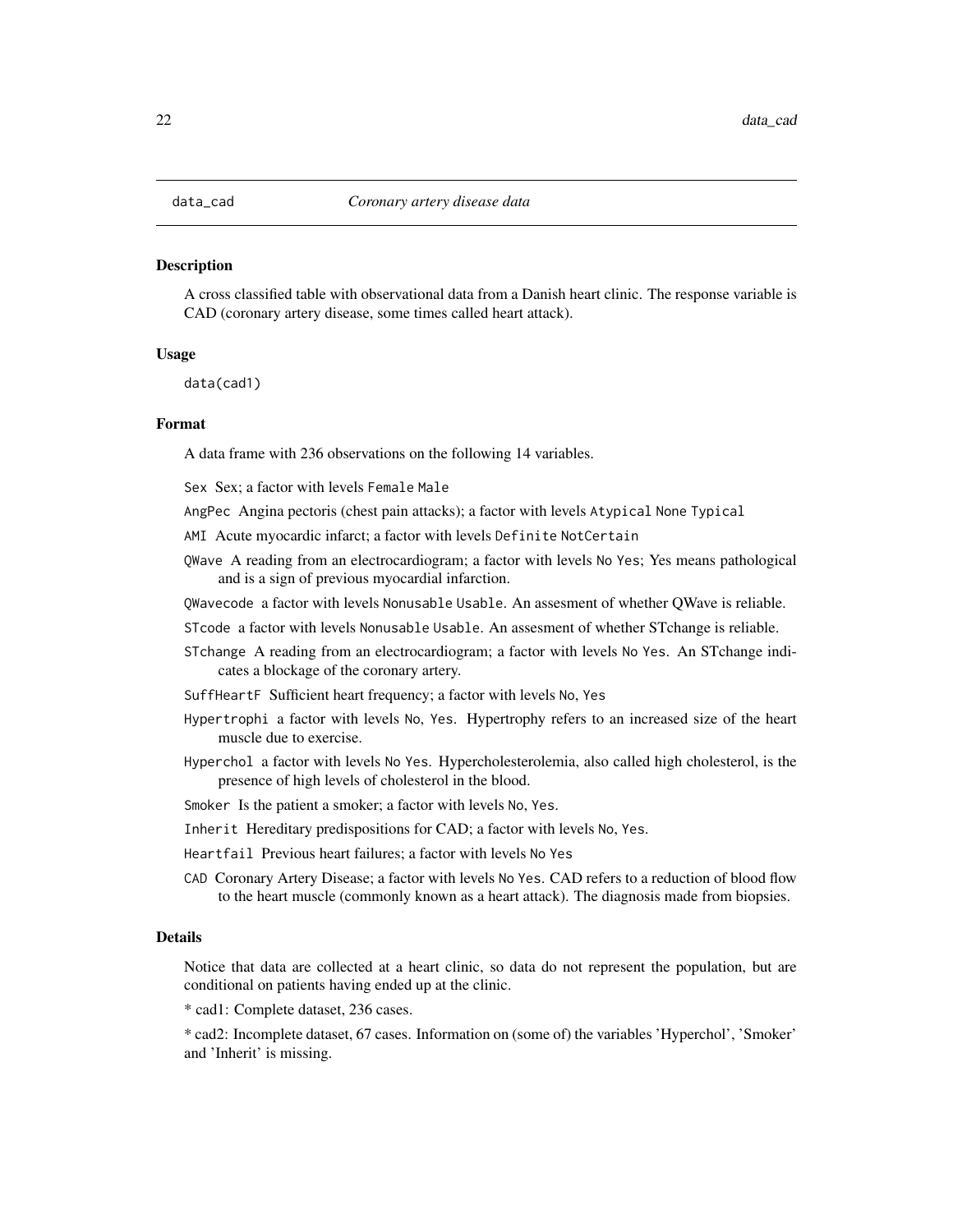#### <span id="page-22-0"></span>descStat 23

# References

Hansen, J. F. (1980). The clinical diagnoisis of ichaeme heart disease du to coronary artery disease. Danish Medical Bulletin

Højsgaard, Søren and Thiesson, Bo (1995). BIFROST - Block recursive models Induced From Relevant knowledge, Observations and Statistical Techniques. Computational Statistics and Data Analysis, vol. 19, p. 155-175

#### Examples

```
data(cad1)
## maybe str(cad1) ; plot(cad1) ...
```
<span id="page-22-1"></span>descStat *Computing simple descriptive statistics of a numeric vector.*

# Description

Computing simple descriptive statistics of a numeric vector - not unlike what proc means of SAS does

#### Usage

 $descStat(x, na.rm = TRUE)$ 

#### Arguments

|       | A numeric vector                 |
|-------|----------------------------------|
| na.rm | Should missing values be removed |

# Value

A vector with named elements.

#### Author(s)

Gregor Gorjanc; gregor.gorjanc <at> bf.uni-lj.si

#### See Also

[summaryBy](#page-12-1), [summary\\_by](#page-12-1)

#### Examples

 $x \leq -c(1, 2, 3, 4, NA, Nan)$ descStat(x)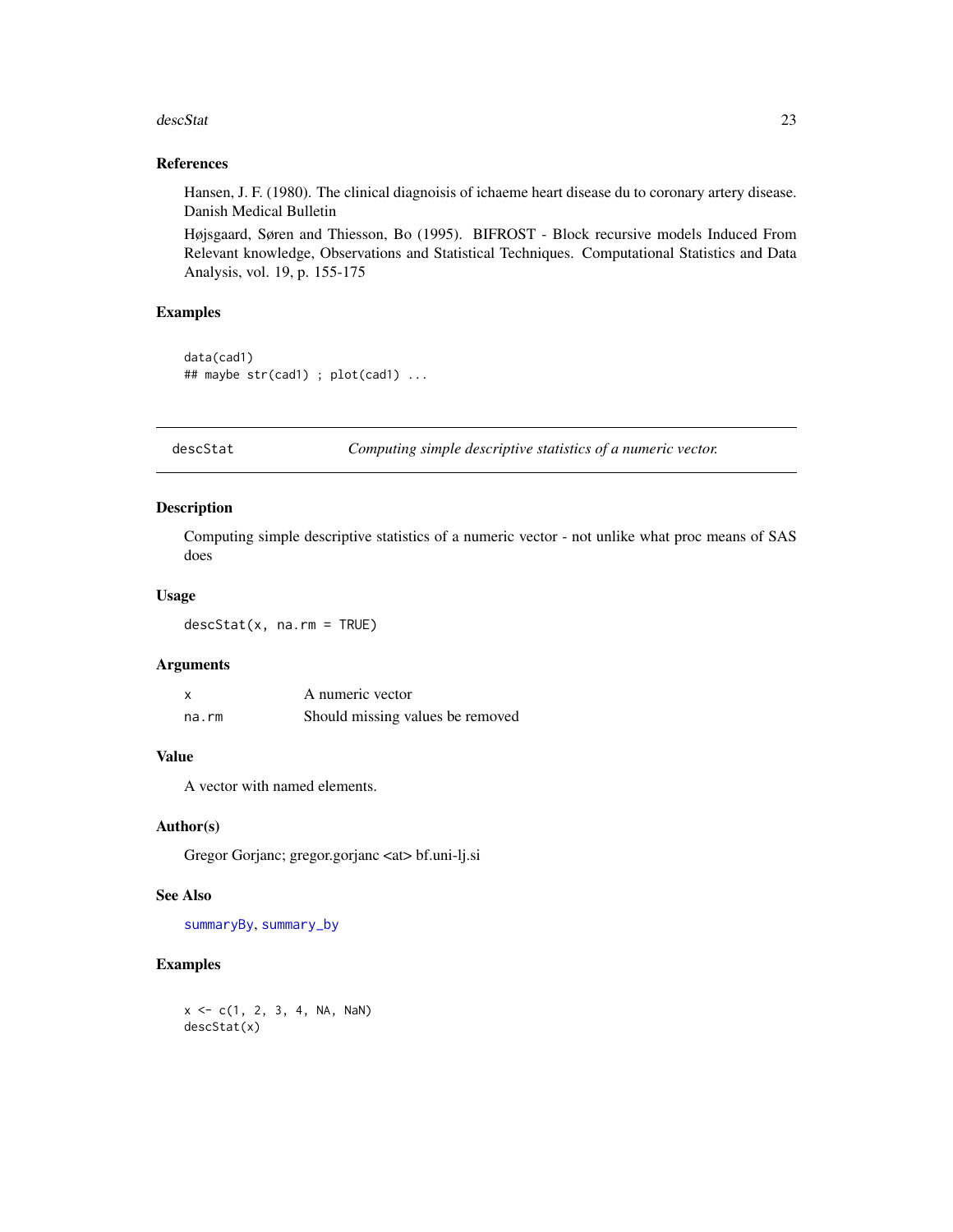<span id="page-23-0"></span>The dietox data frame has 861 rows and 7 columns.

#### Usage

dietox

### Format

This data frame contains the following columns:

Weight Weight in Kg

Feed Cumulated feed intake in Kg

Time Time (in weeks) in the experiment

Pig Factor; id of each pig

Evit Factor; vitamin E dose; see 'details'.

Cu Factor, copper dose; see 'details'

Start Start weight in experiment, i.e. weight at week 1.

Litter Factor, id of litter of each pig

# Details

Data contains weight of slaughter pigs measured weekly for 12 weeks. Data also contains the startweight (i.e. the weight at week 1). The treatments are 3 different levels of Evit = vitamin E (dose: 0, 100, 200 mg dl-alpha-tocopheryl acetat /kg feed) in combination with 3 different levels of Cu=copper (dose: 0, 35, 175 mg/kg feed) in the feed. The cumulated feed intake is also recorded. The pigs are littermates.

## Source

Lauridsen, C., Højsgaard, S.,Sørensen, M.T. C. (1999) Influence of Dietary Rapeseed Oli, Vitamin E, and Copper on Performance and Antioxidant and Oxidative Status of Pigs. J. Anim. Sci.77:906- 916

```
data(dietox)
head(dietox)
if (require(ggplot2)){
 qplot(Time, Weight, data=dietox, col=Pig) + geom_line() +
          theme(legend.position = "none") + facet_grid(Evit~Cu)
```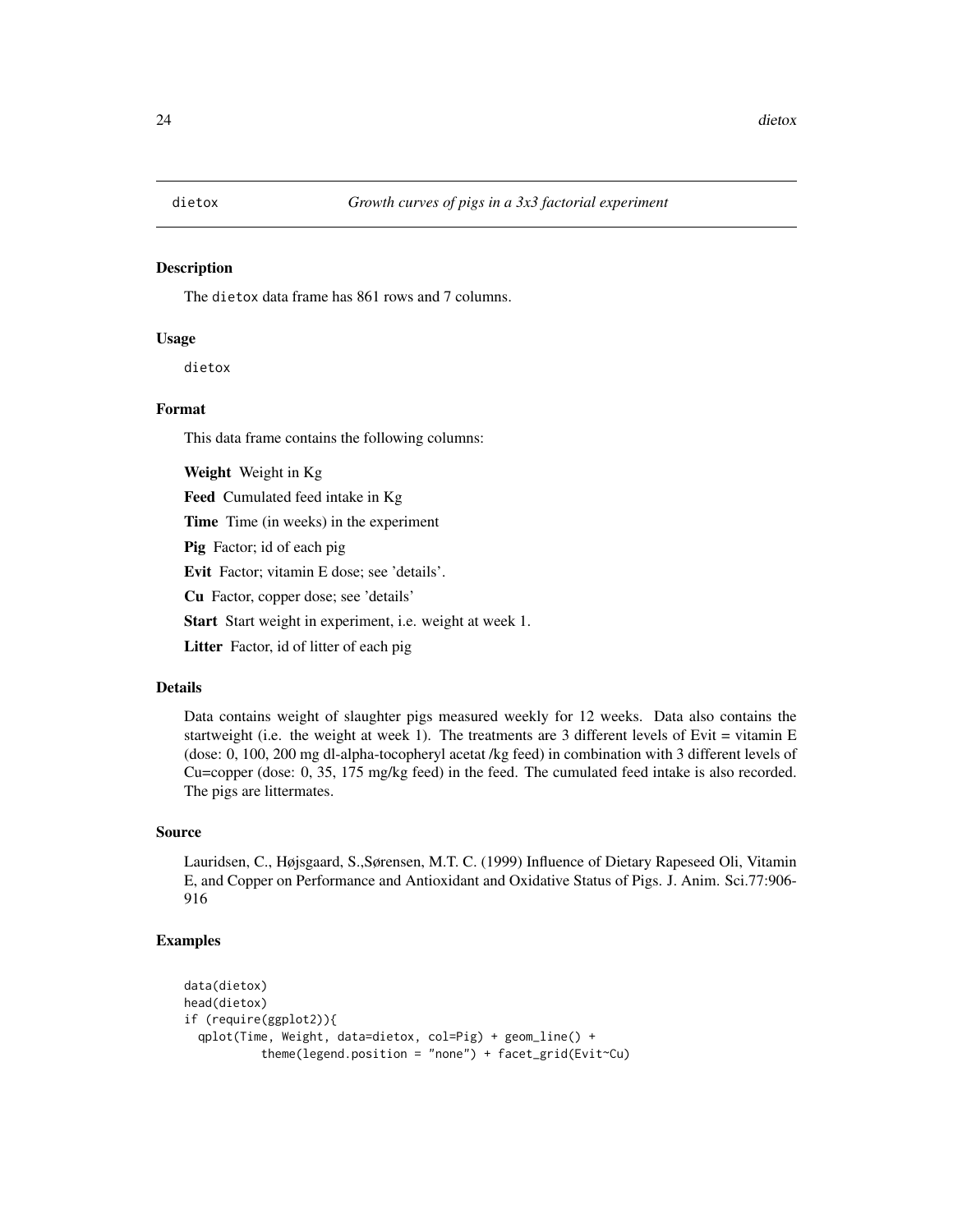<span id="page-24-0"></span>esticon and 25

```
} else {
  coplot(Weight ~ Time | Evit * Cu, data=dietox)
}
```
esticon *Contrasts for lm, glm, lme, and geeglm objects*

# Description

Computes linear functions (i.e. weighted sums) of the estimated regression parameters. Can also test the hypothesis, that such a function is equal to a specific value.

#### Usage

```
esticon(obj, L, beta0, conf.int = TRUE, level = 0.95, joint.test = FALSE, \ldots)
## S3 method for class 'esticon_class'
coef(object, ...)
## S3 method for class 'esticon_class'
summary(object, ...)
## S3 method for class 'esticon_class'
confint(object, parm, level = 0.95, ...)
## S3 method for class 'esticon_class'
vcov(object, ...)
```
#### Arguments

| obj        | Regression object (of type lm, glm, lme, geeglm).                                                                                                                                                                                         |
|------------|-------------------------------------------------------------------------------------------------------------------------------------------------------------------------------------------------------------------------------------------|
| L          | Matrix (or vector) specifying linear functions of the regresson parameters (one<br>linear function per row). The number of columns must match the number of<br>fitted regression parameters in the model. See 'details' below.            |
| beta0      | A vector of numbers                                                                                                                                                                                                                       |
| conf.int   | TRUE                                                                                                                                                                                                                                      |
| level      | The confidence level                                                                                                                                                                                                                      |
| joint.test | Logical value. If TRUE a 'joint' Wald test for the hypothesis $L$ beta = beta0<br>is made. Default is that the 'row-wise' tests are made, i.e. (L beta)i=beta0i. If<br>joint test is TRUE, then no confidence inteval etc. is calculated. |
| $\cdots$   | Additional arguments; currently not used.                                                                                                                                                                                                 |
| object     | An esticon_class object.                                                                                                                                                                                                                  |
| parm       | a specification of which parameters are to be given confidence intervals, either<br>a vector of numbers or a vector of names. If missing, all parameters are consid-<br>ered.                                                             |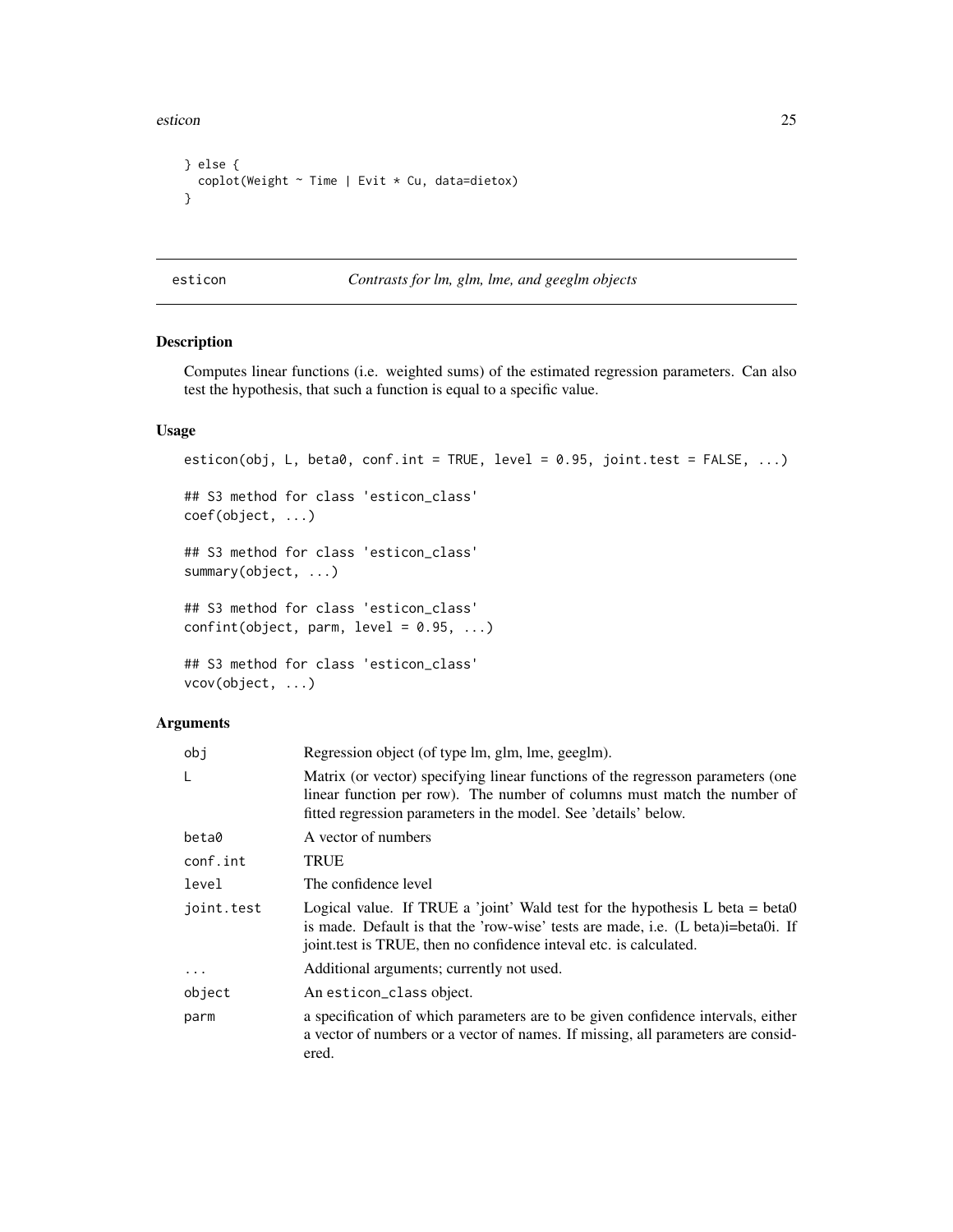#### Details

Let the estimated parameters of the model be

$$
\beta_1, \beta_2, \ldots, \beta_p
$$

A linear function of the estimates is of the form

$$
l = \lambda_1 \beta_1 + \lambda_2 \beta_2 + \ldots + \lambda_p \beta_p
$$

where  $\lambda_1, \lambda_2, \ldots, \lambda_p$  is specified by the user.

The esticon function calculates l, its standard error and by default also a 95 pct confidence interval. It is sometimes of interest to test the hypothesis  $H_0$ :  $l = \beta_0$  for some value  $\beta_0$  given by the user. A test is provided for the hypothesis  $H_0 : l = 0$  but other values of  $\beta_0$  can be specified.

In general, one can specify r such linear functions at one time by speficying L to be an  $r \times p$  matrix where each row consists of p numbers  $\lambda_1, \lambda_2, \ldots, \lambda_p$ . Default is then that  $\beta_0$  is a p vector of 0s but other values can be given.

It is possible to test simulatneously that all speficied linear functions are equal to the corresponding values in  $\beta_0$ .

For computing contrasts among levels of a single factor, 'contrast.lm' may be more convenient.

#### Value

Returns a matrix with one row per linear function. Columns contain estimated coefficients, standard errors, t values, degrees of freedom, two-sided p-values, and the lower and upper endpoints of the 1-alpha confidence intervals.

#### Author(s)

Søren Højsgaard, <sorenh@math.aau.dk>

```
data(iris)
lm1 <- lm(Sepal.Length ~ Sepal.Width + Species + Sepal.Width : Species, data=iris)
## Note that the setosa parameters are set to zero
coef(lm1)
## Estimate the intercept for versicolor
lambda1 < -c(1, 0, 1, 0, 0, 0)esticon(lm1, L=lambda1)
## Estimate the difference between versicolor and virgica intercept
## and test if the difference is 1
lambda2 < -c(0, 1, -1, 0, 0, 0)esticon(lm1, L=lambda2, beta0=1)
## Do both estimates at one time
esticon(lm1, L=rbind(lambda1, lambda2), beta0=c(0, 1))
```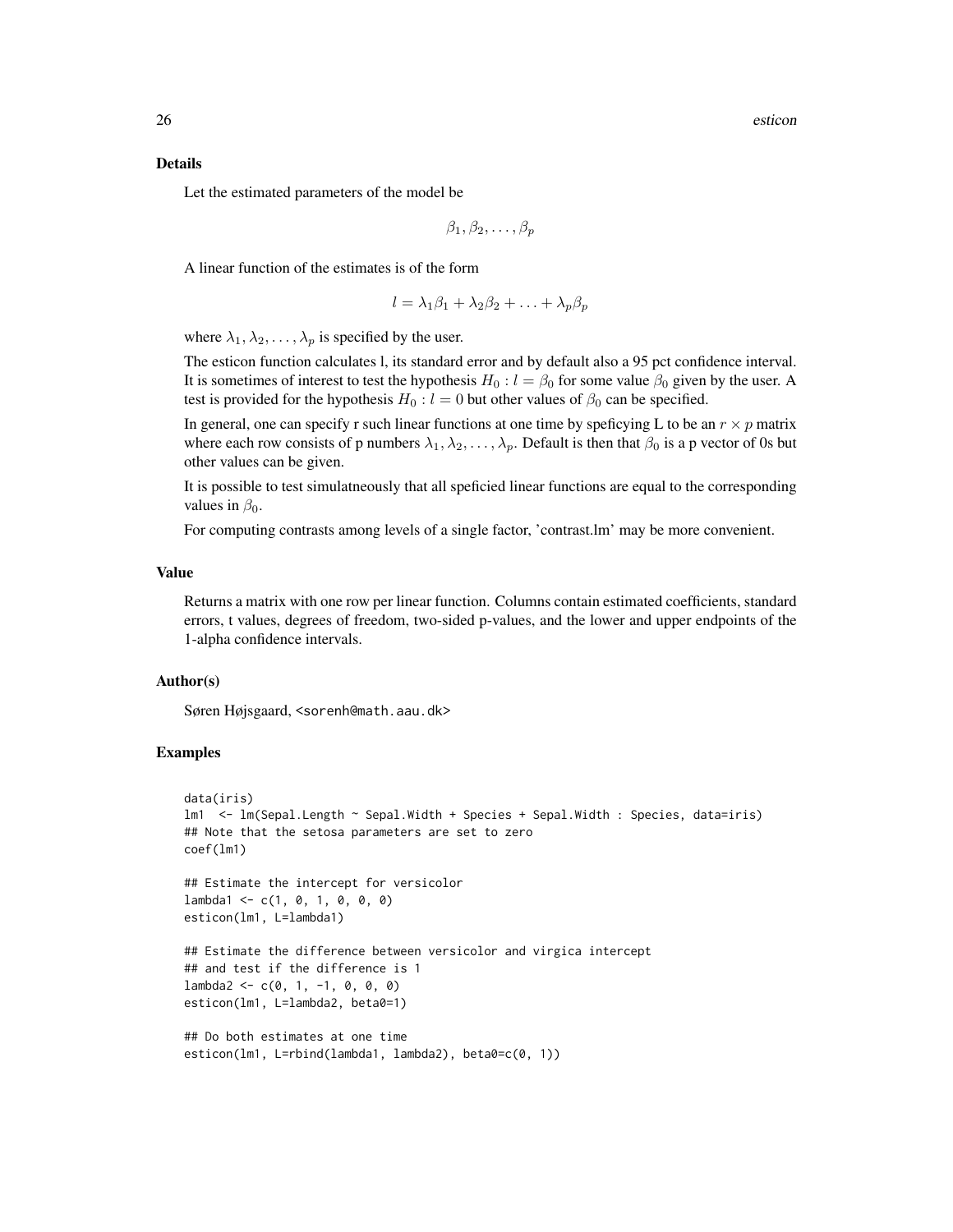#### <span id="page-26-0"></span>fatacid 27

```
## Make a combined test for that the difference between versicolor and virgica intercept
## and difference between versicolor and virginica slope is zero:
lambda3 \leq c(0, 0, 0, 0, 1, -1)esticon(lm1, L=rbind(lambda2, lambda3), joint.test=TRUE)
# Example using esticon on coxph objects (thanks to Alessandro A. Leidi).
# Using dataset 'veteran' in the survival package
# from the Veterans' Administration Lung Cancer study
if (require(survival)){
data(veteran)
sapply(veteran, class)
levels(veteran$celltype)
attach(veteran)
veteran.s <- Surv(time, status)
coxmod <- coxph(veteran.s ~ age + celltype + trt, method='breslow')
summary(coxmod)
# compare a subject 50 years old with celltype 1
# to a subject 70 years old with celltype 2
# both subjects on the same treatment
AvB <- c(-20, -1, 0, 0, 0)# compare a subject 40 years old with celltype 2 on treat=0
# to a subject 35 years old with celltype 3 on treat=1
CVB \leq -c(5, 1, -1, 0, -1)est <- esticon(coxmod, L=rbind(AvB, CvB))
est
##exp(est[, c(2, 7, 8)])
}
```
fatacid *Fish oil in pig food*

#### Description

Fish oil in pig food

#### Usage

fatacid

#### Format

A dataframe.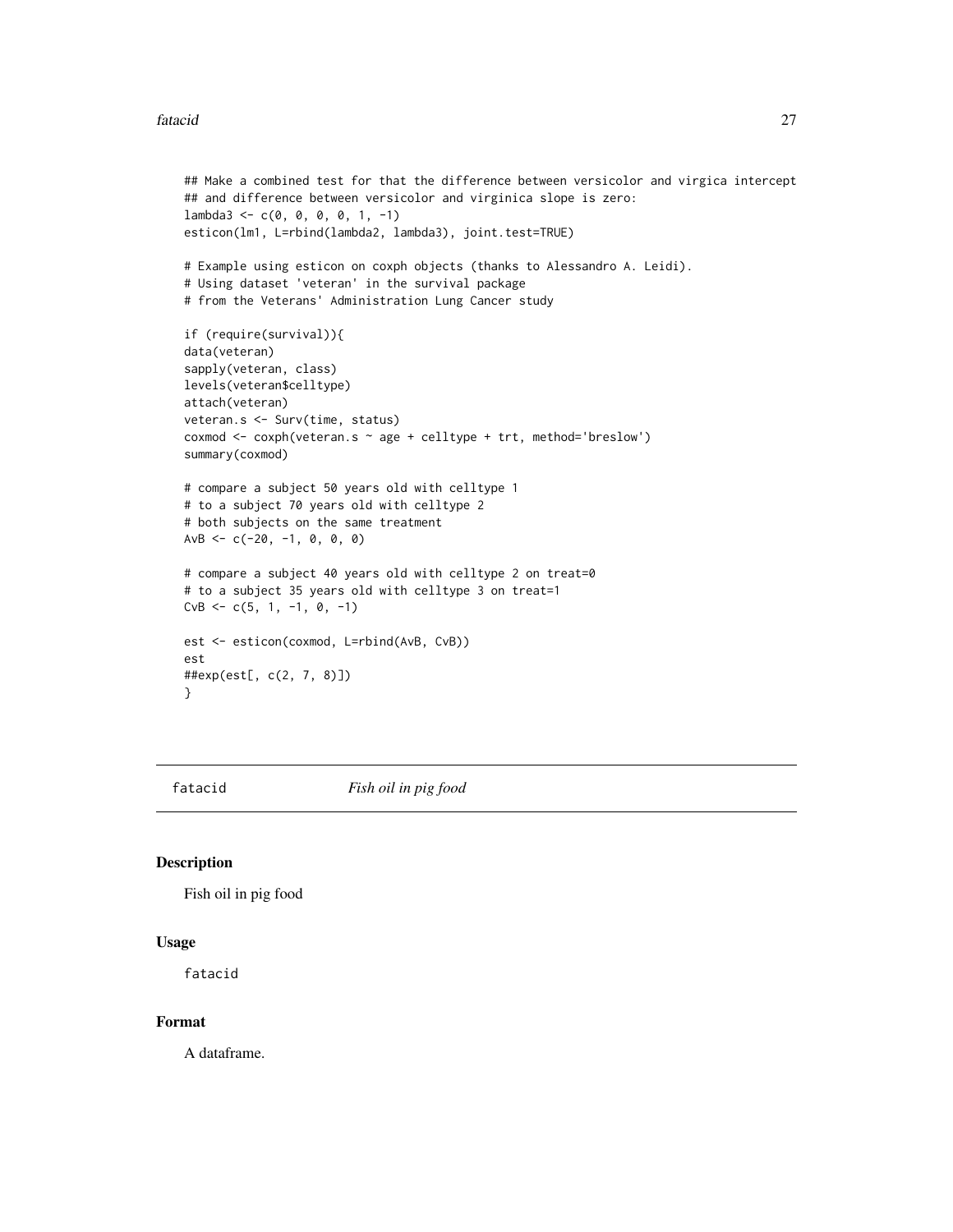<span id="page-27-0"></span>A fish oil fatty acid X14 has been added in different concentrations to the food for pigs in a study. Interest is in studying how much of the fatty acid can be found in the tissue. The concentrations of  $x14$  in the food are verb+dose+= $\{0.0, 4.4, 6.2, 9.3\}.$ 

The pigs are fed with this food until their weight is 60 kg. From thereof and until they are slaughtered at 100kg, their food does not contain the fish oil. At 60kg (sample=1) and 100kg (sample=2) muscle biopsies are made and the concentration of x14 is determined. Measurements on the same pig are correlated, and pigs are additionally related through litters.

#### References

Data courtesy of Charlotte Lauridsen, Department of Animal Science, Aarhus University, Denmark.

fev *Forced expiratory volume in children*

#### Description

Dataset to examine if respiratory function in children was influenced by smoking.

#### Usage

fev

#### Format

A data frame with 654 observations on the following 5 variables.

Age Age in years.

FEV Forced expiratory volume in liters per second.

Ht Height in centimeters.

Gender Gender.

Smoke Smoking status.

# References

I. Tager and S. Weiss and B. Rosner and F. Speizer (1979). Effect of Parental Cigarette Smoking on the Pulmonary Function of Children. American Journal of Epidemiology. 110:15-26

# Examples

data(fev) summary(fev)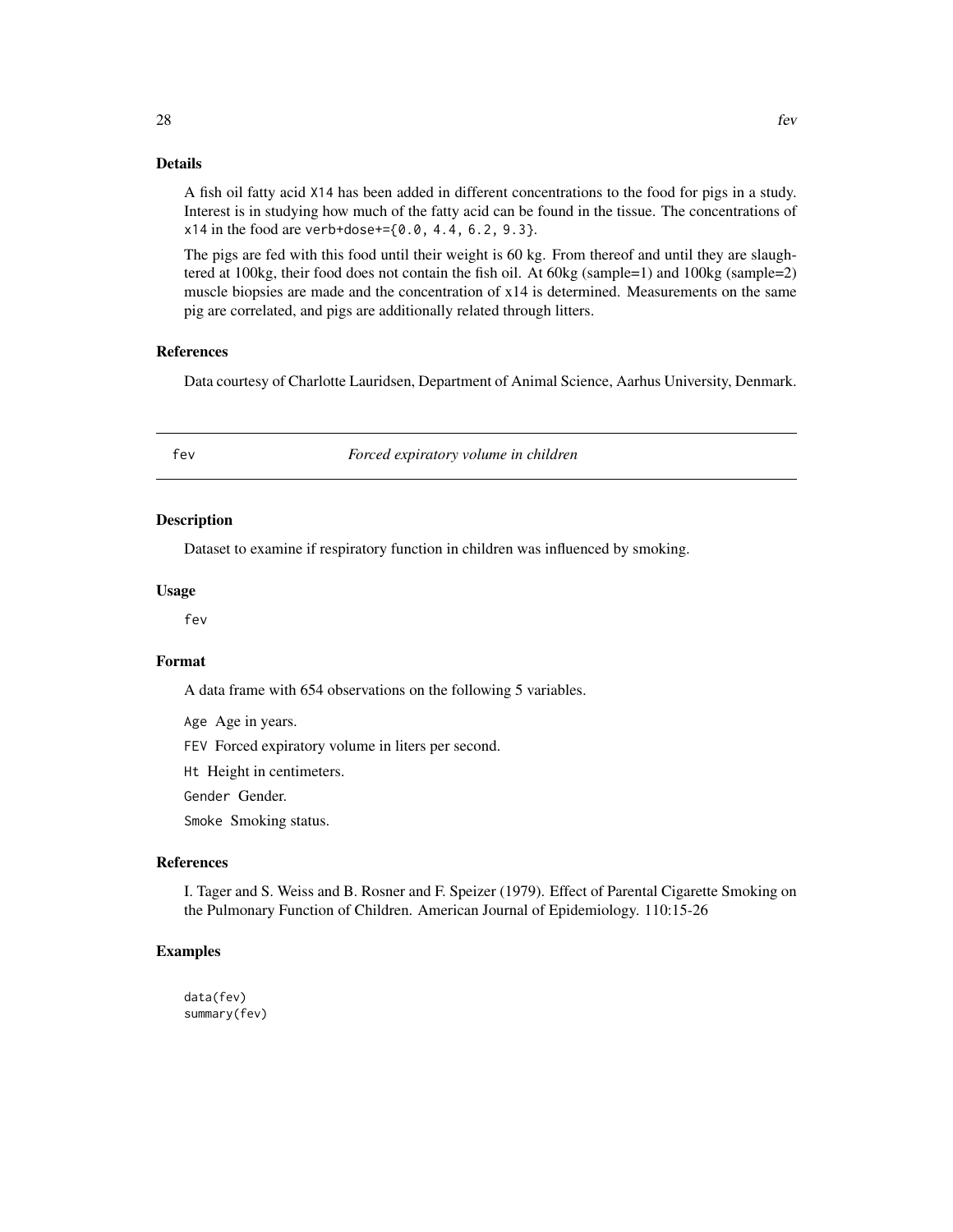<span id="page-28-0"></span>

Locate the index of the first/last unique value in i) a vector or of a variable in a data frame.

### Usage

```
lastobs(x, \ldots)firstobs(x, ...)
## Default S3 method:
lastobs(x, \ldots)## Default S3 method:
firstobs(x, ...)
## S3 method for class 'formula'
lastobs(formula, data = parent.frame(), ...)
## S3 method for class 'formula'
firstobs(formula, data = parent.frame(), ...)
```
# Arguments

|                         | A vector                                                |
|-------------------------|---------------------------------------------------------|
| $\cdot$ $\cdot$ $\cdot$ | Currently not used                                      |
| formula                 | A formula (only the first term is used, see 'details'). |
| data                    | A data frame                                            |

# Details

If writing  $-a + b + c$  as formula, then only a is considered.

# Value

A vector.

#### Author(s)

Søren Højsgaard, <sorenh@math.aau.dk>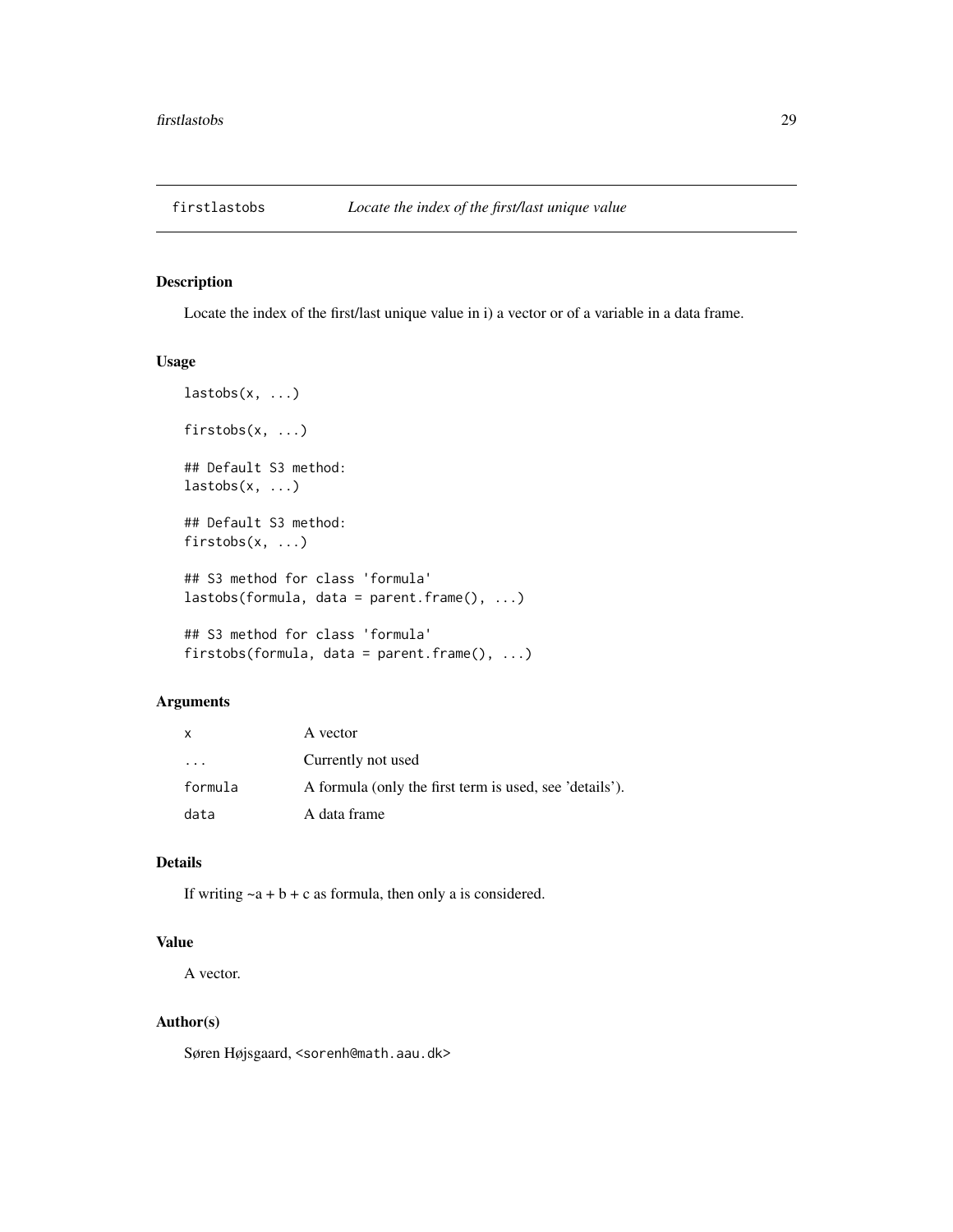#### Examples

```
x \leq c(rep(1, 5), rep(2, 3), rep(3, 7), rep(1, 4))
firstobs(x)
lastobs(x)
data(dietox)
firstobs(~Pig, data=dietox)
lastobs(~Pig, data=dietox)
```
haldCement *Heat development in cement under hardening.*

# Description

Heat development in cement under hardening related to the chemical composition.

#### Usage

haldCement

# Format

A data frame with 13 observations on the following 5 variables.

- x1 Percentage (weight) of [3Ca0][Al2O3]
- x2 Percentage (weight) of [3Cao][SiO2]
- x3 Percentage (weight) of [4Ca0][Al2O3][Fe03]
- x4 Percentage (weight) of [2Cao][SiO2]
- y Heat development measured in calories per gram cement after 180 days

#### References

Anders Hald (1949); Statistiske Metoder; Akademisk Forlag (in Danish), page 509.

```
data(haldCement)
if( interactive() ){
pairs( haldCement )
}
m \leftarrow \text{lm}(\text{y} \sim \text{x1} + \text{x2} + \text{x3} + \text{x4}, \text{data=haldCement})summary( m )
# Notice: The model explains practically all variation in data;
# yet none of the explanatory variables appear to be statistically
# significant.
```
<span id="page-29-0"></span>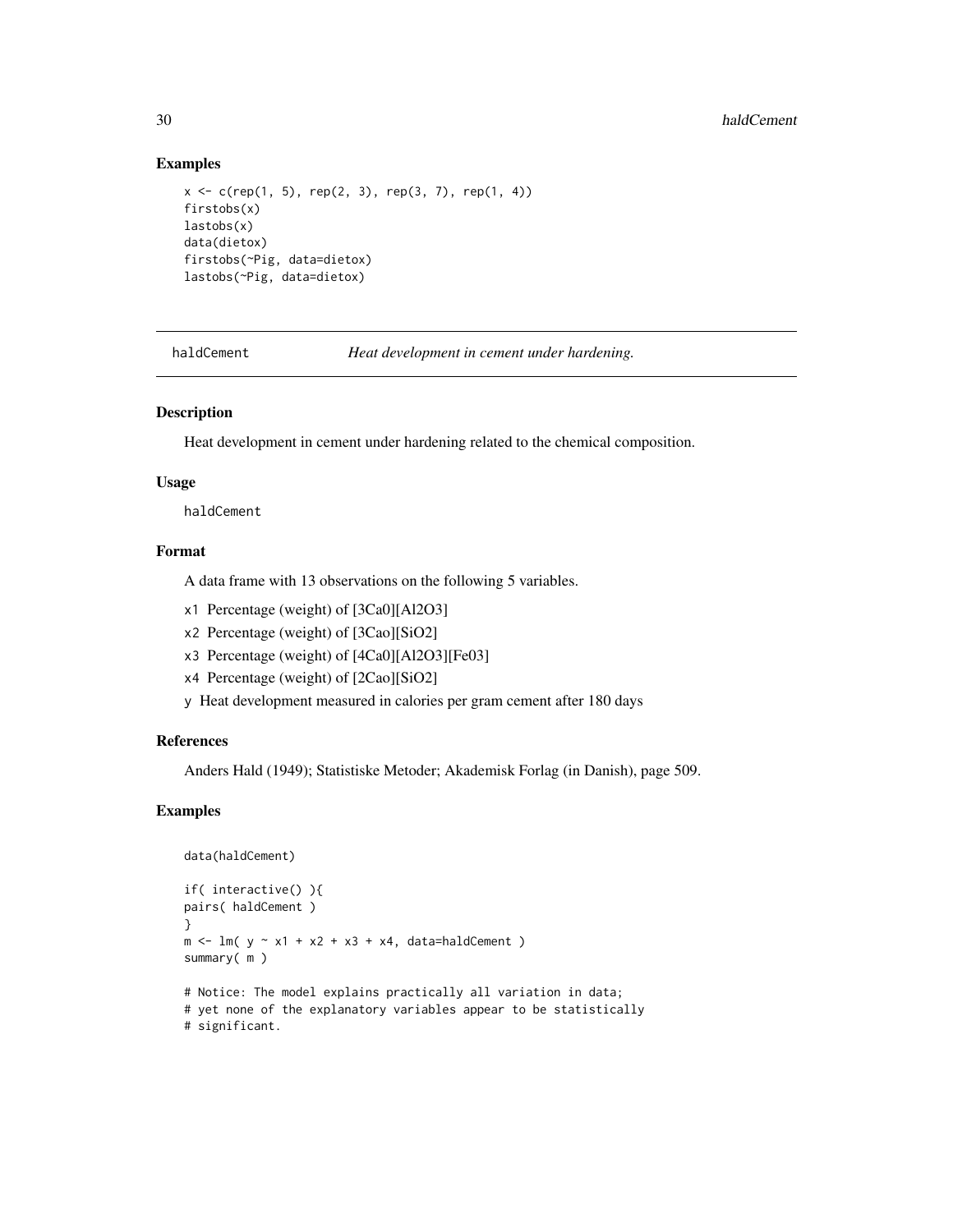<span id="page-30-0"></span>Plots the mean of the response for two-way combinations of factors, thereby illustrating possible interactions.

# Usage

interaction\_plot(.data, .formula, interval = "conf.int")

# Arguments

| .data    | A data frame                              |
|----------|-------------------------------------------|
| .formula | A formula of the form 'y $\sim x1 + x2$ ' |
| interval | Either 'conf.int', 'boxplot' or 'none'    |

# Note

This is a recent addition to the package and is subject to change.

#### Examples

```
ToothGrowth %>% interaction_plot(len ~ dose + supp)
ToothGrowth %>% interaction_plot(len ~ dose + supp, interval="conf.int")
ToothGrowth %>% interaction_plot(len ~ dose + supp, interval="boxplot")
ToothGrowth %>% interaction_plot(len ~ dose + supp, interval="none")
```
is-estimable *Determines if contrasts are estimable.*

# Description

Determines if contrasts are estimable, that is, if the contrasts can be written as a linear function of the data.

## Usage

```
is_estimable(K, null.basis)
```
# Arguments

|            | A matrix.                                                  |
|------------|------------------------------------------------------------|
| null.basis | A basis for a null space (can be found with null_basis()). |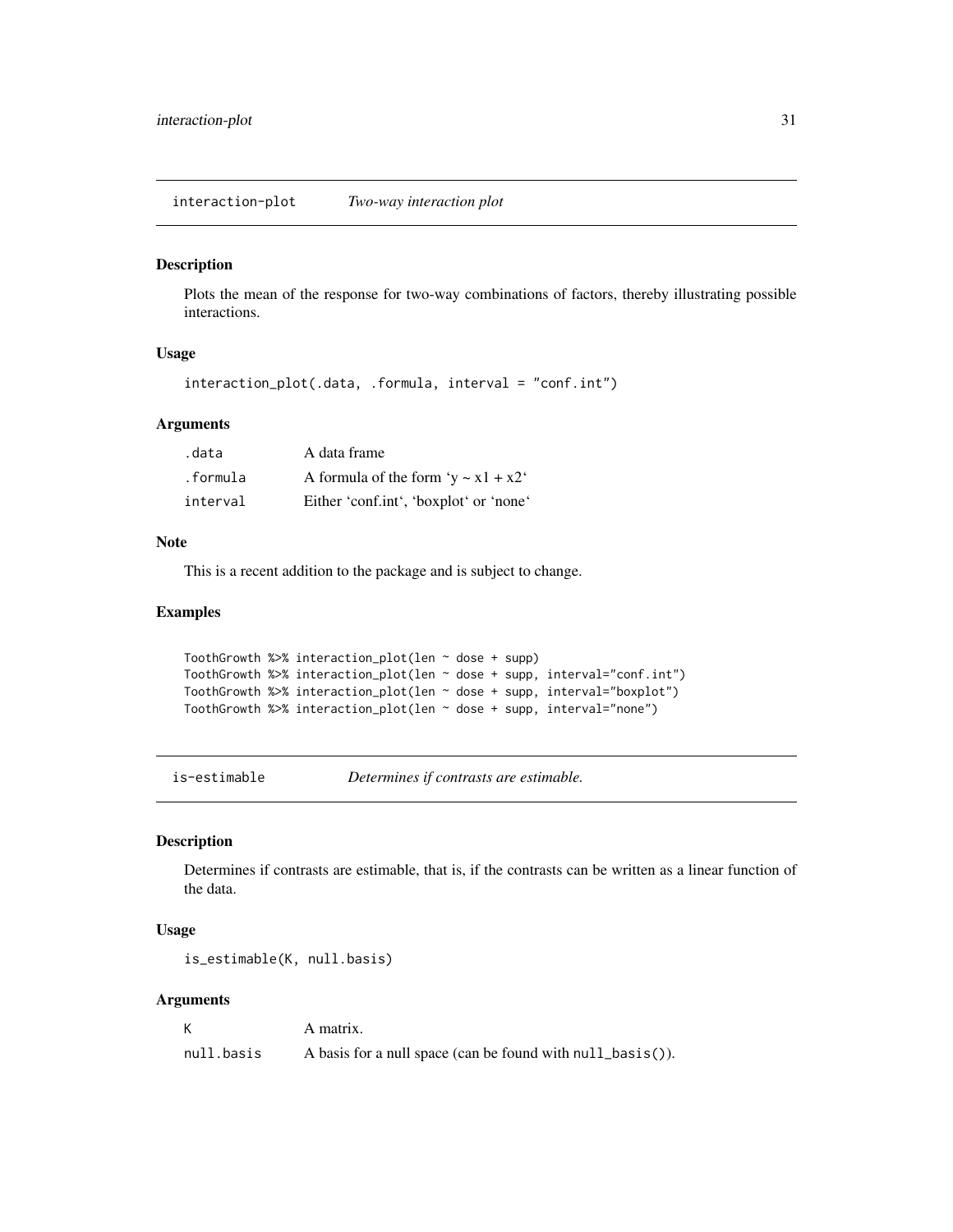# Details

Consider the setting  $E(Y) = Xb$ . A linear function of b, say l'b is estimable if and only if there exists an r such that  $r'X = l'$  or equivalently  $l = X'r$ . Hence l must be in the column space of X', i.e. in the orthogonal complement of the null space of  $X$ . Hence, with a basis  $B$  for the null space, is\_estimable() checks if each row  $l$  of the matrix  $K$  is perpendicular to each column basis vector in B.

# Value

A logical vector.

# Author(s)

Søren Højsgaard, <sorenh@math.aau.dk>

## References

[http://web.mit.edu/18.06/www/Essays/newpaper\\_ver3.pdf](http://web.mit.edu/18.06/www/Essays/newpaper_ver3.pdf)

#### See Also

[null\\_basis](#page-41-1)

# Examples

## TO BE WRITTEN

<span id="page-31-1"></span>

linest *Compute linear estimates*

#### Description

Compute linear estimates, i.e. 'L linear estimates is population means (also known as LSMEANS).

#### Usage

```
linest(object, L = NULL, ...)## S3 method for class 'linest_class'
confint(object, parm, level = 0.95, ...)## S3 method for class 'linest_class'
coef(object, ...)
## S3 method for class 'linest_class'
summary(object, ...)
```
<span id="page-31-0"></span>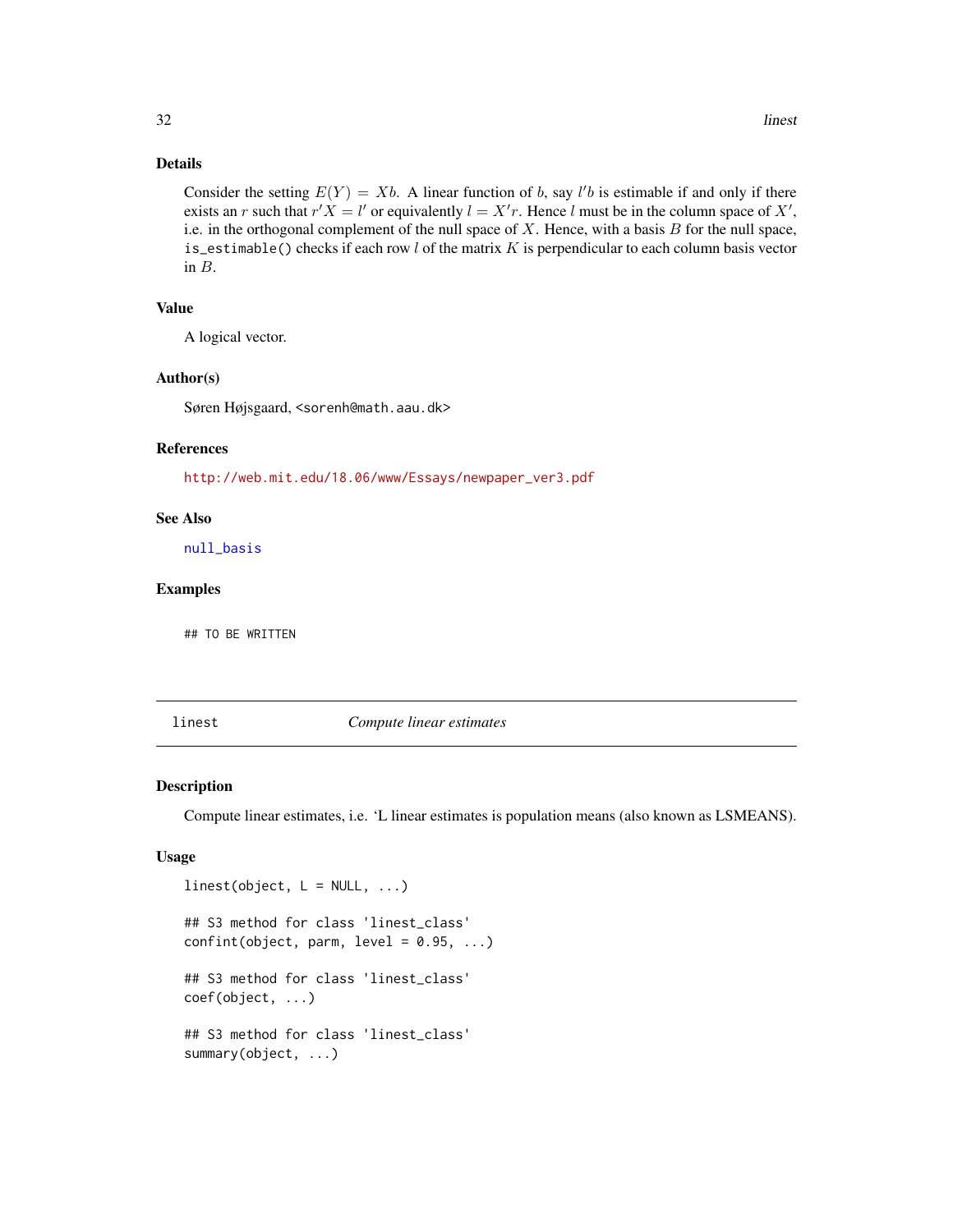#### <span id="page-32-0"></span>linest 33

# Arguments

| object   | Model object                                                                                                                                                                         |
|----------|--------------------------------------------------------------------------------------------------------------------------------------------------------------------------------------|
|          | Either NULL or a matrix with p columns where p is the number of parameters in<br>the systematic effects in the model. If NULL then L is taken to be the p times p<br>identity matrix |
| $\cdots$ | Additional arguments; currently not used.                                                                                                                                            |
| parm     | Specification of the parameters estimates for which confidence inctervals are to<br>be calculated.                                                                                   |
| level    | The level of the (asymptotic) confidence interval.                                                                                                                                   |
| confint  | Should confidence interval appear in output.                                                                                                                                         |

# Value

A dataframe with results from computing the contrasts.

# Author(s)

Søren Højsgaard, <sorenh@math.aau.dk>

# See Also

[LSmeans](#page-36-1), [LE\\_matrix](#page-34-1)

```
## Make balanced dataset
dat.bal <- expand.grid(list(AA=factor(1:2), BB=factor(1:3), CC=factor(1:3)))
dat.bal$y <- rnorm(nrow(dat.bal))
## Make unbalanced dataset
# 'BB' is nested within 'CC' so BB=1 is only found when CC=1
# and BB=2,3 are found in each CC=2,3,4
dat.nst <- dat.bal
dat.nst$CC <-factor(c(1,1,2,2,2,2,1,1,3,3,3,3,1,1,4,4,4,4))
mod.bal \leq lm(y \sim AA + BB \star CC, data=dat.bal)
mod.nst <- lm(y ~ AA + BB : CC, data=dat.nst)
L <- LE_matrix(mod.nst, effect=c("BB", "CC"))
linest( mod.nst, L )
```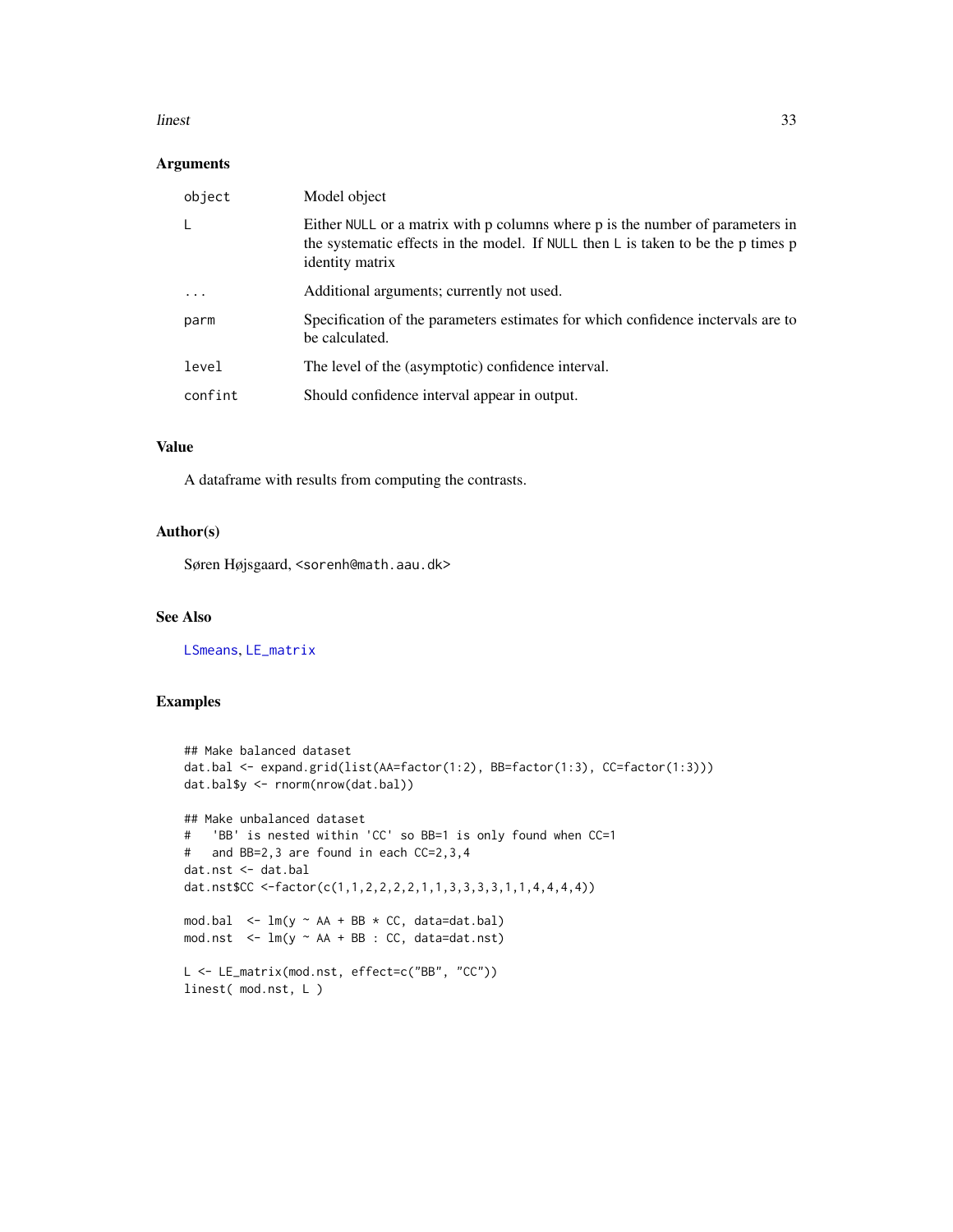<span id="page-33-0"></span>

Auxillary functions for computing lsmeans, contrasts etc.

#### Usage

```
get_xlevels(obj)
## Default S3 method:
get_xlevels(obj)
## S3 method for class 'mer'
get_xlevels(obj)
## S3 method for class 'merMod'
get_xlevels(obj)
get_contrasts(obj)
## Default S3 method:
get_contrasts(obj)
## S3 method for class 'merMod'
get_contrasts(obj)
set_xlevels(xlev, at)
get_vartypes(obj)
set_covariate_val(xlev, covariateVal)
get_X(obj, newdata, at = NULL)
## Default S3 method:
get_X(obj, newdata, at = NULL)
## S3 method for class 'merMod'
get_X(obj, newdata, at = NULL)
```
#### Arguments

| obi  | An R object            |
|------|------------------------|
| xlev | FIXME: to be described |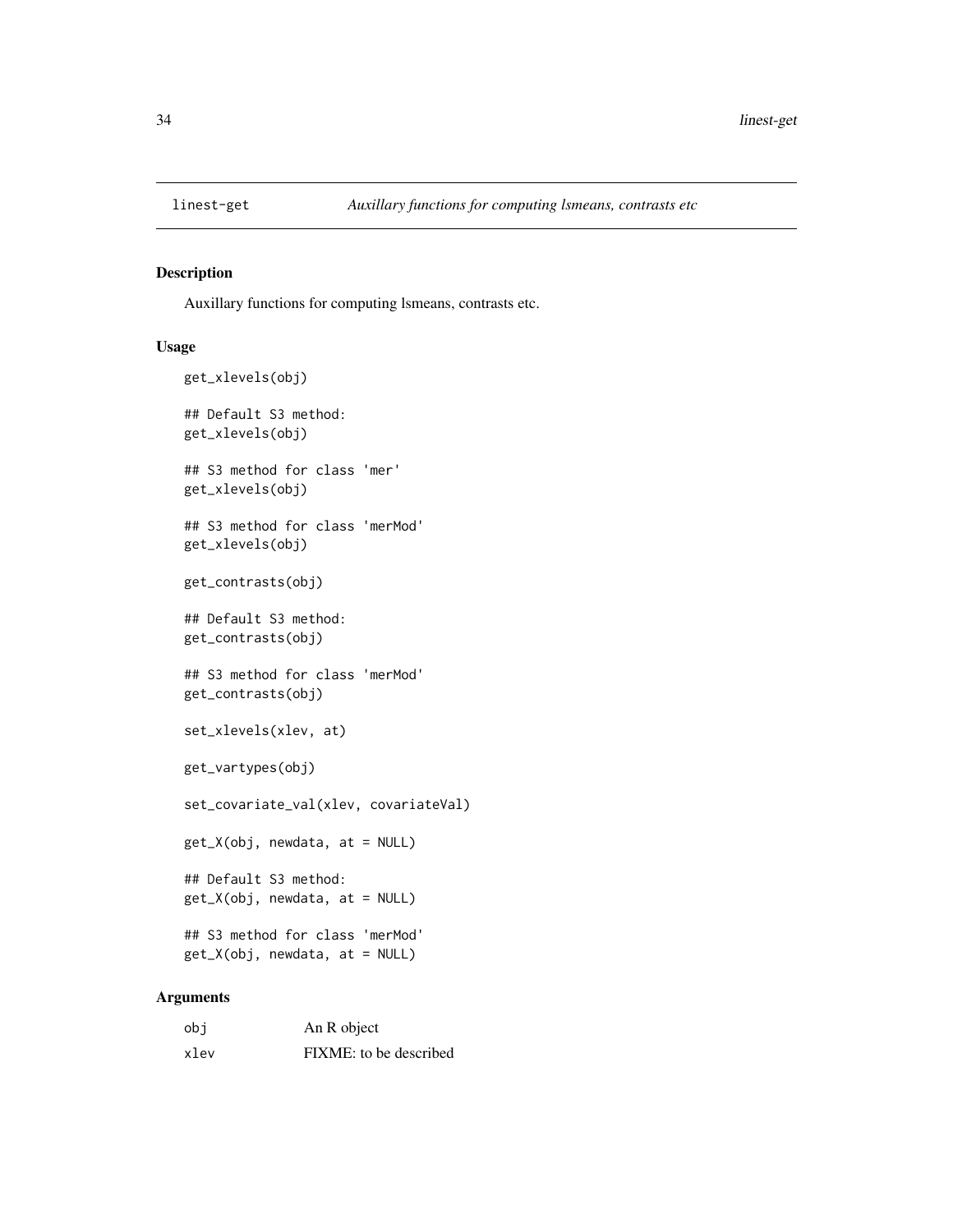# <span id="page-34-0"></span>linest-matrix 35

| at.          | FIXME: to be described |
|--------------|------------------------|
| covariateVal | FIXME: to be described |
| newdata      | FIXME: to be described |

linest-matrix *Linear estimates matrix*

# <span id="page-34-1"></span>Description

Generate matrix specifying linear estimate.

# Usage

```
LE_matrix(object, effect = NULL, at = NULL)
```

```
## Default S3 method:
LE_matrix(object, effect = NULL, at = NULL)
aggregate_linest_list(linest_list)
```

```
get_linest_list(object, effect = NULL, at = NULL)
```
# Arguments

| object      | Model object                                                                                                                                                                                                                                                         |
|-------------|----------------------------------------------------------------------------------------------------------------------------------------------------------------------------------------------------------------------------------------------------------------------|
| effect      | A vector of variables. For each configuration of these the estimate will be cal-<br>culated.                                                                                                                                                                         |
| at          | Either NULL, a list or a data frame. 1) If a list, then the list must consist of<br>covariates (including levels of some factors) to be used in the calculations. 2) If<br>a data frame, the data frame is split rowwise and the function is invoked on each<br>row. |
| linest_list | Linear estimate list (as generated by get_linest_list).                                                                                                                                                                                                              |

# Details

Check this

# See Also

[LSmeans](#page-36-1), [linest](#page-31-1)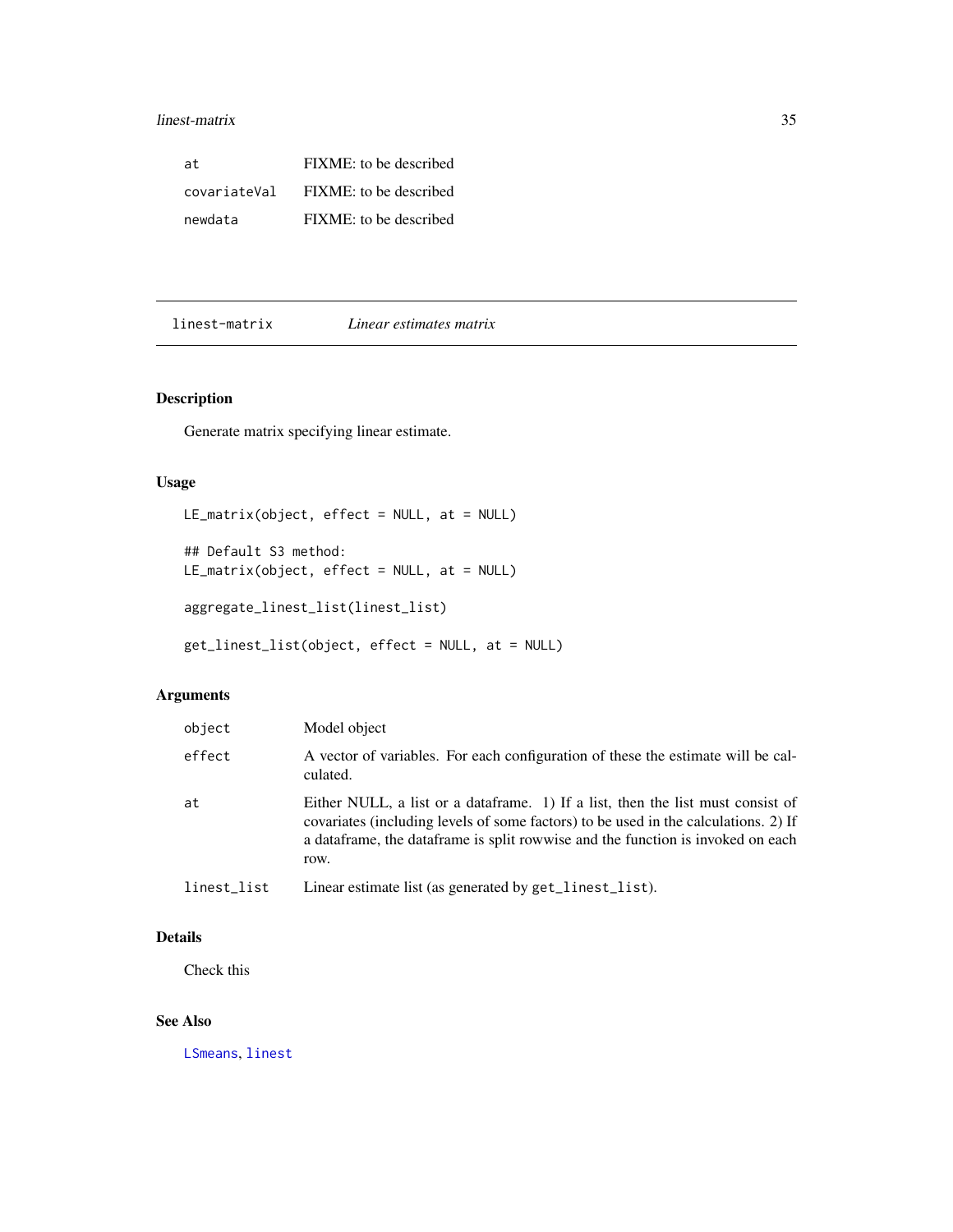```
## Two way anova:
data(warpbreaks)
## An additive model
m0 \leq -1m(breaks \sim wool + tension, data=warpbreaks)
## Estimate mean for each wool type, for tension="M":
K <- LE_matrix(m0, at=list(wool=c("A", "B"), tension="M"))
K
## Vanilla computation:
K %*% coef(m0)
## Alternative; also providing standard errors etc:
linest(m0, K)
esticon(m0, K)
## Estimate mean for each wool type when averaging over tension;
# two ways of doing this
K <- LE_matrix(m0, at=list(wool=c("A", "B")))
K
K <- LE_matrix(m0, effect="wool")
K
linest(m0, K)
## The linear estimate is sometimes called to "least squares mean"
# (LSmeans) or popupulation means.
# Same as
LSmeans(m0, effect="wool")
## Without mentioning 'effect' or 'at' an average across all
#predictors are calculated:
K <- LE_matrix(m0)
K
linest(m0, K)
## Because the design is balanced (9 observations per combination
#of wool and tension) this is the same as computing the average. If
#the design is not balanced, the two quantities are in general not
#the same.
mean(warpbreaks$breaks)
## Same as
LSmeans(m0)
## An interaction model
m1 <- lm(breaks \sim wool \star tension, data=warpbreaks)
K <- LE_matrix(m1, at=list(wool=c("A", "B"), tension="M"))
```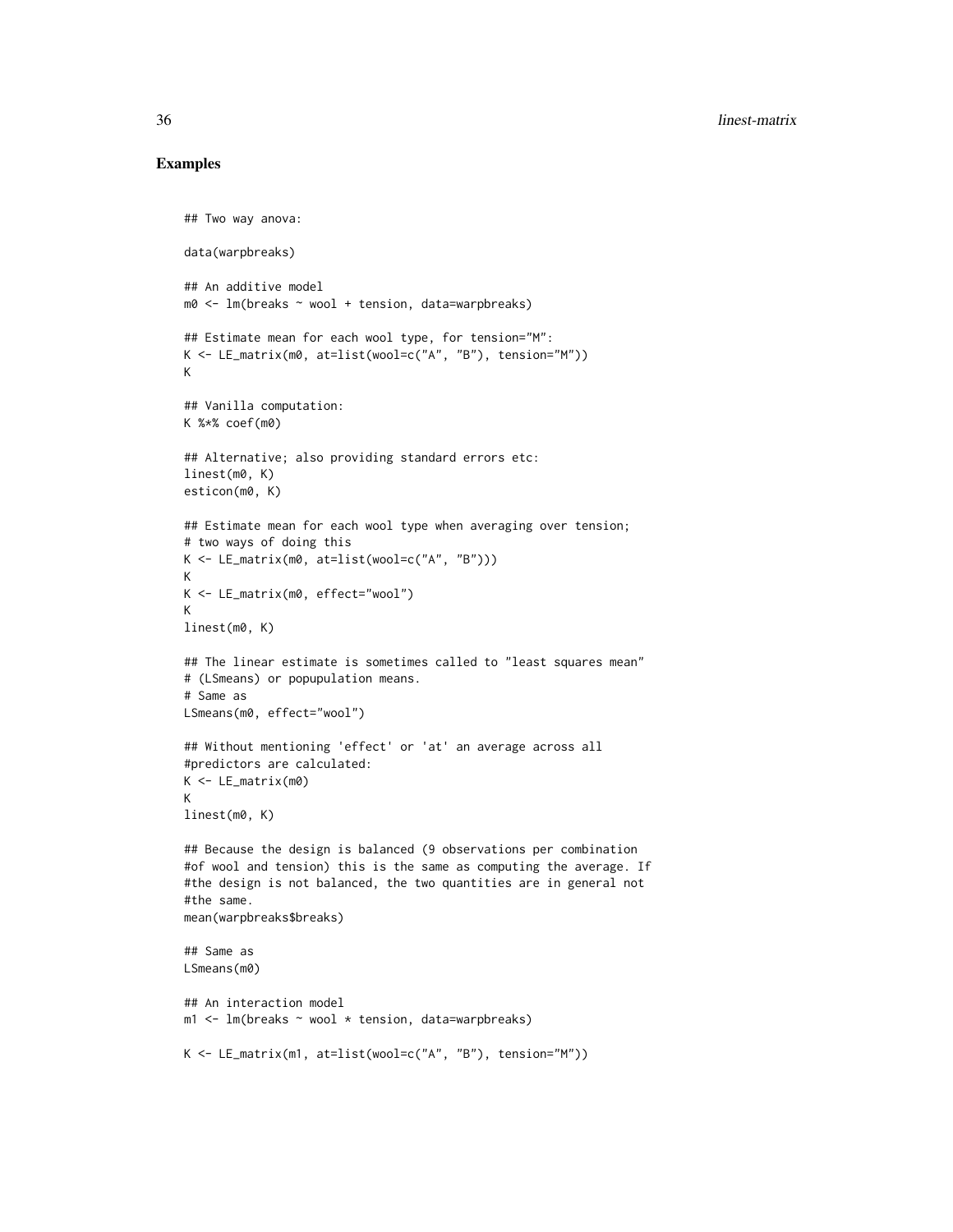<span id="page-36-0"></span>ls-means 37

```
K
linest(m1, K)
K <- LE_matrix(m1, at=list(wool=c("A", "B")))
K
linest(m1, K)
K <- LE_matrix(m1, effect="wool")
K
linest(m1, K)
LSmeans(m1, effect="wool")
K <- LE_matrix(m1)
K
linest(m1, K)
LSmeans(m1)
```
#### ls-means *Compute LS-means (aka population means or marginal means)*

#### <span id="page-36-1"></span>Description

LS-means (least squares means, also known as population means and as marginal means) for a range of model types.

# Usage

```
LSmeans(object, effect = NULL, at = NULL, level = 0.95, ...)
## Default S3 method:
LSmeans(object, effect = NULL, at = NULL, level = 0.95, ...)
## S3 method for class 'lmerMod'
LSmeans(object, effect = NULL, at = NULL, level = 0.95, adjust.df = TRUE, ...)
popMeans(object, effect = NULL, at = NULL, level = 0.95, ...)## Default S3 method:
popMeans(object, effect = NULL, at = NULL, level = 0.95, ...)## S3 method for class 'lmerMod'
popMeans(object, effect = NULL, at = NULL, level = 0.95, adjust.df = TRUE, ...)
```
#### Arguments

| object | Model object                                                                                        |
|--------|-----------------------------------------------------------------------------------------------------|
| effect | A vector of variables. For each configuration of these the estimate will be cal-<br>culated.        |
| at     | A list of values of covariates (including levels of some factors) to be used in the<br>calculations |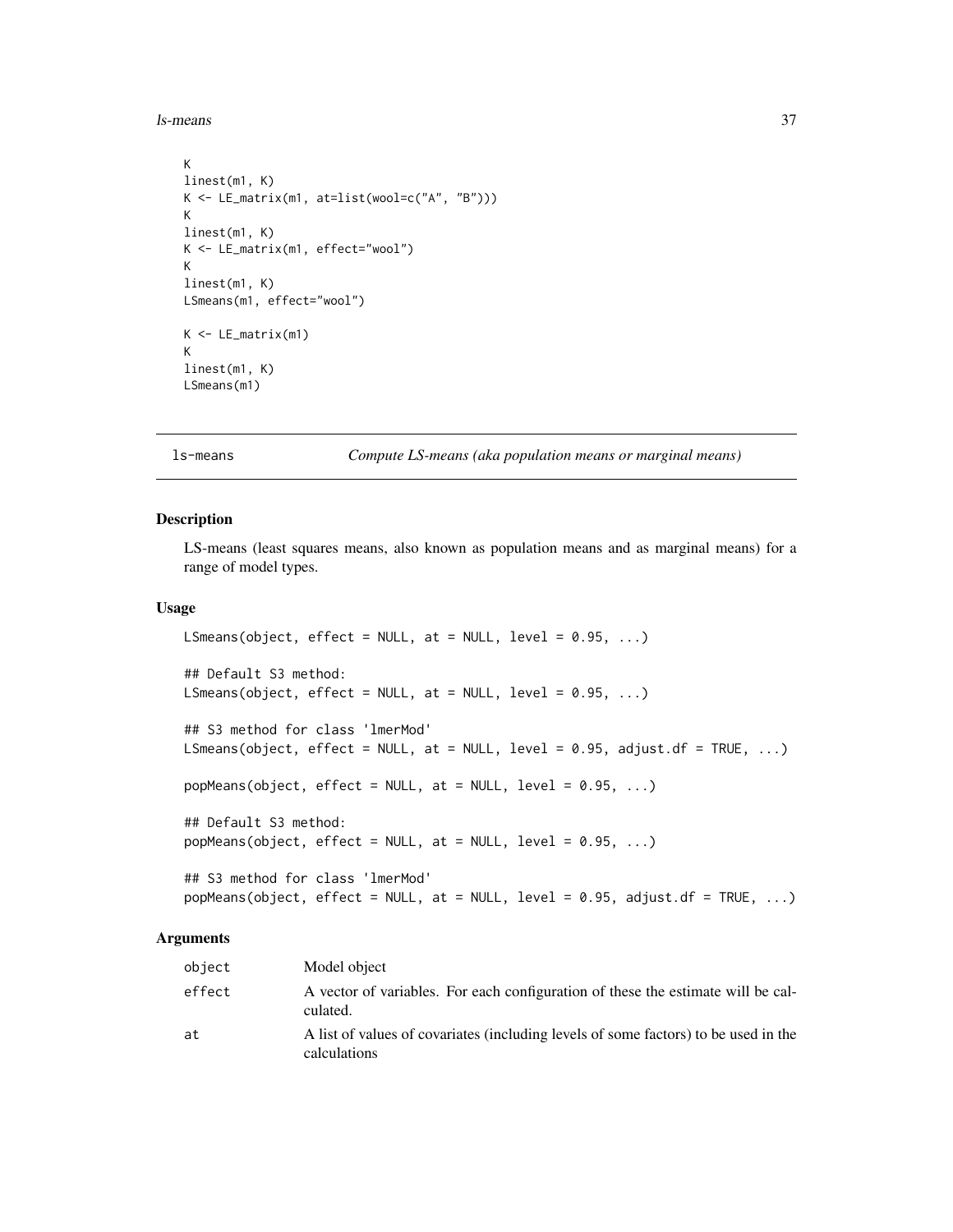<span id="page-37-0"></span>38 ls-means

| level     | The level of the (asymptotic) confidence interval. |  |
|-----------|----------------------------------------------------|--|
| $\cdot$   | Additional arguments; currently not used.          |  |
| adjust.df | Should denominator degrees of freedom be adjusted? |  |

# Details

There are restrictions on the formulas allowed in the model object. For example having  $y \sim \log(x)$ will cause an error. Instead one must define the variable  $\log x = \log(x)$  and do y  $\sim \log x$ .

#### Value

A dataframe with results from computing the contrasts.

#### Warning

Notice that LSmeans and LE\_matrix fails if the model formula contains an offset (as one would have in connection with e.g. Poisson regression. It is on the todo-list to fix this

# Note

LSmeans and popMeans are synonymous. Some of the code has been inspired by the lsmeans package.

#### Author(s)

Søren Højsgaard, <sorenh@math.aau.dk>

#### See Also

[LE\\_matrix](#page-34-1), [linest](#page-31-1)

```
## Two way anova:
data(warpbreaks)
m0 \leq -1m(breaks \sim wool + tension, data=warpbreaks)
m1 \leq -1m(breaks \sim wool \star tension, data=warpbreaks)
LSmeans(m0)
LSmeans(m1)
## same as:
K <- LE_matrix(m0);K
linest(m0, K)
K <- LE_matrix(m1);K
linest(m1, K)
LE_matrix(m0, effect="wool")
LSmeans(m0, effect="wool")
```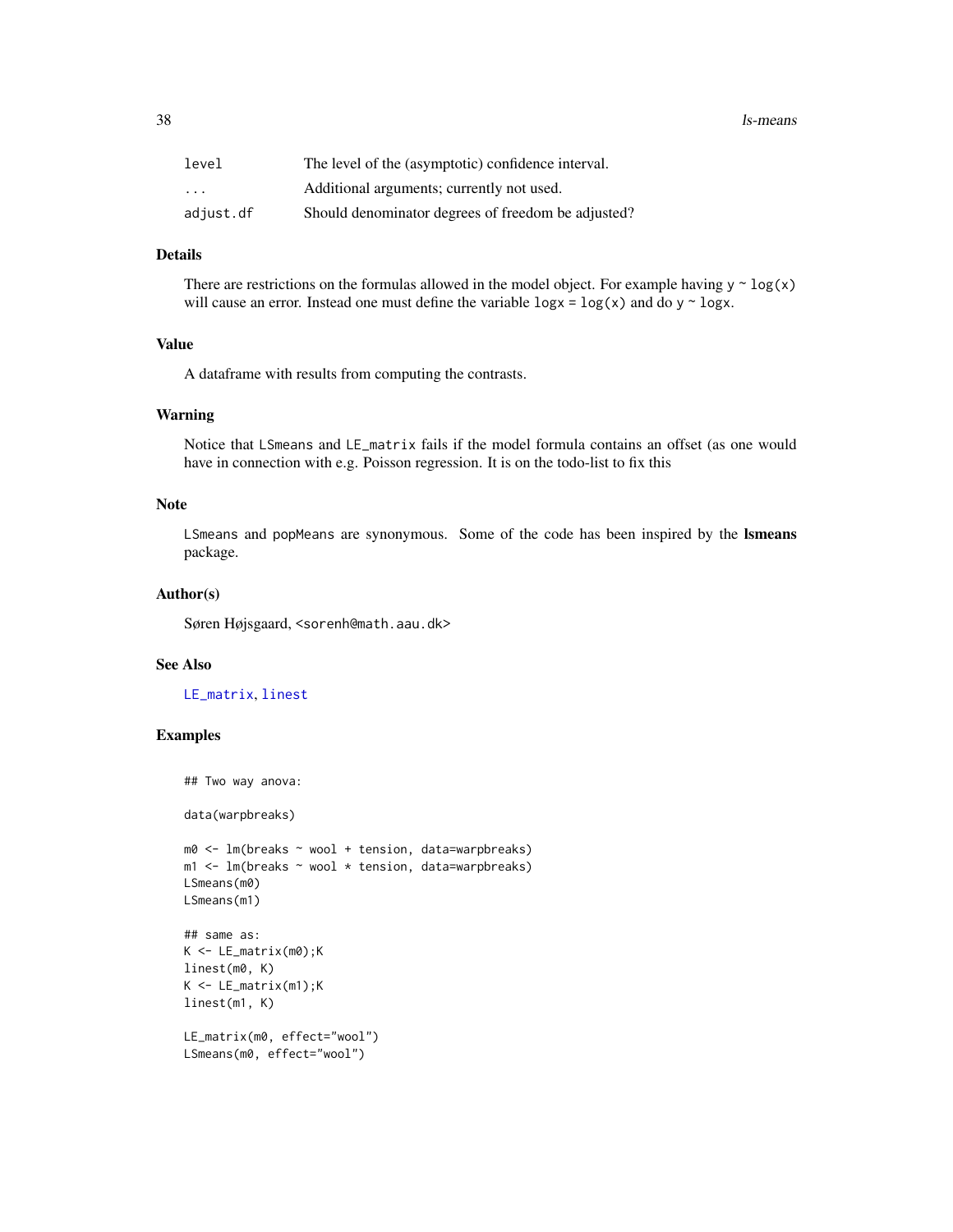#### ls-means 39

```
LE_matrix(m1, effect="wool")
LSmeans(m1, effect="wool")
LE_matrix(m0, effect=c("wool", "tension"))
LSmeans(m0, effect=c("wool", "tension"))
LE_matrix(m1, effect=c("wool", "tension"))
LSmeans(m1, effect=c("wool", "tension"))
## Regression; two parallel regression lines:
data(Puromycin)
m0 <- lm(rate ~ state + log(conc), data=Puromycin)
## Can not use LSmeans / LE_matrix here because of
## the log-transformation. Instead we must do:
Puromycin$lconc <- log( Puromycin$conc )
m1 <- lm(rate \sim state + locn, data=Puromycin)LE_matrix(m1)
LSmeans(m1)
LE_matrix(m1, effect="state")
LSmeans(m1, effect="state")
LE_matrix(m1, effect="state", at=list(lconc=3))
LSmeans(m1, effect="state", at=list(lconc=3))
## Non estimable contrasts
## ## Make balanced dataset
dat.bal <- expand.grid(list(AA=factor(1:2), BB=factor(1:3),
                            CC=factor(1:3)))
dat.bal$y <- rnorm(nrow(dat.bal))
## ## Make unbalanced dataset
# 'BB' is nested within 'CC' so BB=1 is only found when CC=1
# and BB=2,3 are found in each CC=2,3,4
dat.nst <- dat.bal
dat.nst$CC <-factor(c(1, 1, 2, 2, 2, 2, 1, 1, 3, 3,
                      3, 3, 1, 1, 4, 4, 4, 4))
mod.bal \leq - \ln(y \sim AA + BB \times CC, data=dat.bal)
mod.nst \leq \text{lm}(y \sim AA + BB : CC, data = dat.nst)LSmeans(mod.bal, effect=c("BB", "CC"))
LSmeans(mod.nst, effect=c("BB", "CC"))
LSmeans(mod.nst, at=list(BB=1, CC=1))
LSmeans(mod.nst, at=list(BB=1, CC=2))
## Above: NA's are correct; not an estimable function
```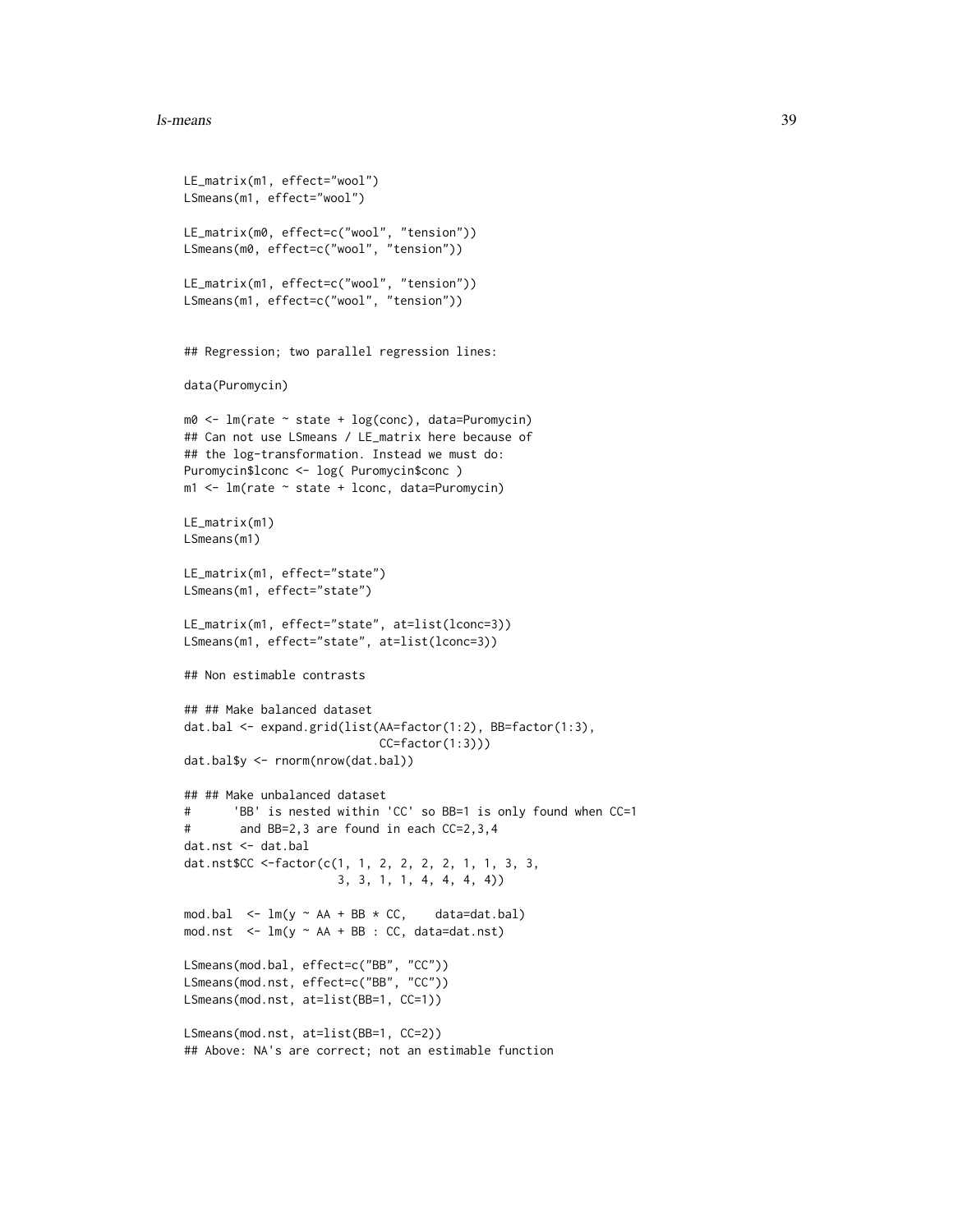#### 40 milkman

```
if( require( lme4 )){
warp.mm <- lmer(breaks ~ -1 + tension + (1|wool), data=warpbreaks)
LSmeans(warp.mm, effect="tension")
class(warp.mm)
fixef(warp.mm)
coef(summary(warp.mm))
vcov(warp.mm)
if (require(pbkrtest))
   vcovAdj(warp.mm)
}
LSmeans(warp.mm, effect="tension")
```
mb\_summary *Fast summary of microbenchmark object*

# Description

Fast summary of microbenchmark object. The default summary method from the microbenchmark package is fairly slow in producing a summary (due to a call to a function from the multcomp package.)

#### Usage

```
mb_summary(object, unit, add.unit = TRUE, ...)
summary_mb(object, unit, add.unit = TRUE, ...)
```
# Arguments

| object   | A microbenchmark object                                      |
|----------|--------------------------------------------------------------|
| unit     | The time unit to be used                                     |
| add.unit | Should time unit be added as column to resulting data frame. |
| .        | Additional arguments; currently not used.                    |
|          |                                                              |

milkman *Milk yield data for manually milked cows.*

# Description

Milk yield data for cows milked manually twice a day (morning and evening).

### Usage

milkman

<span id="page-39-0"></span>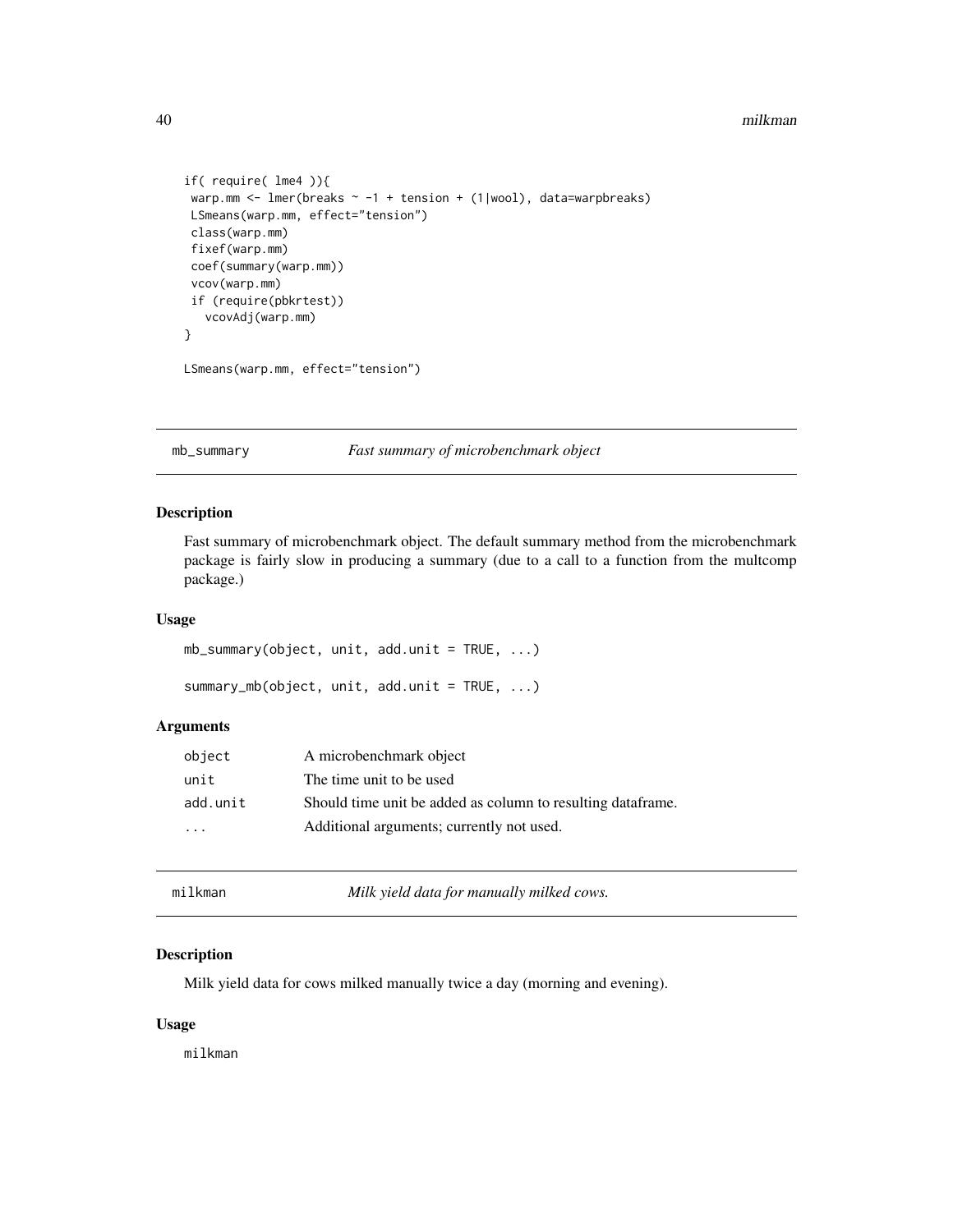#### milkman 41

# Format

A data frame with 161836 observations on the following 12 variables.

cowno a numeric vector; cow identification

lactno a numeric vector; lactation number

ampm a numeric vector; milking time: 1: morning; 2: evening

dfc a numeric vector; days from calving

my a numeric vector; milk yield (kg)

fatpct a numeric vector; fat percentage

protpct a numeric vector; protein percentage

lactpct a numeric vector; lactose percentage

scc a numeric vector; somatic cell counts

race a factor with levels RDM Holstein Jersey

ecmy a numeric vector; energy corrected milk

cowlact Combination of cowno and lactno; necessary because the same cow may appear more than once in the dataset (in different lactations)

#### Details

There are data for 222 cows. Some cows appear more than once in the dataset (in different lactations) and there are 288 different lactations.

# References

Friggens, N. C.; Ridder, C. and Løvendahl, P. (2007). On the Use of Milk Composition Measures to Predict the Energy Balance of Dairy Cows. J. Dairy Sci. 90:5453–5467 doi:10.3168/jds.2006-821.

This study was part of the Biosens project used data from the "Mælkekoens energibalance og mobilisering" project; both were funded by the Danish Ministry of Food, Agriculture and Fisheries and the Danish Cattle Association.

## Examples

data(milkman)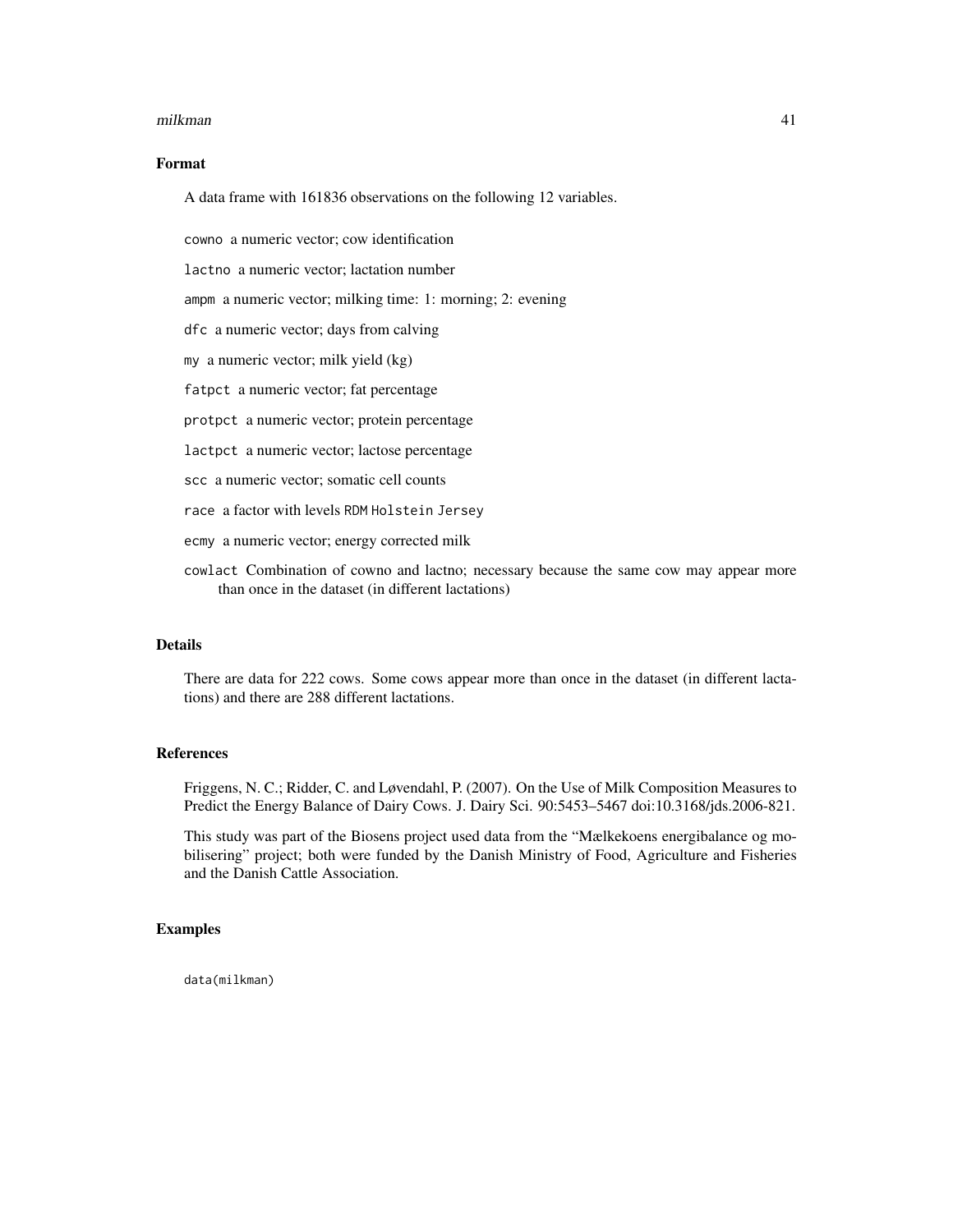<span id="page-41-0"></span>

Near infra red light (NIR) measurments are made at 152 wavelengths on 17 milk samples. While milk runs through a glass tube, infra red light is sent through the tube and the amount of light passing though the tube is measured at different wavelengths. Each milk sample was additionally analysed for fat, lactose, protein and drymatter.

#### Usage

NIRmilk

#### Format

This data frame contains 18 rows and 158 columns. The first column is the sample number. The columns Xwww contains the infra red light amount at wavelength www. The response variables are fat, protein, lactose and dm (drymatter).

#### Details

PCA regression

#### Examples

data(NIRmilk)

null-basis *Finds the basis of the (right) null space.*

#### <span id="page-41-1"></span>Description

Finds the basis of the (right) null space of a matrix, a vector (a 1-column matrix) or a model object for which a model matrix can be extracted. I.e. finds basis for the (right) null space  $x : Mx = 0$ .

# Usage

```
null_basis(object)
```
#### Arguments

object A matrix, a vector (a 1-column matrix) or a model object for which a model matrix can be extracted (using model.matrix).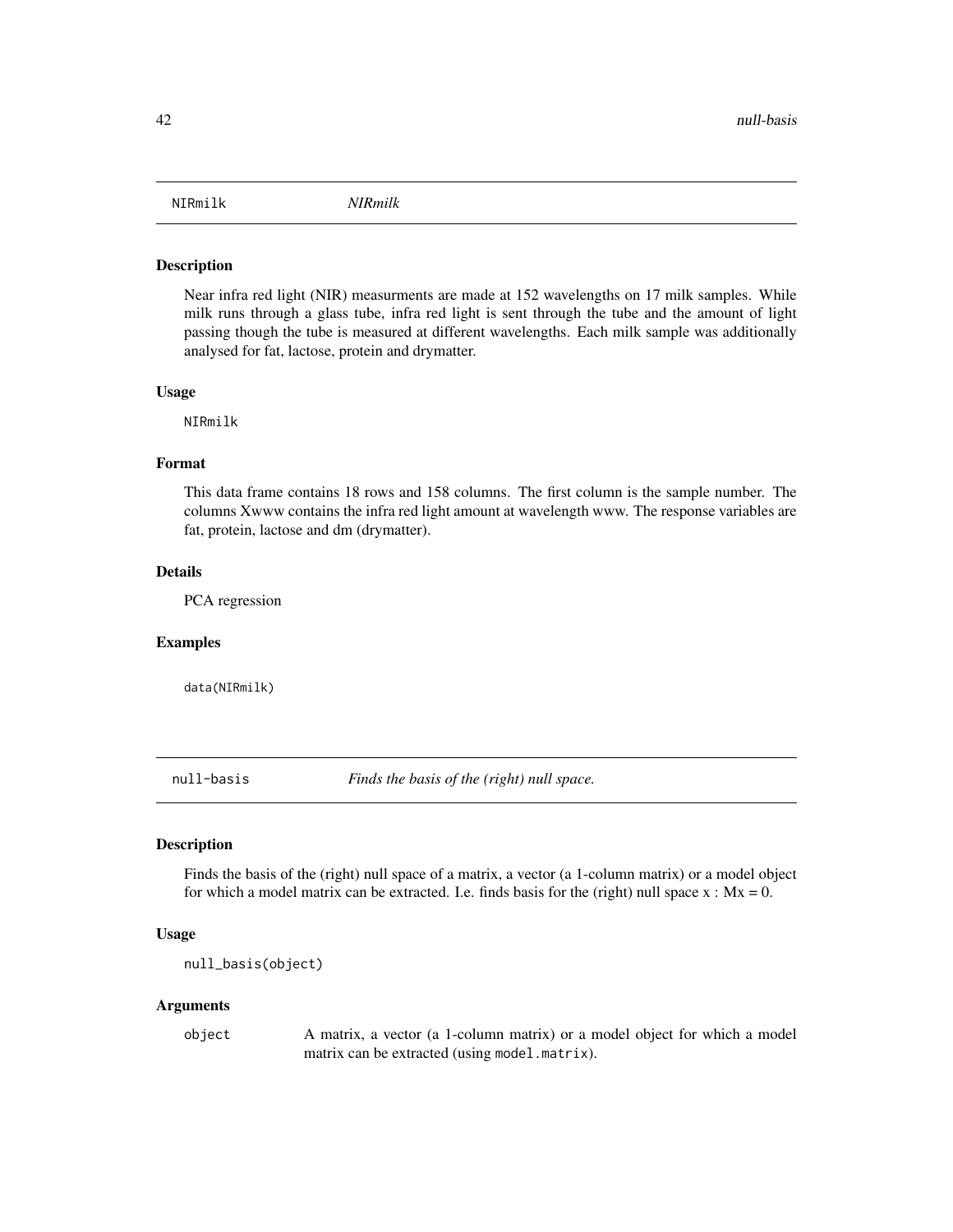#### <span id="page-42-0"></span>null-basis 43

# Value

A matrix (possibly with zero columns if the null space consists only of the zero vector).

# Author(s)

Søren Højsgaard, <sorenh@math.aau.dk>

## See Also

[Null](#page-0-0)

```
M \leftarrow \text{matrix}(c(1,1,1,1,1,1,0,0,0,0,1,1), nrow=4)null_basis(M)
MASS::Null(t(M))
M \leftarrow c(1,1,1,1)null_basis(M)
MASS::Null(t(M))
m0 <- lm(breaks ~ wool + tension, data=warpbreaks)
null_basis(m0)
MASS::Null(t(model.matrix(m0)))
## Make balanced dataset
dat.bal <- expand.grid(list(A=factor(1:2), B=factor(1:3), C=factor(1:3)))
dat.bal$y <- rnorm(nrow(dat.bal))
## Make unbalanced dataset: 'B' is nested within 'C' so B=1 is only
## found when C=1 and B=2,3 are found in each C=2,3,4
dat.nst <- dat.bal
dat.nst$C <-factor(c(1,1,2,2,2,2,1,1,3,3,3,3,1,1,4,4,4,4))
xtabs(y \sim C+B+A, data=dat.nst)
mod.bal \leq - \ln(y \sim A + B*C, data=dat.bal)mod.nst \leq - \ln(y \sim A + B*C, data = dat.nst)null_basis( mod.bal )
null_basis( mod.nst )
null_basis( model.matrix(mod.bal) )
null_basis( model.matrix(mod.nst) )
MASS::Null( t(model.matrix(mod.bal)) )
MASS::Null( t(model.matrix(mod.nst)) )
```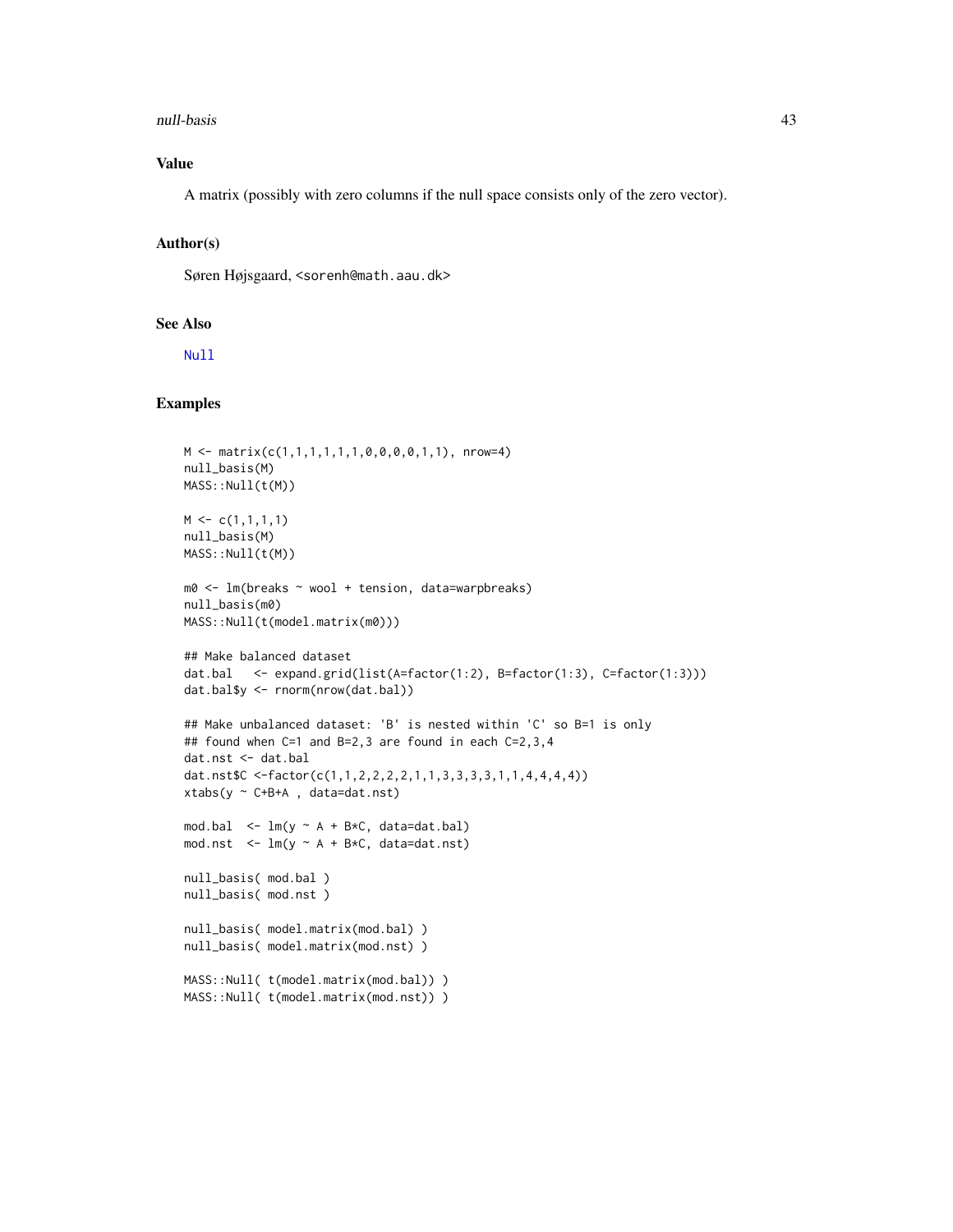<span id="page-43-0"></span>parseGroupFormula *Extract components from a formula with "conditioning bar"*

#### Description

Extract components from a formula with the form  $y \sim x1 + ... + xn \mid g1 + ... + gm$ 

# Usage

parseGroupFormula(form)

#### Arguments

form  $\blacksquare$  A formula of the form  $y \sim x1 + ... + xn \mid g1 + ... + gm$ 

#### Value

If the formula is  $y \sim x1 + x2$  | g1 + g2 the result is

| model        | $v \sim x1 + x2$  |
|--------------|-------------------|
| groups       | $g1 + g2$         |
| groupFormula | $\approx$ g1 + g2 |

# Author(s)

Søren Højsgaard, <sorenh@math.aau.dk>

# Examples

 $gf \leftarrow parseGroupFormula(y \sim x1 + x2 \mid g1 + g2)$ gf

# potatoes *Weight and size of 20 potatoes*

# Description

Weight and size of 20 potatoes. Weight in grams; size in milimeter. There are two sizes: length is the longest length and width is the shortest length across a potato. #'

#### Usage

potatoes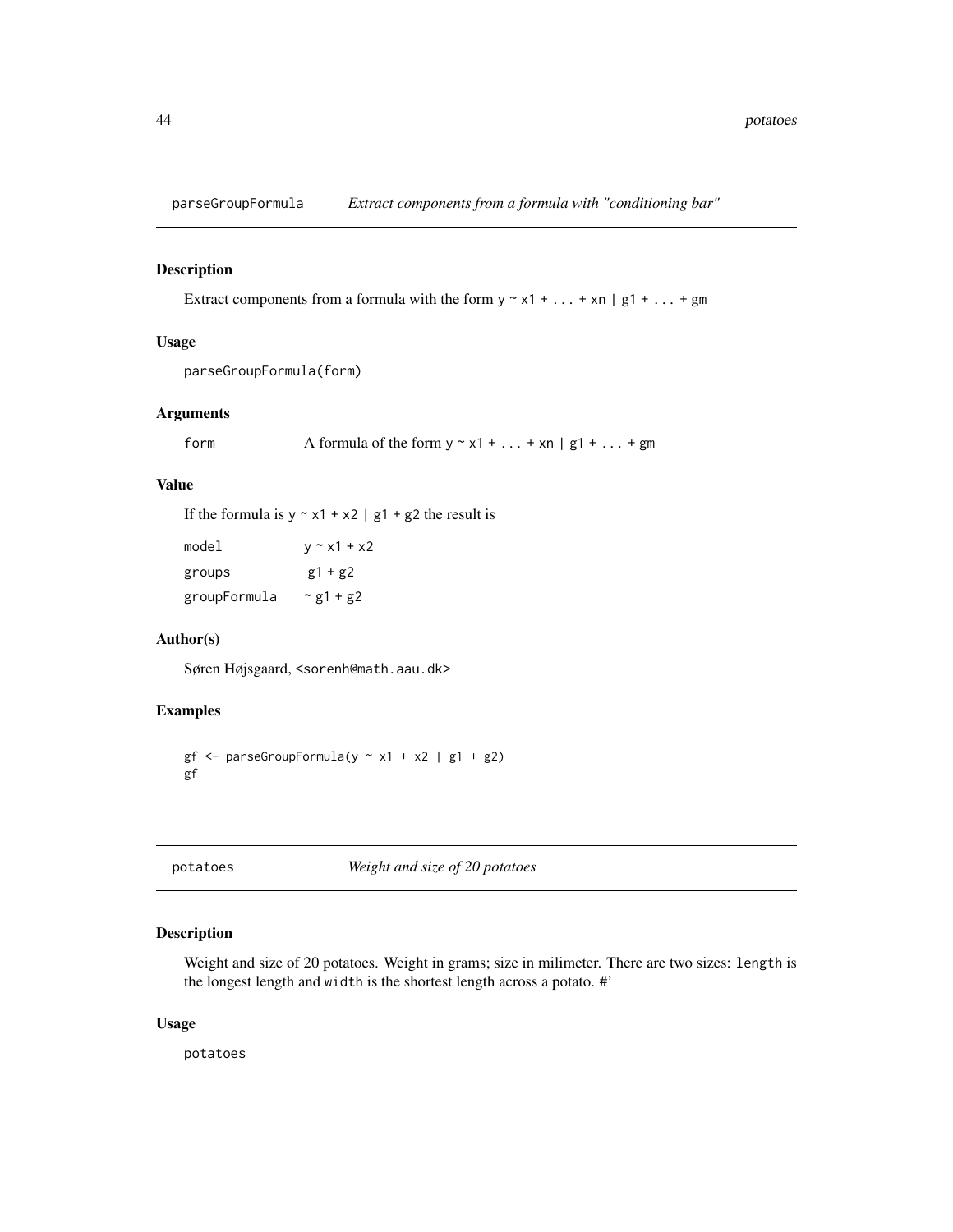#### <span id="page-44-0"></span>recode Var and the set of the set of the set of the set of the set of the set of the set of the set of the set of the set of the set of the set of the set of the set of the set of the set of the set of the set of the set o

# Format

A data frame with 20 observations on the following 3 variables.

weight a numeric vector

length a numeric vector

width a numeric vector

# Author(s)

Søren Højsgaard, <sorenh@math.aau.dk>

#### Source

My own garden; autumn 2015.

# Examples

data(potatoes) plot(potatoes)

<span id="page-44-1"></span>recodeVar *Recode values of a vector*

# Description

Recodes a vector with values, say 1,2 to a variable with values, say 'a', 'b'

# Usage

recodeVar(x, src, tgt, default = NULL, keep.na = TRUE)

# Arguments

| $\mathsf{X}$ | A vector; the variable to be recoded                                                                                                                       |
|--------------|------------------------------------------------------------------------------------------------------------------------------------------------------------|
| src          | The source values: a subset of the present values of x                                                                                                     |
| tgt          | The target values: the corresponding new values of x                                                                                                       |
| default      | Default target value for those values of x not listed in 'src'. When default=NULL,<br>values of x which are not given in 'src' will be kept in the output. |
| keep.na      | If TRUE then NA's in x will be retained in the output                                                                                                      |

# Value

A vector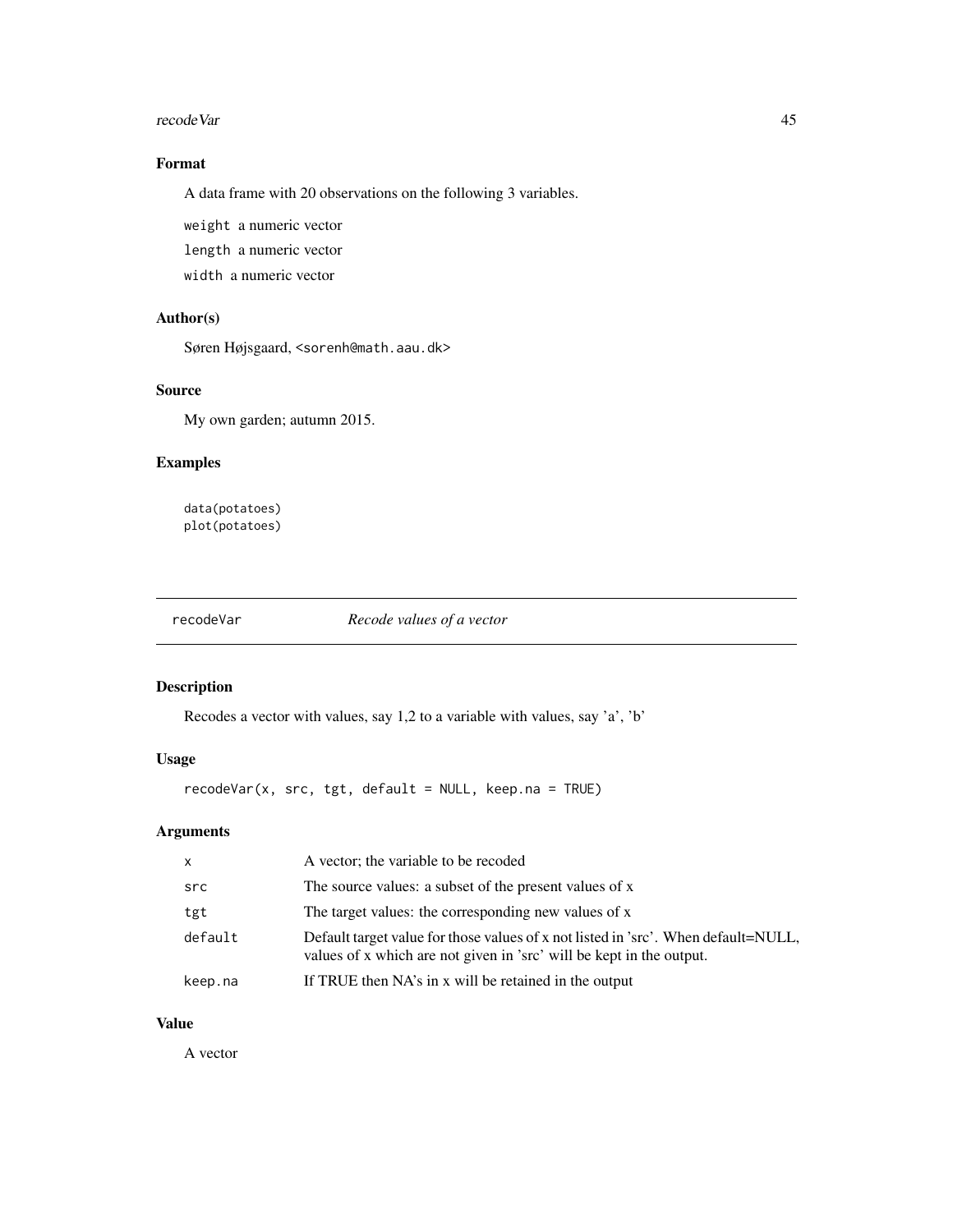#### <span id="page-45-0"></span>Warning

Care should be taken if x is a factor. A safe approach may be to convert x to a character vector using as.character.

# Author(s)

Søren Højsgaard, <sorenh@math.aau.dk>

#### See Also

[cut](#page-0-0), [factor](#page-0-0), [recodeVar](#page-44-1)

#### Examples

```
x \leq -c("dec", "jan", "feb", "mar", "apr", "may")src1 \leftarrow list(c("dec", "jan", "feb"), c("mar", "apr", "may"))tgt1 <- list("winter", "spring")
recodeVar(x, src=src1, tgt=tgt1)
#[1] "winter" "winter" "winter" "spring" "spring" "spring"
x \leq c(\text{rep}(1:3, 3))#[1] 1 2 3 1 2 3 1 2 3
## Simple usage:
recodeVar(x, src=c(1, 2), tgt=c("A", "B"))
#[1] "A" "B" NA "A" "B" NA "A" "B" NA
## Here we need to use lists
recodeVar(x, src=list(c(1, 2)), tgt=list("A"))
#[1] "A" "A" NA "A" "A" NA "A" "A" NA
recodeVar(x, src=list(c(1, 2)), tgt=list("A"), default="L")
#[1] "A" "A" "L" "A" "A" "L" "A" "A" "L"
recodeVar(x, src=list(c(1, 2), 3), tgt=list("A", "B"), default="L")
#[1] "A" "A" "B" "A" "A" "B" "A" "A" "B"
## Dealing with NA's in x
x < -c(NA, rep(1:3, 3), NA)#[1] NA 1 2 3 1 2 3 1 2 3 NA
recodeVar(x, src=list(c(1, 2)), tgt=list("A"))
#[1] NA "A" "A" NA "A" "A" NA "A" "A" NA NA
recodeVar(x, src=list(c(1, 2)), tgt=list("A"), default="L")
#[1] NA "A" "A" "L" "A" "A" "L" "A" "A" "L" NA
recodeVar(x, src=list(c(1, 2)), tgt=list("A"), default="L", keep.na=FALSE)
#[1] "L" "A" "A" "L" "A" "A" "L" "A" "A" "L" "L"
```
x <- c("no", "yes", "not registered", "no", "yes", "no answer") recodeVar(x, src = c("no", "yes"), tgt = c("0", "1"), default = NA)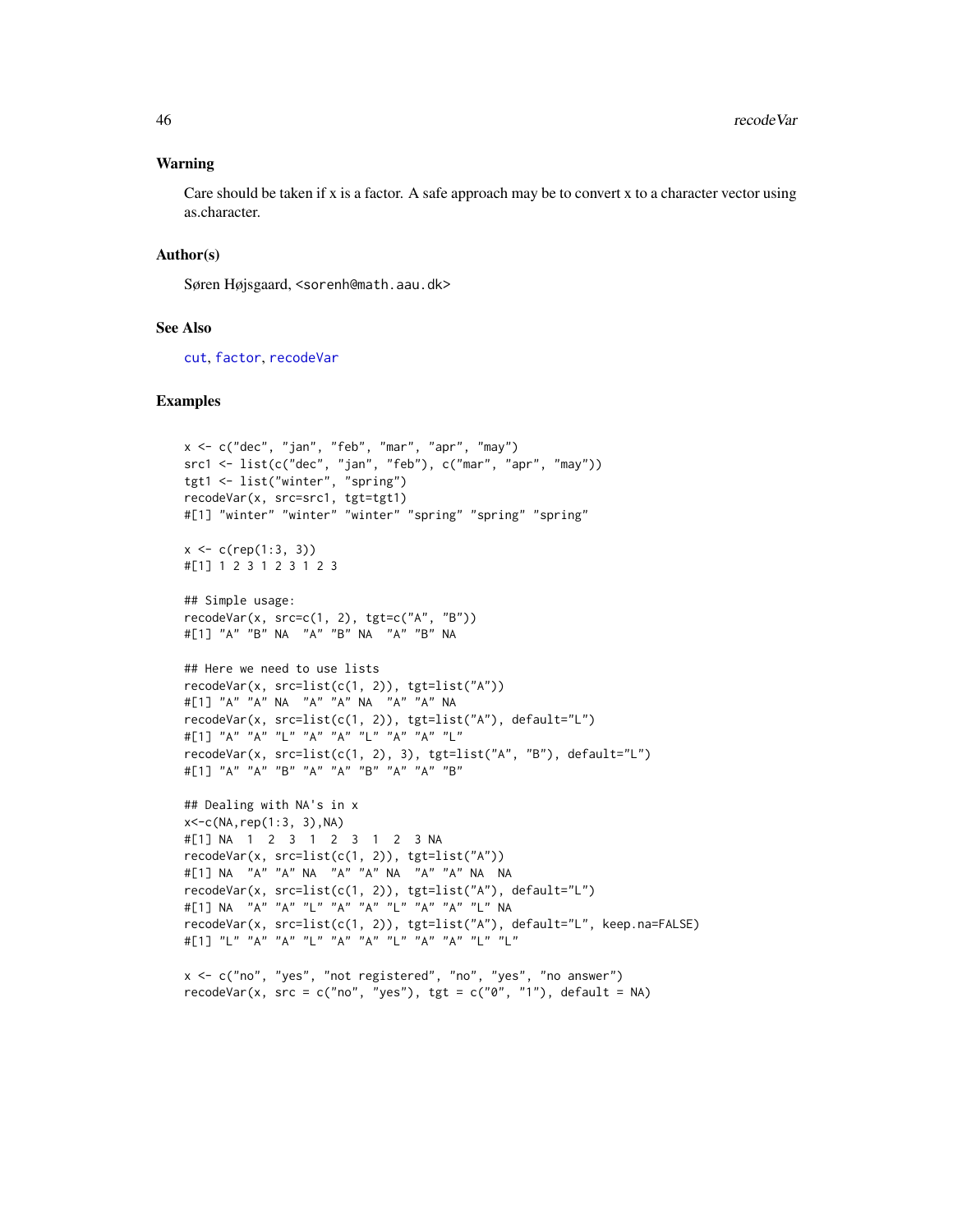<span id="page-46-0"></span>

Rename columns in a matrix or a dataframe.

#### Usage

renameCol(indata, src, tgt)

# Arguments

| indata | A dataframe or a matrix                                                                                  |
|--------|----------------------------------------------------------------------------------------------------------|
| src    | Source: Vector of names of columns in 'indata' to be renamed. Can also be a<br>vector of column numbers. |
| tgt    | Target: Vector with corresponding new names in the output.                                               |

# Value

A dataframe if 'indata' is a dataframe; a matrix in 'indata' is a matrix.

# Author(s)

Søren Højsgaard, <sorenh@math.aau.dk>

```
renameCol(CO2, 1:2, c("kk", "ll"))
renameCol(CO2, c("Plant", "Type"), c("kk", "ll"))
# These fail - as they should:
# renameCol(CO2, c("Plant", "Type", "conc"), c("kk", "ll"))
# renameCol(CO2, c("Plant", "Type", "Plant"), c("kk", "ll"))
```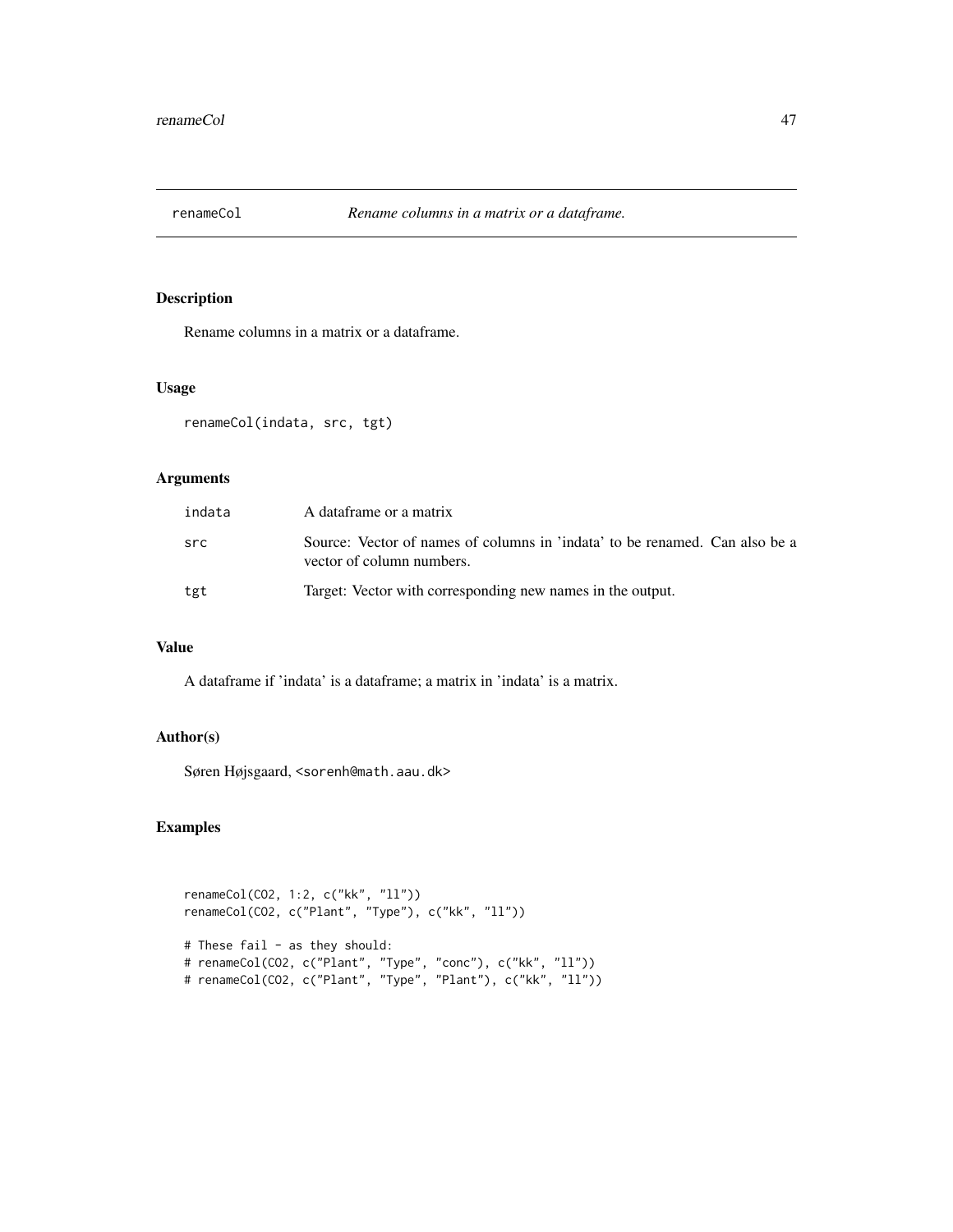<span id="page-47-0"></span>restrict\_fun *restrict*

# Description

Restrict a functions domain by fixing certain arguments of a function call.

# Usage

```
restrict_fun(fun, args, method = "env")
restrict_fun_sub(fun, args, envir = parent.frame())
restrict_fun_env(fun, args)
get_restrictions(object)
get_fun(object)
```
# Arguments

| fun    | Function to be restricted                                                                                                                                                                       |
|--------|-------------------------------------------------------------------------------------------------------------------------------------------------------------------------------------------------|
| args   | List of the form name=value                                                                                                                                                                     |
| method | Either "env" (for environment; the default, using an auxillary argument for stor-<br>ing restricted values) or "sub" (for substitute; based on substituting fixed values<br>into the function). |
| envir  | Environment                                                                                                                                                                                     |
| object | An object from restrict fun (a scaffold object).                                                                                                                                                |

# Details

'restrict\_fun' is a wrapper for calling 'restrict\_fun\_env' (default) or 'restrict\_fun\_sub'.

# Value

A new function: The input function 'fun' but with certain arguments fixed at specific values.

# Author(s)

Søren Højsgaard, <sorenh@math.aau.dk>based on code adapted from the curry package.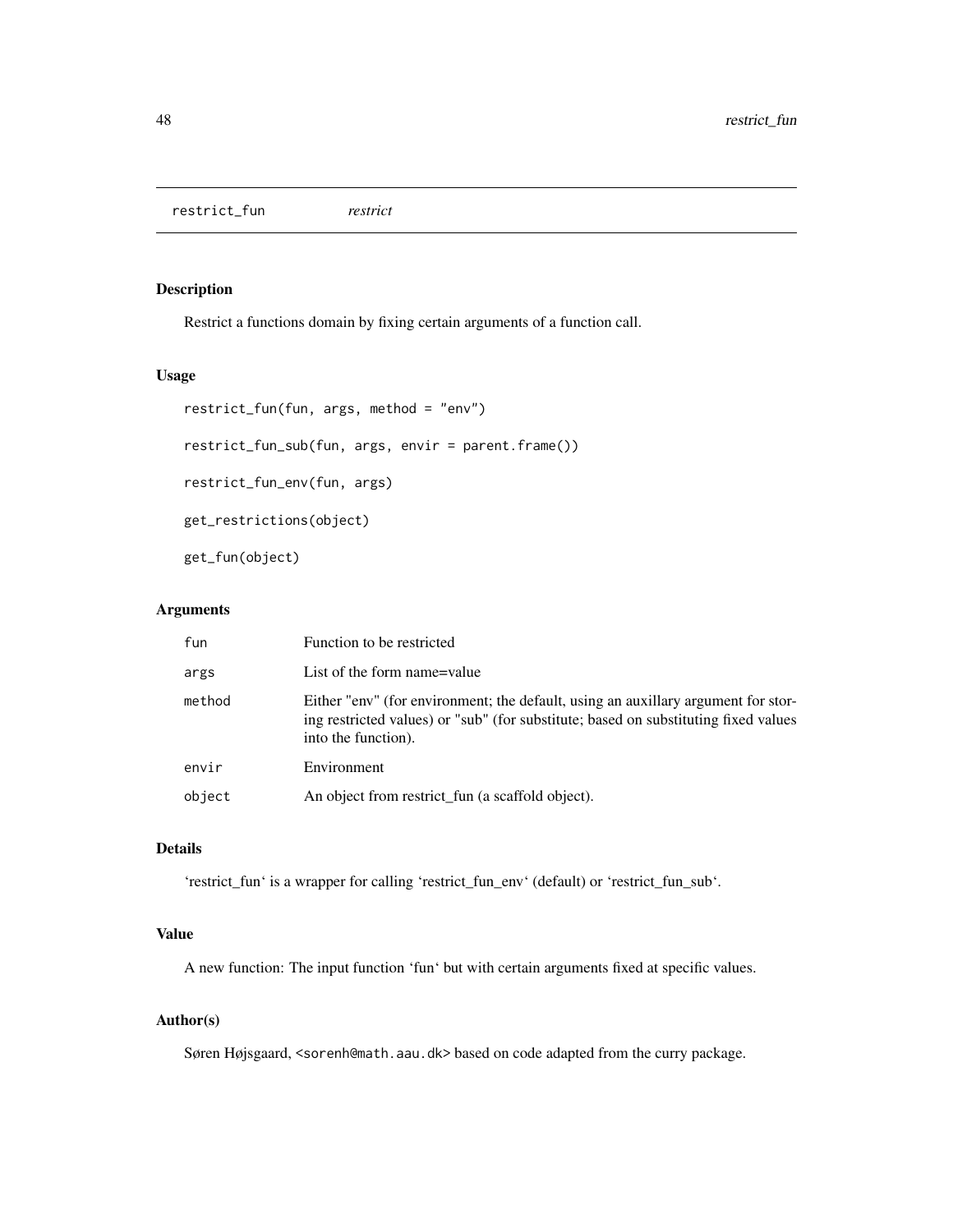#### <span id="page-48-0"></span>sub\_seq 49

# Examples

```
f1 \leftarrow function(x, y){x + y}
f1_ <- restrict_fun(f1, list(y=10))
f1<sub>-</sub>
f1_{-}(x=1)get_restrictions(f1_)
get_fun(f1_)
f2 \leftarrow function(x){
  x \le -x + 2x
}
f2_ <- restrict_fun(f2, list(x=1))
f2_()# Notice that this is absurd, because arguments are modified in the
# body
restrict_fun(f2, list(x=10), method="sub")
# A safe(r) alternative is:
f3 \leftarrow function(x){
  x - < x + 2x_{-}}
restrict_fun(f3, list(x=10), method="sub")
rnorm10 <- restrict_fun(rnorm, list(n=10))
rnorm(10)
```
sub\_seq *Find sub-sequences of identical elements in a vector.*

# <span id="page-48-1"></span>Description

Find sub-sequences of identical elements in a vector.

### Usage

subSeq(x, item = NULL)  $sub\_seq(x, item = NULL)$ is\_grouped(x) rle2(x)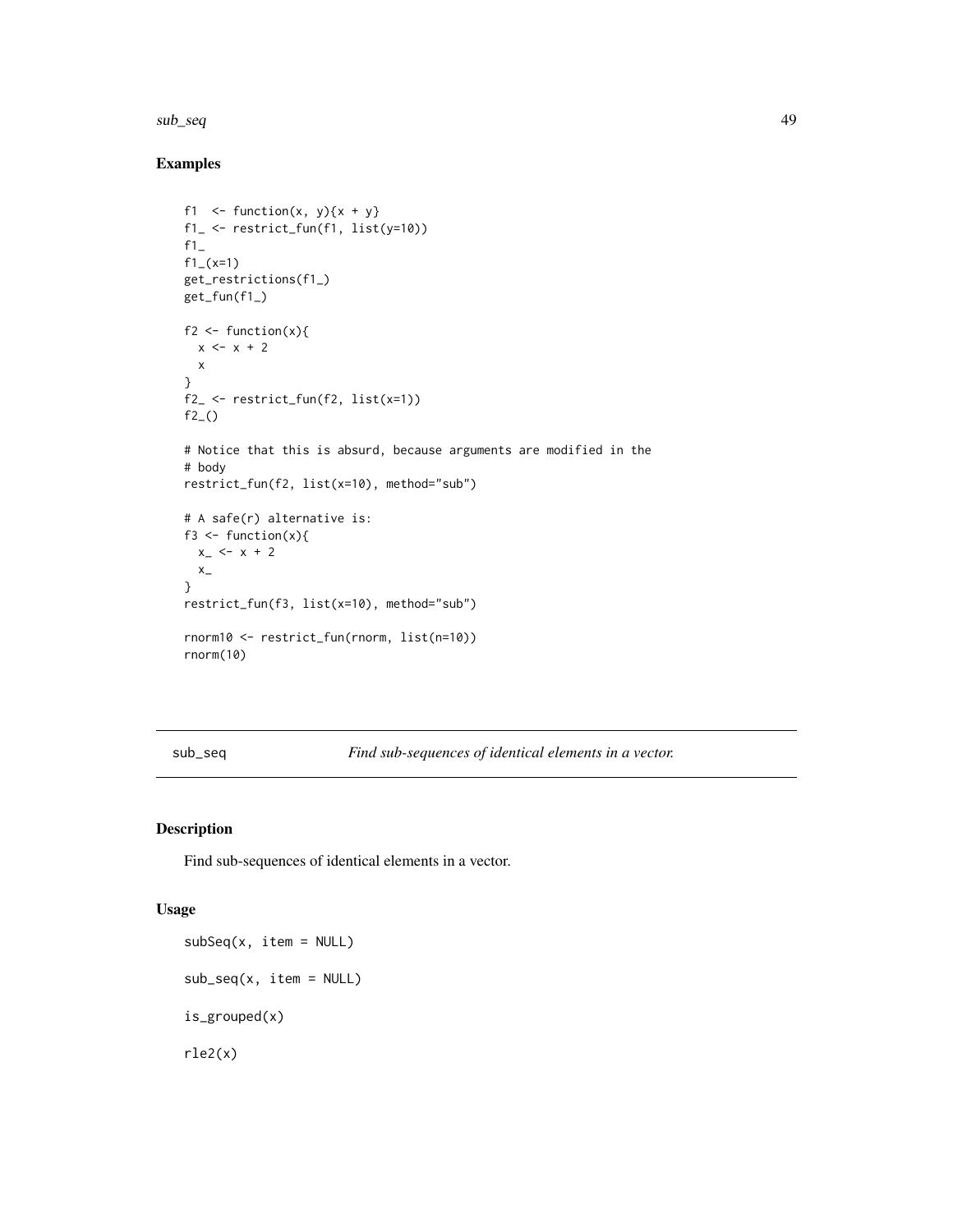<span id="page-49-0"></span>50 sub\_seq sub\_seq sub\_seq sub\_seq sub\_seq sub\_seq sub\_seq sub\_seq sub\_seq sub\_seq

#### Arguments

| $\times$ | An atomic vector or a factor.                   |
|----------|-------------------------------------------------|
| item     | Optionally a specific value to look for in 'x'. |

# Details

\* 'sub\_seq' is synonymous with 'subSeq'

\* 'rle2' is identical to 'rle' (from base) but 'rle2' works on factors as input (a factor is coerced to character).

\* 'is\_grouped' checks if the values in 'x' are clustered into the smallest number of clusters.

# Value

A dataframe.

# Author(s)

Søren Højsgaard, <sorenh@math.aau.dk>

# See Also

[rle](#page-0-0)

```
x <- c(1, 1, 1, 0, 0, 1, 1, 1, 2, 2, 2, 1, 2, 2, 2, 3)
{\max <- subSeq(x))
ans$value
# Notice: Same results below
subSeq(x, item=1)
subSeq(x, item="1")
xc <- as.character(x)
(ans<-subSeq(xc))
ans$value
# Notice: Same results below
subSeq(xc, item="1")
subSeq(xc, item=1)
is_grouped(x)
is_grouped(sort(x))
is_grouped(xc)
is_grouped(sort(xc))
```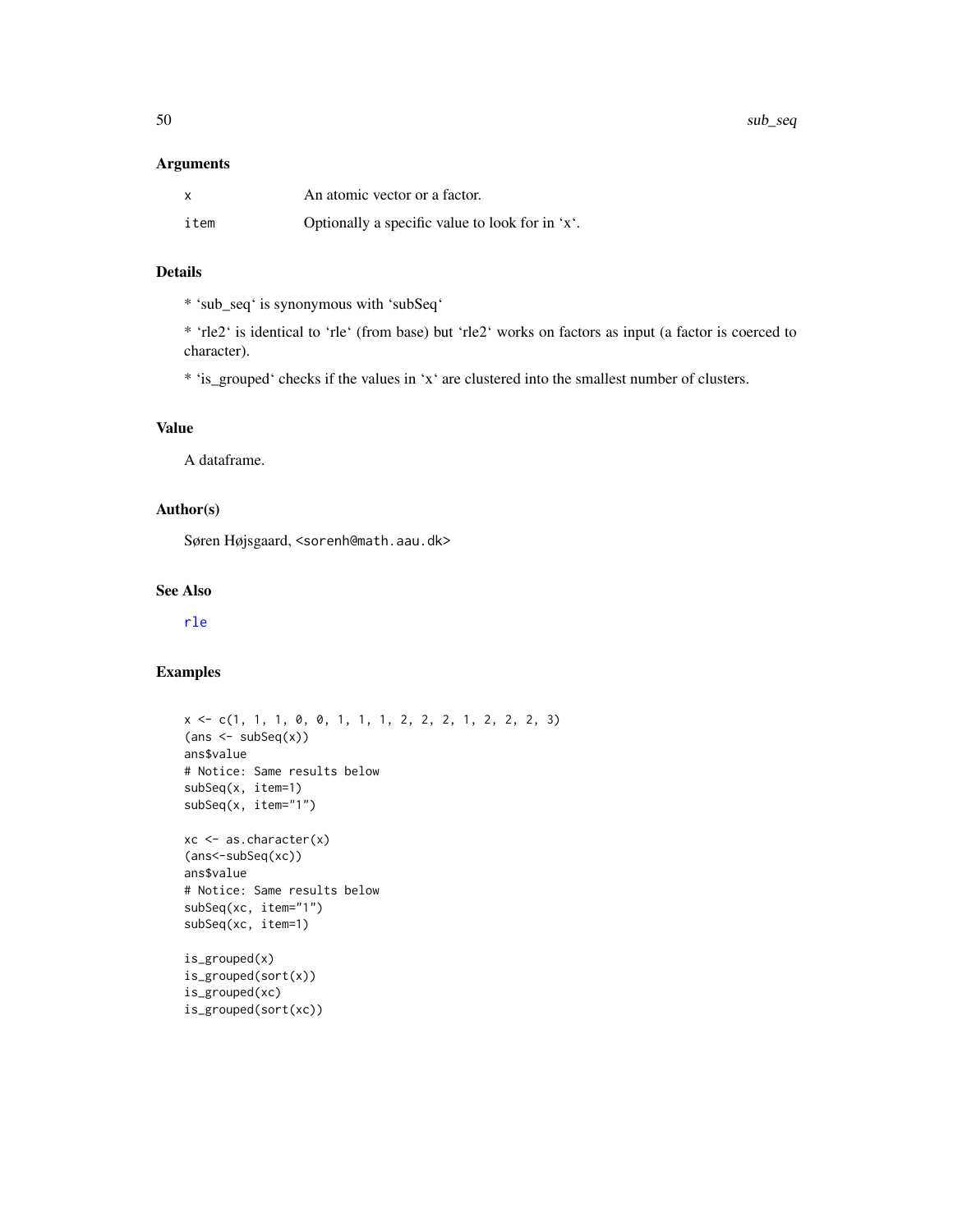<span id="page-50-0"></span>

Returns Taylor polynomial approximating a function fn(x)

# Usage

 $taylor(fn, x0, ord = 1)$ 

# Arguments

| fn  | A function of one variable and that variable must be named $x'$ . |
|-----|-------------------------------------------------------------------|
| x0  | The point in which to to the Taylor expansion.                    |
| ord | The order of the Taylor expansion.                                |

# Value

function.

# Author(s)

Søren Højsgaard, <sorenh@math.aau.dk>

```
fn \leq function(x) \log(x)ord <-2x0 \leftarrow 2xv \leq -\text{seq}(.2, 5, .1)plot(xv, fn(xv), type="l")
lines(xv, taylor(fn, x0=x0, ord=ord)(xv), lty=2)
abline(v=x0)
fn \leq function(x)sin(x)
ord <-4x0 <- 0
xv <- seq(-2*pi, 2*pi, 0.1)
plot(xv, fn(xv), type="l")
lines(xv, taylor(fn, x0=x0, ord=ord)(xv), lty=2)
abline(v=x0)
```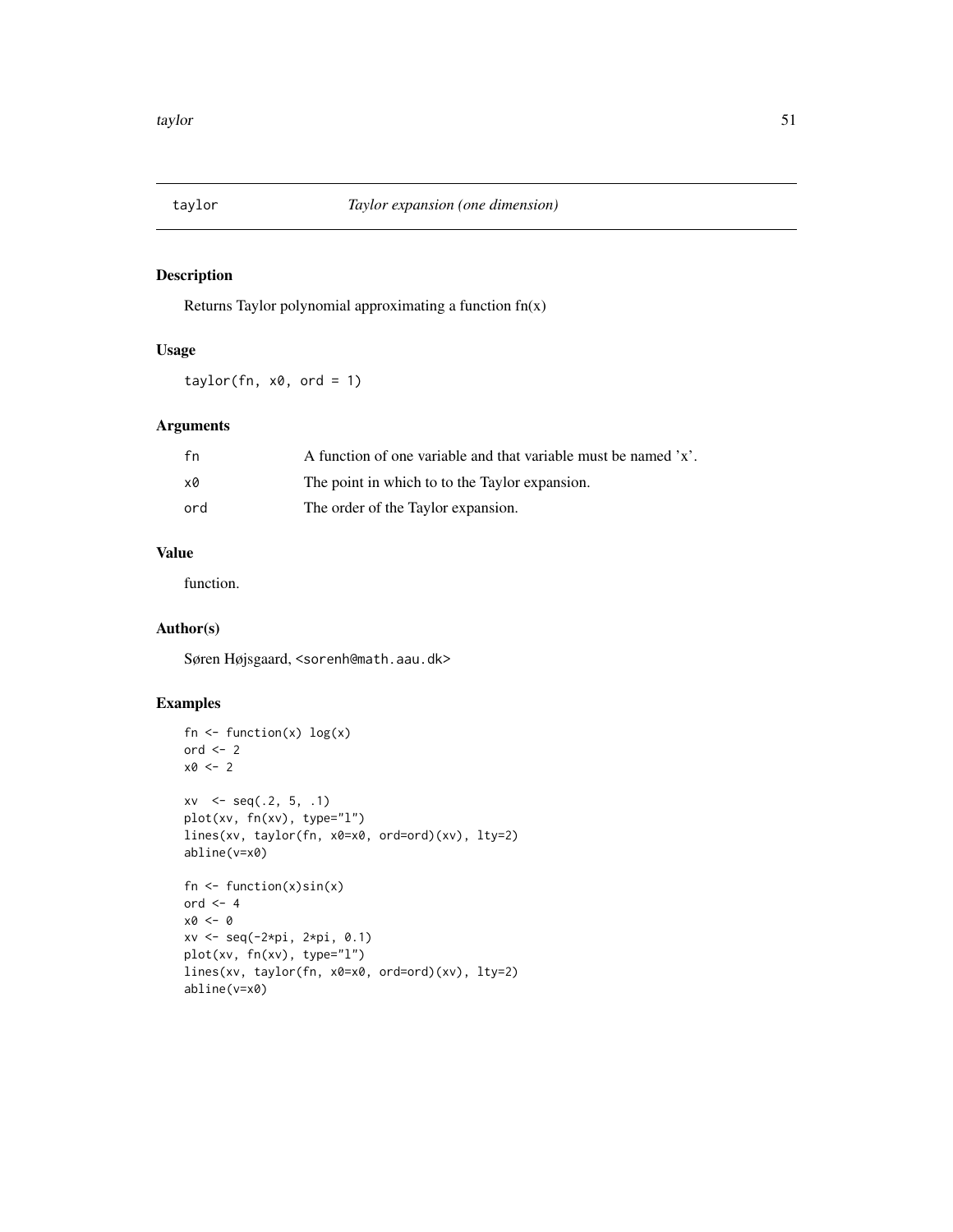<span id="page-51-0"></span>

Tidy summarizes information about the components of the object.

#### Usage

```
## S3 method for class 'esticon_class'
tidy(x, conf.int = FALSE, conf.level = 0.95, ...)
```
# Arguments

| $\mathsf{x}$ | A 'esticon_class' object (produced by esticon methods). |
|--------------|---------------------------------------------------------|
| conf.int     | Should confidence intervals be added.                   |
| conf.level   | Desired confidence level.                               |
|              | Additional arguments; currently not used.               |

| tidy-linest | Tidy a linest object |  |
|-------------|----------------------|--|
|-------------|----------------------|--|

# Description

Tidy summarizes information about the components of the object.

#### Usage

```
## S3 method for class 'linest_class'
tidy(x, conf.int = FALSE, conf.level = 0.95, ...)
```
# Arguments

| X          | A 'linest_class' object (produced by linest methods). |
|------------|-------------------------------------------------------|
| conf.int   | Should confidence intervals be added.                 |
| conf.level | Desired confidence level.                             |
|            | Additional arguments; currently not used.             |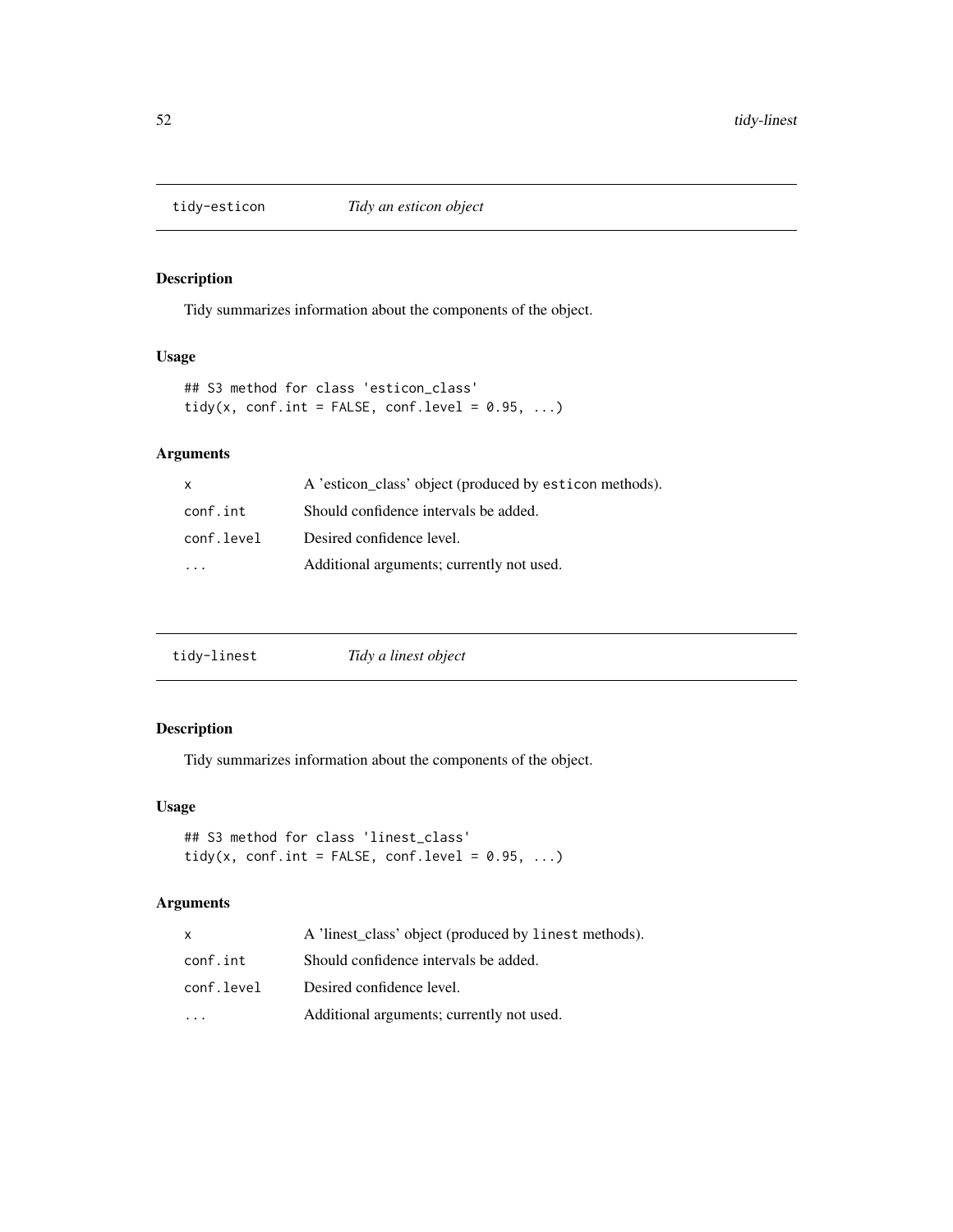<span id="page-52-0"></span>

Calculate "time since event" in a vector.

# Usage

timeSinceEvent(yvar, tvar = seq\_along(yvar))

# Arguments

| yvar | A numerical or logical vector specifying the events |
|------|-----------------------------------------------------|
| tvar | An optional vector specifying time                  |

# Details

Events are coded as 1 in numeric vector (and non-events are coded with values different from 1). timeSinceEvent will give the time since event (with and without sign). In a logical vector, events are coded as TRUE and all non-events as FALSE.

# Value

A dataframe with columns 'yvar', 'tvar', 'abs.tse' (absolute time since nearest event), 'sign.tse' (signed time since nearest event) and 'run' (indicator of the time window around each event).

#### Note

NA's in yvar are converted to zeros.

#### Author(s)

Søren Højsgaard, <sorenh@math.aau.dk>

# See Also

[subSeq](#page-48-1), [rle](#page-0-0)

```
## Events:
yvar <- c(0, 0, 0, 1, 0, 0, 0, 0, 0, 1, 0, 0, 0, 0, 0, 1, 0, 1, 0, 0, 0,
          0, 0, 0, 0, 0, 1, 1, 0, 0, 0, 0, 0)
## Plot results:
tse<- timeSinceEvent(yvar)
plot(sign.tse~tvar, data=tse, type="b")
```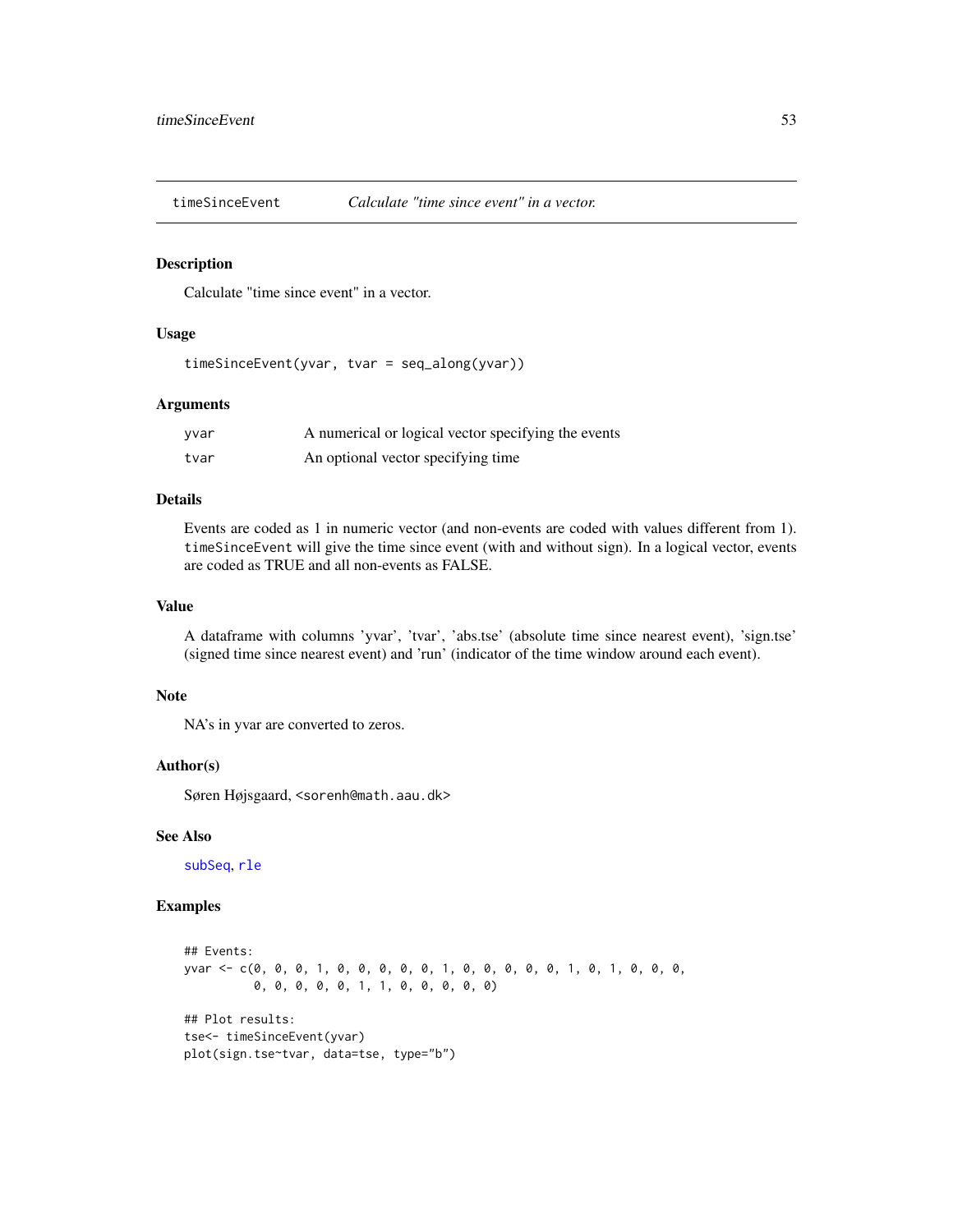```
grid()
rug(tse$tvar[tse$yvar==1], col=4, lwd=4)
points(scale(tse$run), col=tse$run, lwd=2)
lines(abs.tse + .2 \sim tvar, data=tse, type="b", col=3)
## Find times for which time since an event is at most 1:
tse$tvar[tse$abs<=1]
yvar <- c(0, 0, 0, 0, 0, 0, 0, 0, 0, 0, 0, 0, 0, 0, 1, 1, 0, 0, 0, 0,
0, 0, 0, 0, 0, 0, 0, 0, 0, 1, 0, 0, 0, 0, 0, 0, 0, 0, 0, 0, 0
)
tvar <- c(207, 208, 208, 208, 209, 209, 209, 209, 210, 210, 211, 211,
211, 212, 213, 213, 214, 214, 215, 216, 216, 216, 216, 217, 217,
217, 218, 218, 219, 219, 219, 219, 220, 220, 221, 221, 221, 221,
222, 222, 222)
timeSinceEvent(yvar, tvar)
```
which.maxn *Where are the n largest or n smallest elements in a numeric vector ?*

#### Description

Determines the locations, i.e., indices of the n largest or n smallest elements of a numeric vector.

#### Usage

which.maxn $(x, n = 1)$ 

#### Arguments

| $\times$ | numeric vector |
|----------|----------------|
| n        | integer $>= 1$ |

# Value

A vector of length at most n with the indices of the n largest / smaller elements. NAs are discared and that can cause the vector to be smaller than n.

#### Author(s)

Søren Højsgaard, <sorenh@math.aau.dk>

### See Also

[which.max](#page-0-0), [which.min](#page-0-0)

<span id="page-53-0"></span>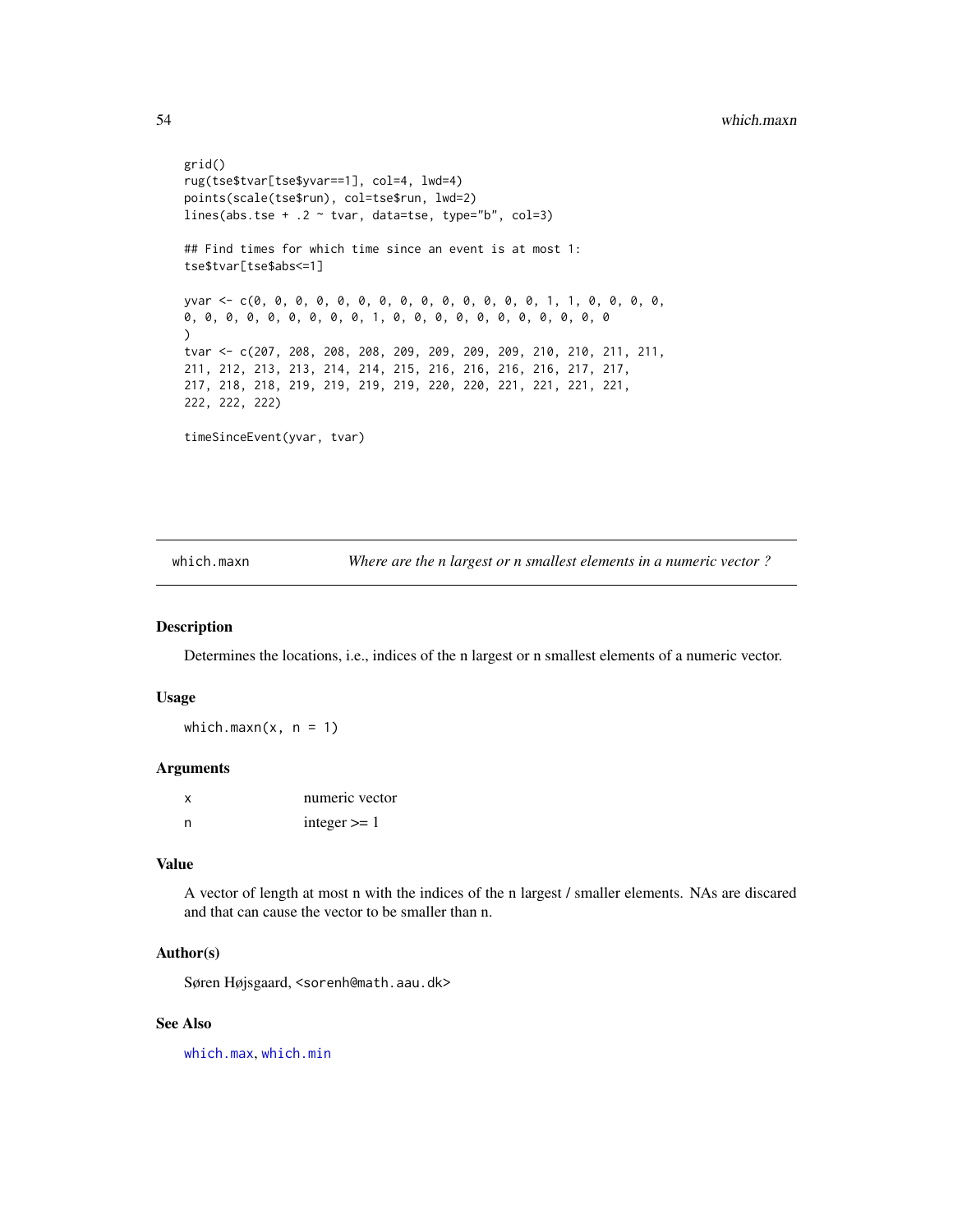# which.maxn 55

# Examples

x <- c(1:4, 0:5, 11, NA, NA) ii  $\leq$  which.minn(x, 5)

 $x \leq c(1, rep(NA,10), 2)$ ii  $\le$  which.minn(x, 5)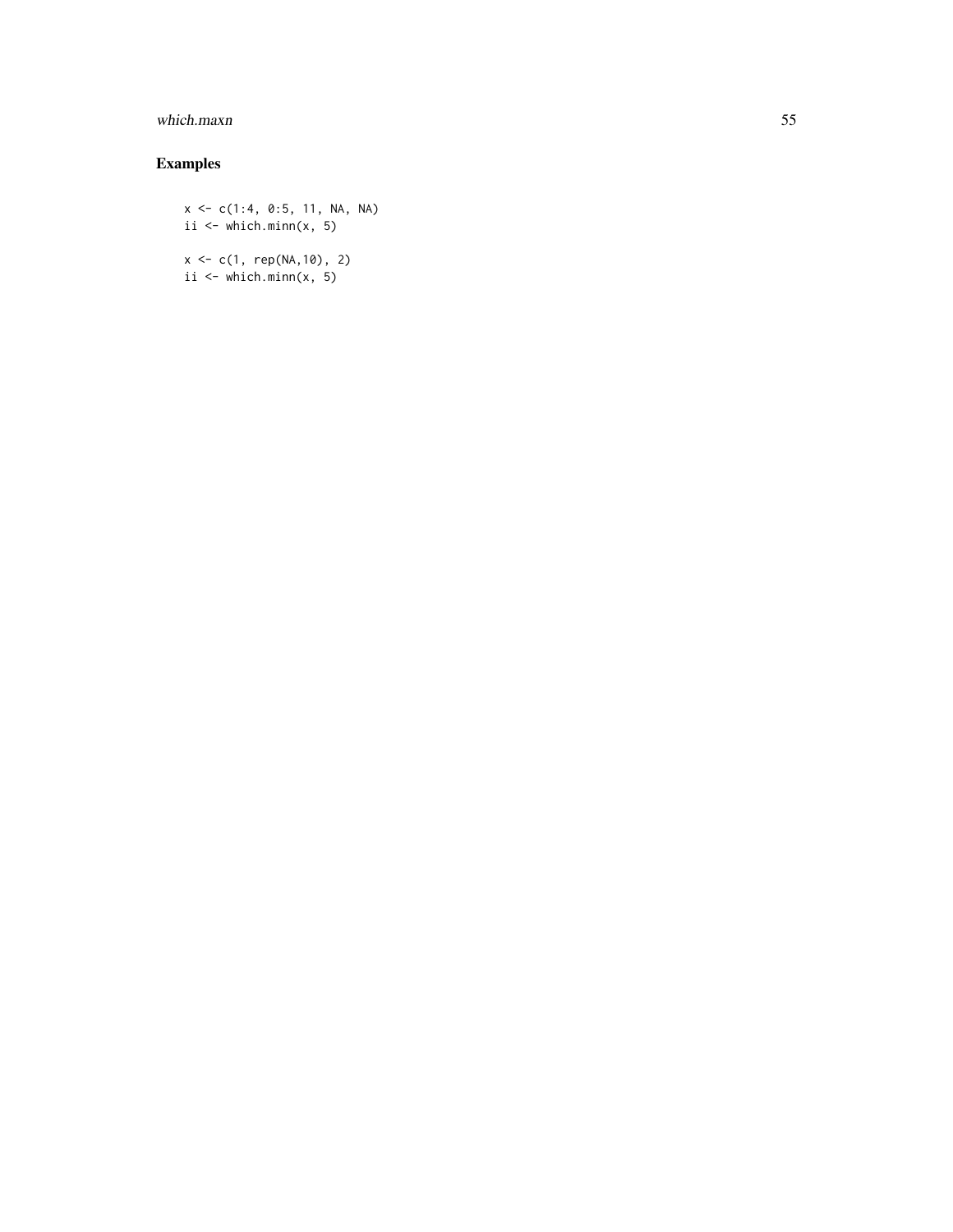# <span id="page-55-0"></span>Index

∗ datasets beets , [3](#page-2-0) breastcancer , [4](#page-3-0) budworm , [5](#page-4-0) carcass , [16](#page-15-0) codstom , [18](#page-17-0) crimeRate , [20](#page-19-0) cropyield , [20](#page-19-0) data-mathmark , [21](#page-20-0) data\_cad , [22](#page-21-0) dietox , [24](#page-23-0) fatacid, [27](#page-26-0) fev , [28](#page-27-0) haldCement , [30](#page-29-0) milkman , [40](#page-39-0) NIRmilk , [42](#page-41-0) potatoes , [44](#page-43-0) ∗ models by-lmby , [8](#page-7-0) ∗ univar by-summary , [13](#page-12-0) by-transform , [15](#page-14-0) ∗ utilities by-lapply, [6](#page-5-0) by-order , [9](#page-8-0) by-sample, [10](#page-9-0) by-split , [11](#page-10-0) by-subset , [12](#page-11-0) descStat , [23](#page-22-0) esticon, [25](#page-24-0) firstlastobs , [29](#page-28-0) is-estimable , [31](#page-30-0) linest, [32](#page-31-0) linest-matrix , [35](#page-34-0) ls-means , [37](#page-36-0) null-basis , [42](#page-41-0) parseGroupFormula , [44](#page-43-0) recodeVar , [45](#page-44-0) sub\_seq , [49](#page-48-0)

taylor , [51](#page-50-0) timeSinceEvent , [53](#page-52-0) which.maxn , [54](#page-53-0) ∗ utitlities renameCol , [47](#page-46-0) .rhsf2list , [3](#page-2-0) aggregate\_linest\_list *(*linest-matrix *)* , [35](#page-34-0) ave , *[14](#page-13-0)* beets , [3](#page-2-0) breastcancer , [4](#page-3-0) budworm, <mark>[5](#page-4-0)</mark> by-lapply, [6](#page-5-0) by-lmby, [8](#page-7-0) by-order , [9](#page-8-0) by-sample,  $10$ by-split , [11](#page-10-0) by-subset , [12](#page-11-0) by-summary , [13](#page-12-0) by-transform , [15](#page-14-0) cad1 *(*data\_cad *)* , [22](#page-21-0) cad2 *(*data\_cad *)* , [22](#page-21-0) carcass , [16](#page-15-0) carcassall *(*carcass *)* , [16](#page-15-0) codstom , [18](#page-17-0) coef.esticon\_class *(*esticon *)* , [25](#page-24-0) coef.linest\_class *(*linest *)* , [32](#page-31-0) coef.lmBy *(*by-lmby *)* , [8](#page-7-0) coef.summary\_lmBy *(*by-lmby *)* , [8](#page-7-0) confint.esticon\_class *(*esticon *)* , [25](#page-24-0) confint.linest\_class *(*linest *)* , [32](#page-31-0) crimeRate , [20](#page-19-0) cropyield , [20](#page-19-0) cut , *[46](#page-45-0)* data-mathmark , [21](#page-20-0)

data\_cad , [22](#page-21-0)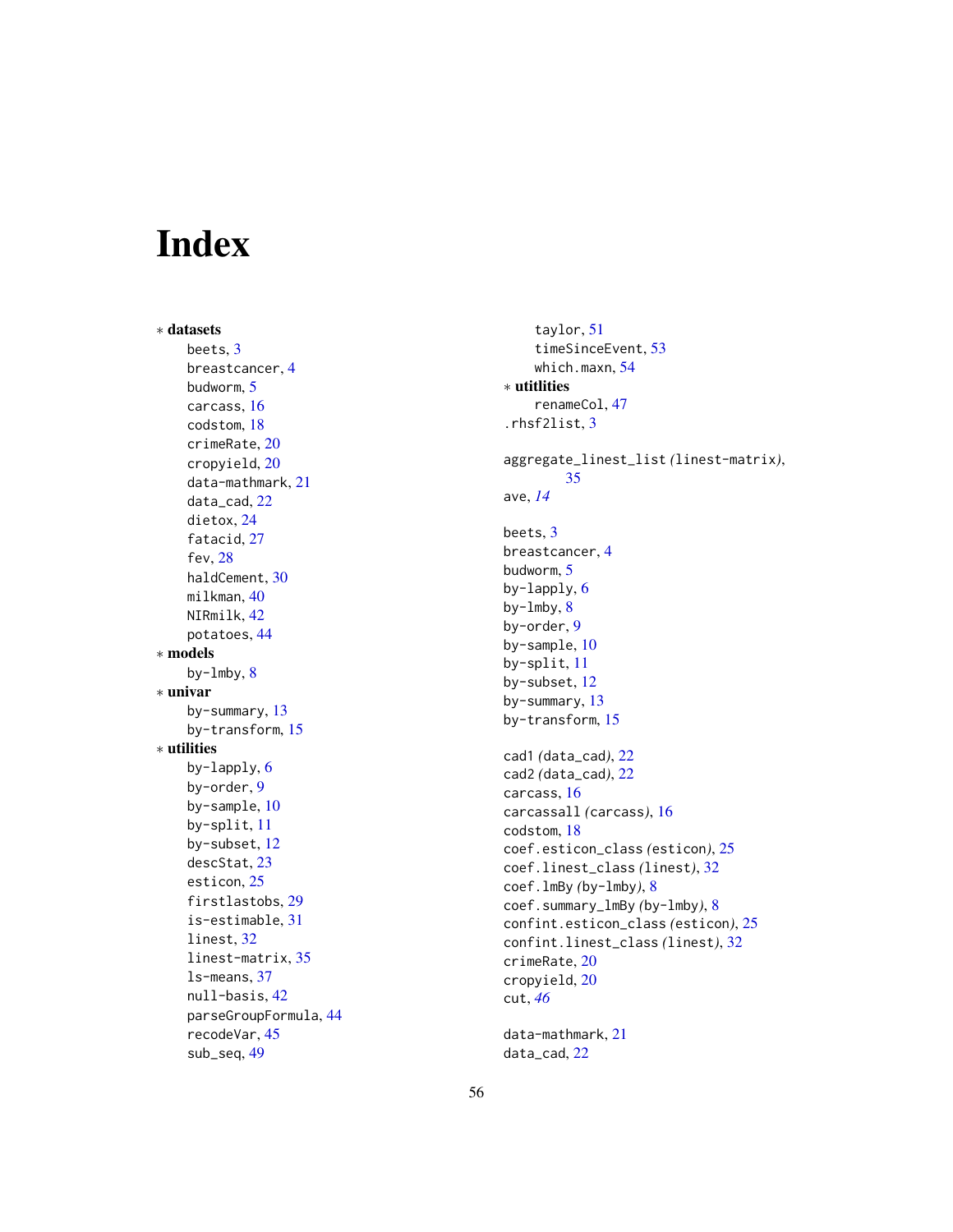#### INDEX 57

descStat, *[14](#page-13-0)*, [23](#page-22-0) dietox, [24](#page-23-0) esticon, [25](#page-24-0) factor, *[46](#page-45-0)* fatacid, [27](#page-26-0) fev, [28](#page-27-0) firstlastobs, [29](#page-28-0) firstobs *(*firstlastobs*)*, [29](#page-28-0) fitted.lmBy *(*by-lmby*)*, [8](#page-7-0) get\_contrasts *(*linest-get*)*, [34](#page-33-0) get\_fun *(*restrict\_fun*)*, [48](#page-47-0) get\_linest\_list *(*linest-matrix*)*, [35](#page-34-0) get\_restrictions *(*restrict\_fun*)*, [48](#page-47-0) get\_vartypes *(*linest-get*)*, [34](#page-33-0) get\_X *(*linest-get*)*, [34](#page-33-0) get\_xlevels *(*linest-get*)*, [34](#page-33-0) getBy *(*by-lmby*)*, [8](#page-7-0) haldCement, [30](#page-29-0) head.splitByData *(*by-split*)*, [11](#page-10-0) interaction-plot, [31](#page-30-0) interaction\_plot *(*interaction-plot*)*, [31](#page-30-0) is-estimable, [31](#page-30-0) is\_estimable *(*is-estimable*)*, [31](#page-30-0) is\_grouped *(*sub\_seq*)*, [49](#page-48-0) lapply\_by *(*by-lapply*)*, [6](#page-5-0) lapplyBy *(*by-lapply*)*, [6](#page-5-0) lastobs *(*firstlastobs*)*, [29](#page-28-0) LE\_matrix, *[33](#page-32-0)*, *[38](#page-37-0)* LE\_matrix *(*linest-matrix*)*, [35](#page-34-0) linest, [32,](#page-31-0) *[35](#page-34-0)*, *[38](#page-37-0)* linest-get, [34](#page-33-0) linest-matrix, [35](#page-34-0) lm\_by *(*by-lmby*)*, [8](#page-7-0) lmBy *(*by-lmby*)*, [8](#page-7-0) ls-means, [37](#page-36-0) LSmeans, *[33](#page-32-0)*, *[35](#page-34-0)*

math *(*data-mathmark*)*, [21](#page-20-0) mathmark *(*data-mathmark*)*, [21](#page-20-0) mb\_summary, [40](#page-39-0) milkman, [40](#page-39-0) milkman\_rdm1 *(*milkman*)*, [40](#page-39-0)

LSmeans *(*ls-means*)*, [37](#page-36-0)

NIRmilk, [42](#page-41-0) Null, *[43](#page-42-0)* null-basis, [42](#page-41-0) null\_basis, *[32](#page-31-0)* null\_basis *(*null-basis*)*, [42](#page-41-0) order\_by, *[10,](#page-9-0) [11](#page-10-0)*, *[14](#page-13-0)*, *[16](#page-15-0)* order\_by *(*by-order*)*, [9](#page-8-0) orderBy, *[10,](#page-9-0) [11](#page-10-0)*, *[14](#page-13-0)*, *[16](#page-15-0)* orderBy *(*by-order*)*, [9](#page-8-0) parseGroupFormula, [44](#page-43-0) popMeans *(*ls-means*)*, [37](#page-36-0) potatoes, [44](#page-43-0) recodeVar, [45,](#page-44-0) *[46](#page-45-0)* renameCol, [47](#page-46-0) residuals.lmBy *(*by-lmby*)*, [8](#page-7-0) restrict\_fun, [48](#page-47-0) restrict\_fun\_env *(*restrict\_fun*)*, [48](#page-47-0) restrict\_fun\_sub *(*restrict\_fun*)*, [48](#page-47-0) rle, *[50](#page-49-0)*, *[53](#page-52-0)* rle2 *(*sub\_seq*)*, [49](#page-48-0) sample\_by *(*by-sample*)*, [10](#page-9-0) sampleBy *(*by-sample*)*, [10](#page-9-0) sapply\_by *(*by-lapply*)*, [6](#page-5-0) sapplyBy *(*by-lapply*)*, [6](#page-5-0) set\_covariate\_val *(*linest-get*)*, [34](#page-33-0) set\_xlevels *(*linest-get*)*, [34](#page-33-0) split\_by, *[7](#page-6-0)*, *[9,](#page-8-0) [10](#page-9-0)*, *[13,](#page-12-0) [14](#page-13-0)*, *[16](#page-15-0)* split\_by *(*by-split*)*, [11](#page-10-0) splitBy, *[7](#page-6-0)*, *[9,](#page-8-0) [10](#page-9-0)*, *[13,](#page-12-0) [14](#page-13-0)*, *[16](#page-15-0)* splitBy *(*by-split*)*, [11](#page-10-0) sub\_seq, [49](#page-48-0) subSeq, *[53](#page-52-0)* subSeq *(*sub\_seq*)*, [49](#page-48-0) subset\_by *(*by-subset*)*, [12](#page-11-0) subsetBy *(*by-subset*)*, [12](#page-11-0) summary.esticon\_class *(*esticon*)*, [25](#page-24-0) summary.linest\_class *(*linest*)*, [32](#page-31-0) summary.lmBy *(*by-lmby*)*, [8](#page-7-0) summary\_by, *[10,](#page-9-0) [11](#page-10-0)*, *[16](#page-15-0)*, *[23](#page-22-0)* summary\_by *(*by-summary*)*, [13](#page-12-0) summary\_mb *(*mb\_summary*)*, [40](#page-39-0) summaryBy, *[10,](#page-9-0) [11](#page-10-0)*, *[16](#page-15-0)*, *[23](#page-22-0)* summaryBy *(*by-summary*)*, [13](#page-12-0)

tail.splitByData *(*by-split*)*, [11](#page-10-0)